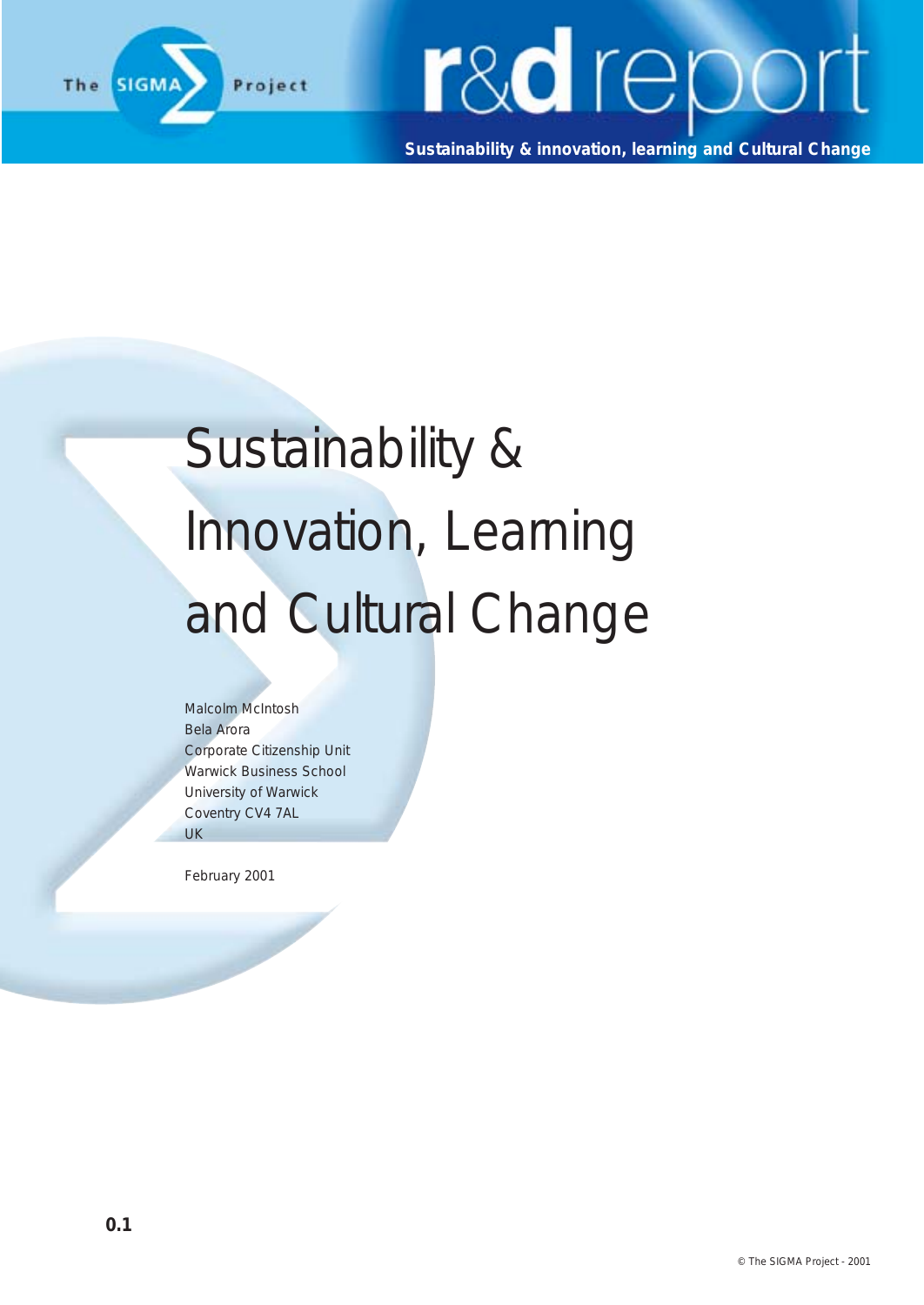

**Sustainability & innovation, learning and Cultural Change**

#### Acknowledgements

We would like to thank the SIGMA organisational partners and other organisations which participated in this research. In some cases, due to the sensitivity of the research findings, the interviewees freely provided useful feedback but wished to remain anonymous. The research team is especially thankful to these organisations for their co-operation.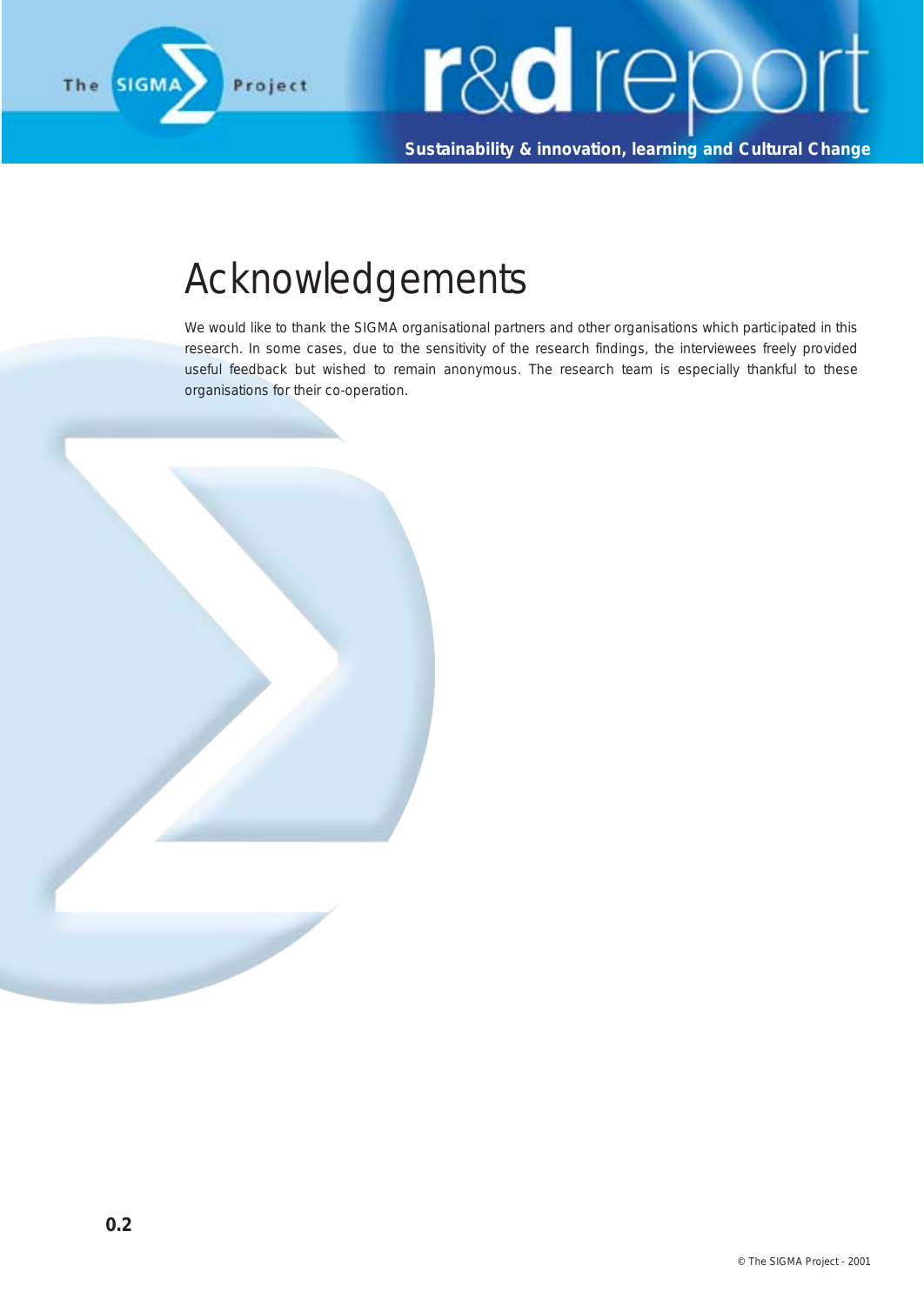

**Sustainability & innovation, learning and Cultural Change**

### Executive Summary

#### **Background**

This report, as part of the SIGMA Project, looks at sustainability, innovation, learning and cultural change. The research described in this report sets out to develop a greater understanding of current organisation practice, based on research into the mechanisms used by organisations to promote innovation, learning and cultural change. The research also draws on published information that shows the limitations of environmental management systems, and highlights the issues that are considered to be central to innovation, learning and cultural change, applying them to the agenda of the SIGMA Project.

#### **Methodology**

A combination of desk-based research and interviews were used and drew on the organisational partners in the SIGMA Project. A cluster of organisations from outside the SIGMA group was also examined to provide a control group for comparison. Using published literature on sustainability, environment, business and management, the research also referred to other organisations and their learning methods.

#### **Drivers and findings**

There have been many moves to develop the integration of society, economy and environment into coherent management systems in recent decades, but the divisions are proving difficult to break down. A deeper integration will require cultural change at all levels of society - individual, institutional and organisational. Such change is a long-term process rather than a defined programme with a clear beginning and end. Change is a pre-requisite to sustainability.

Cultural change built on a vision of sustainability involves more than meeting specified standards. It is a profound learning and evolution process with embedded values and a pro-active commitment to pursue that vision. It is more than integrating Environmental Management Systems (EMS), and converting them to Sustainability Management Systems (SMS), useful though that may be as a means to an end.

An organisation can take an SMS as a baseline set of principles and use these as a platform for developing and innovating around them. However, it is unrealistic to expect a monolithic management system slotted into any organisation to unfailingly produce a desired outcome. Different companies will and should do things differently. Indeed, one of the key findings of this report is that the mechanism (and the mechanisation) of current management systems may not be the best way to build sustainability into organisations. This research reinforces the conclusion that sustainability management systems must themselves be innovative learning models aimed at the heart and soul of organisational behaviour in this post-industrial era.

Innovation, learning and cultural change are one of the SIGMA themes: 'exploring ways of promoting organisational innovation and culture change within a management framework'. This report set out to develop greater understanding of current organisational practice based on research into the mechanisms used by organisations to promote innovation, learning and cultural change, whilst drawing on the literature that shows the limitations of environmental management systems, which have preceded SMS's. The research highlights the issues that are considered to be central to innovation, learning and cultural change and applies them to the agenda of the SIGMA project.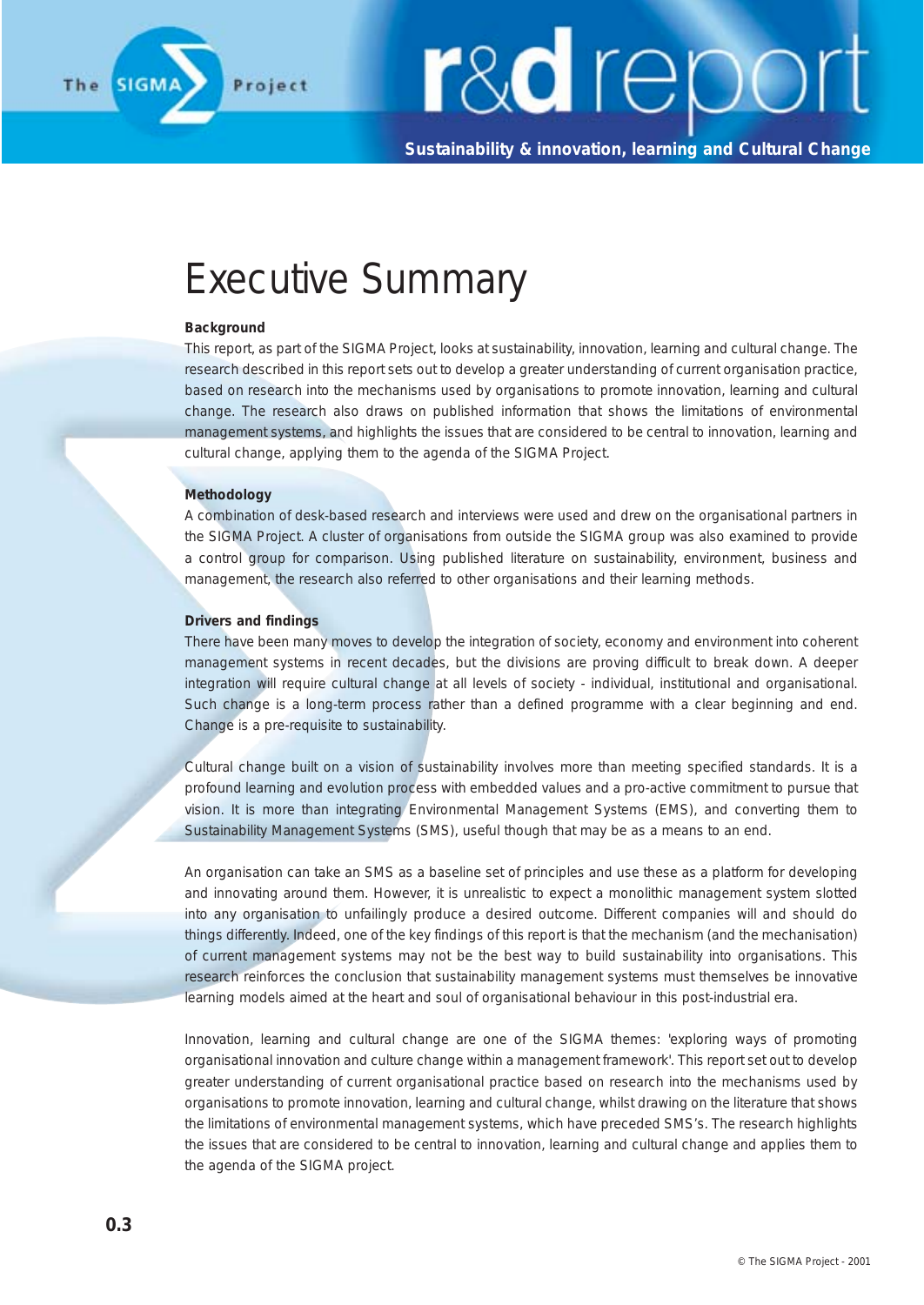#### **Sustainability & innovation, learning and Cultural Change**

Innovation, learning and cultural change are complex issues in organisations. It is not always possible to transfer best (or learning) practice between different sectors and different sized organisations and it is impossible to highlight a definitive model of innovation, learning and cultural change. Furthermore, it is clear that integrating such a potentially complex management system places many pressures on employees. The systems, structures and processes, required by such a management system are a burden that has to be carefully managed. The most important criterion is whether the organisation and its managers are sufficiently open to change. One way to achieve this is to develop the principles that underpin the concept of a learning organisation.

The research found that the key characteristics that reflect a 'learning company' are:

- ∑ A learning approach to informing organisational strategy a concerted effort is needed to develop a strong company policy and strategy geared towards the development of a learning environment.
- ∑ Participative policy-making although it is vital to have strong leadership to drive policies, it is also equally important to engage stakeholders in a pro-active partnership around policy formation and implementation.
- ∑ The spread of information this involves empowering employees by making information widely available, disseminating information in order to promote understanding about the organisation's systems and processes.
- ∑ Formative accounting and control ensuring that the systems of accounting, budgeting and reporting are structured to assist learning and innovation.
- ∑ Internal exchange fostering working environments where individuals, groups, departments and divisions can engage in a regular dialogue with the aim of exchanging information on expectations and negotiating and providing feedback on issues.
- ∑ Enabling structures specific context-bound remits reduce scope for sharing ideas and innovating. Therefore there is a need for roles to be fluid and loosely structured, in order to allow for growth and development thus creating both a pool of resources and of creativity and innovation.
- ∑ Inter-company learning joint training, sharing in investment, research and development, and job exchanges can be excellent ways of pooling resources and learning from each other.
- ∑ A learning climate.
- ∑ Personal self-development opportunities all stakeholders need to be encouraged to take responsibility for their own learning and development. However, it is the responsibility of management to provide guidance as well as the opportunity for self-development.

The research for this report indicates that a more in depth understanding of the links between sustainability and innovation, learning and cultural change are required if progress is to be made in the development of SMS which do not repeat or simply mimic EMS. A quantum leap, if not a paradigm shift, is required in the transition from environmental management to sustainability management.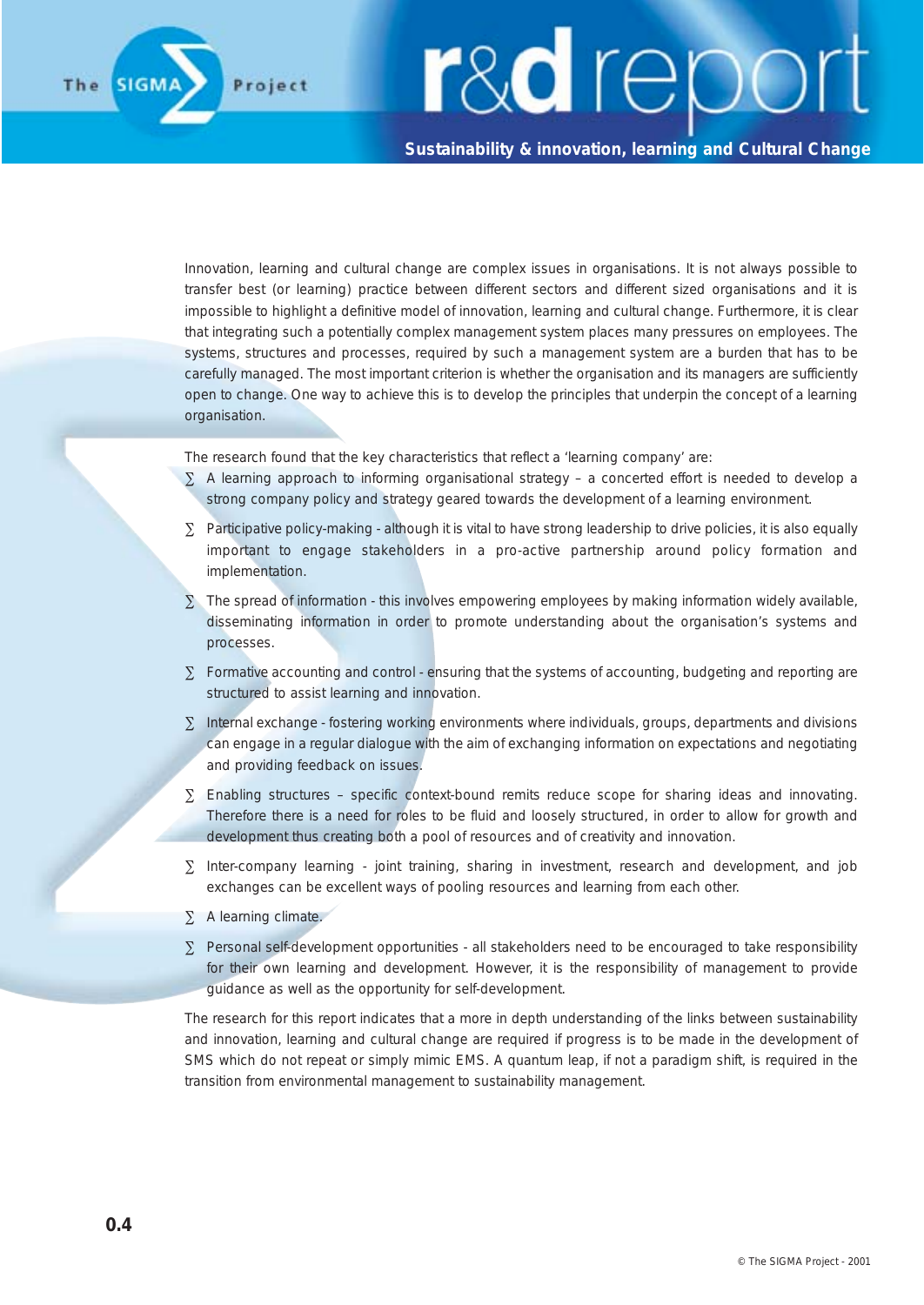

#### **Sustainability & innovation, learning and Cultural Change**

The research found that if SMS are to produce the required results, organisations must:

- ∑ develop an in-depth understanding of the broader societal context of sustainable development;
- ∑ evolve a clear strategy that gives direction to the overall organisation and offers an inclusive and working vision;
- $\Sigma$  and make the commitment to sustainable development as part of their core business practice.

At the same time, this report contains some encouraging pointers. A few companies do not necessarily have to take up radical new ideas or create vast new systems. Effective change can come through harnessing existing strengths and re-shaping current strategies.

The next step is to pilot the main conclusions of this report in organisations, using methodologies that track change over time – and this period may be years rather than months.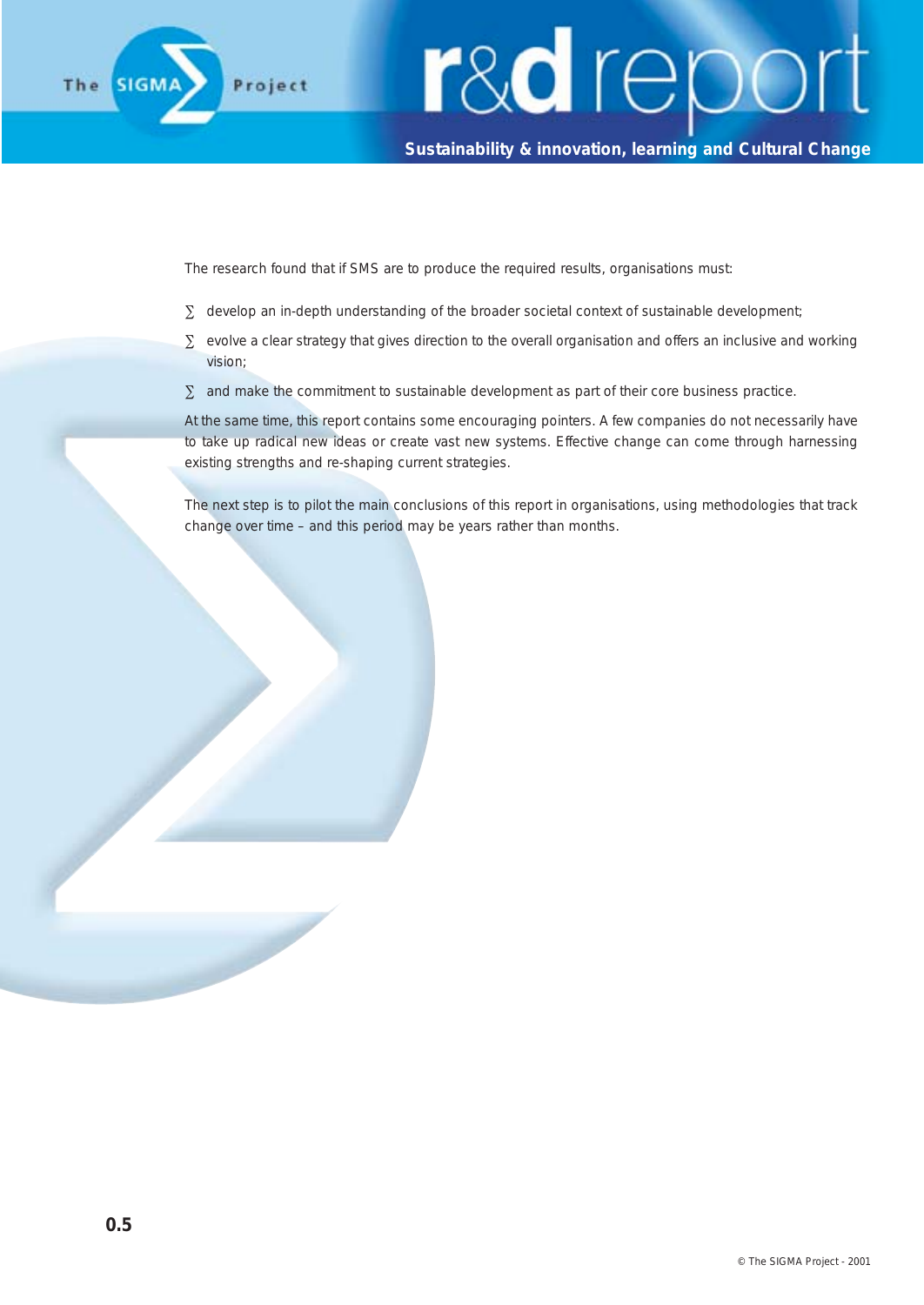

**Sustainability & innovation, learning and Cultural Change**

#### Contents

- 0.2 ACKNOWLEDGEMENTS 0.3 EXECUTIVE SUMMARY BACKGROUND **METHODOLOGY** 
	- DRIVERS AND FINDINGS
- $1.0$  introduction to sustainability & innovation, learning and cultural change 1.1 BACKGROUND

2.0 RESEARCH METHODS 2.1 METHODOLOGY

- 2.2 SAMPLE GROUP
- 
- 3.0 RESEARCH FINDINGS AND KEY ISSUES
	- 3.1 THE DEVELOPMENT OF SUSTAINABILITY MANAGEMENT SYSTEMS
	- 3.2 ORGANISATIONAL LEARNING & THE 'LIVING' COMPANY
	- 3.3 ORGANISATIONAL LEARNING & CULTURAL CHANGE
	- 3.4 STRATEGIES FOR LEARNING AND INNOVATION

- 4.0 ANALYSIS AND COMMENTARY
	- 4.1 SOME LESSONS OF CHANGE
	- 4.2 THE LANGUAGE OF SUSTAINABILITY
	- 4.3 HOME VERSUS WORK VALUES
	- 4.4 FROM RHETORIC TO A REALISATION OF THE BUSINESS VALUE OF SUSTAINABLE DEVELOPMENT
	- 4.5 STRATEGIES FOR INCORPORATING SUSTAINABLE DEVELOPMENT INTO BUSINESS PRACTICE
	- 4.6 INNOVATION AS THE KEY TO SUSTAINABLE DEVELOPMENT
	- 4.7 SOME ASPECTS OF OVERCOMING THE POTENTIAL PITFALLS OF INTRODUCING ENVIRONMENTAL MANAGEMENT TO ORGANISATIONS

5.0 CONCLUDING REMARKS

6.0 REFERENCES

APPENDIX A - DETAILS OF THE AUTHORS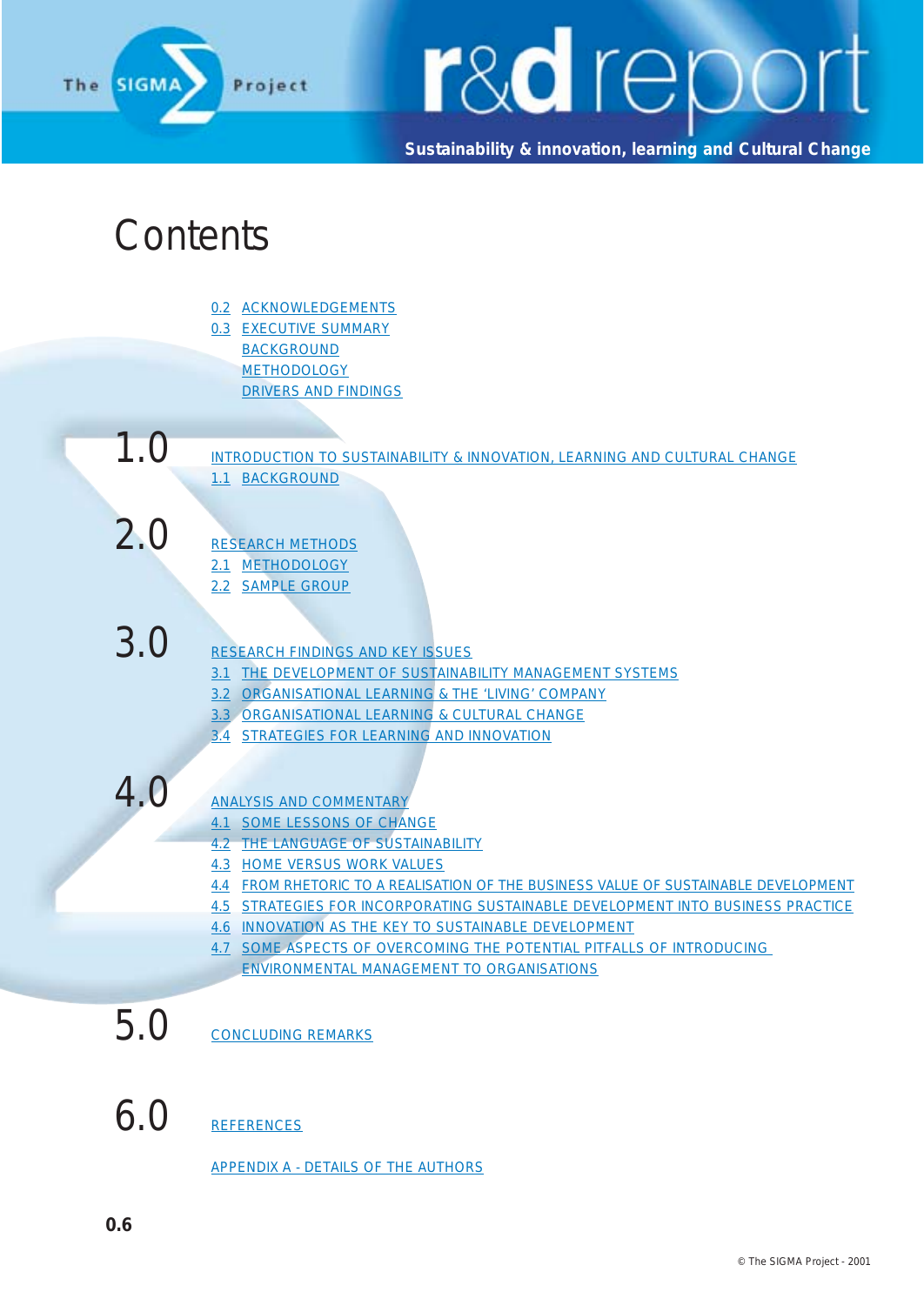

**Sustainability & innovation, learning and Cultural Change**

1.0

Introduction to Sustainability & Innovation, Learning and Cultural Change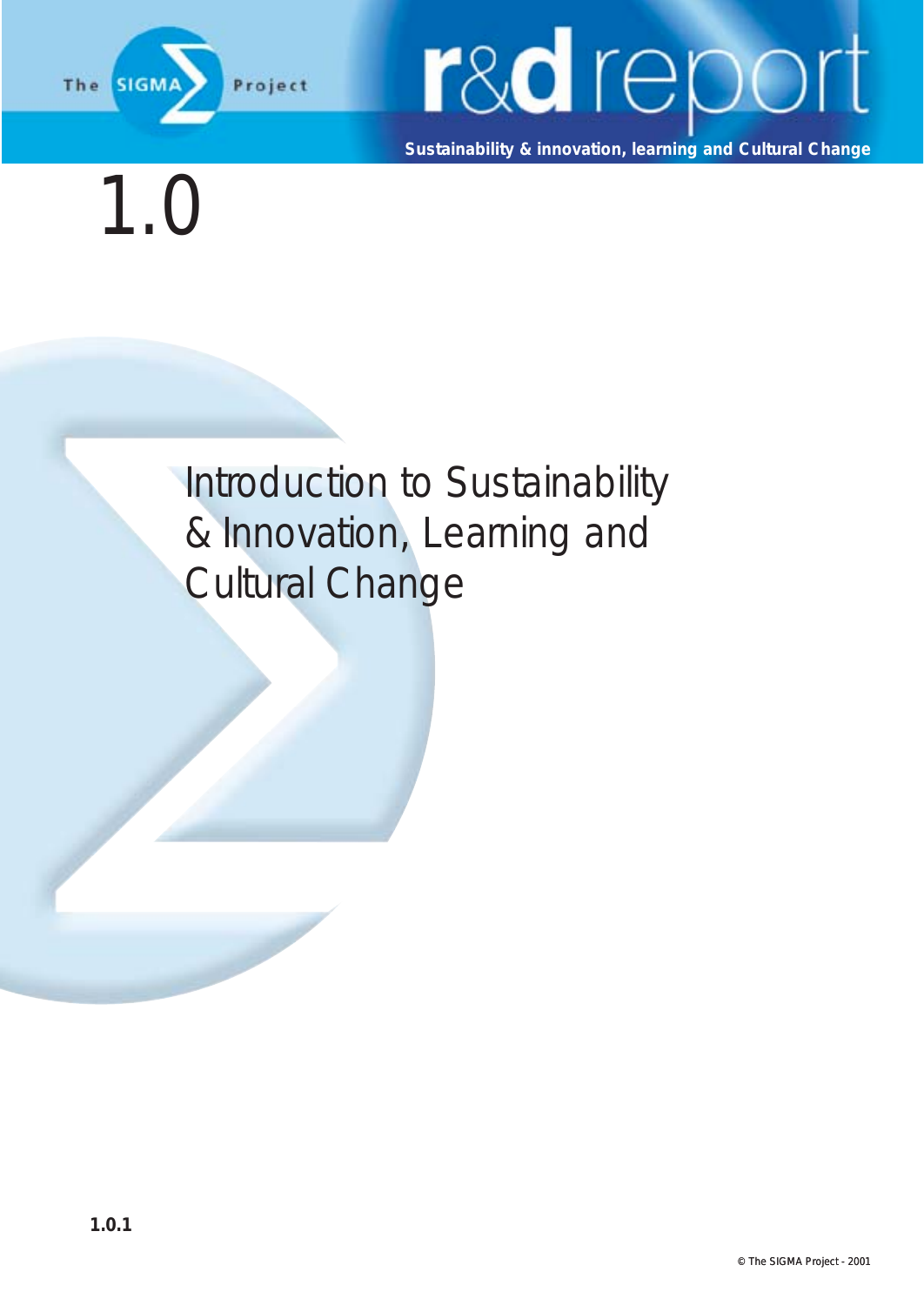

**Sustainability & innovation, learning and Cultural Change**

### 1.1 Background

At the incept of the SIGMA Project, the project team stated that sustainable organisations will be those that recognise the need for change and so innovate. In doing this, such organisations are continually renewing their processes and products, and adapting them where necessary. Hence sustainability is not a steady state process, but a dynamic state of affairs.

The SIGMA Project aims to improve the social, economic and environmental performance of organisations irrespective of size or sector - to develop an integrated approach to managing sustainability.

According to Bernard Burnes , the last 200 years could well be labelled: The Age of the Organisation. He states that the organisation in its many forms – from giant industrial conglomerates to small one-person businesses – is one of the dominant features of modern societies. Burnes adds that organisations are not static or uniform entities, but the world and our expectations of it are changing in a rapid and unpredictable manner. Therefore organisations must respond to these changing circumstances or risk being left behind in an increasingly competitive environment. Therefore innovation, learning and cultural change underpin this process of change.

At the same time, there have been many moves to develop the integration of society, economy and environment into coherent management systems in recent decades, but it is proving difficult to break down the divisions. Deeper integration will require cultural change at all levels of society - individual, institutional and organisational. Such change is a long-term process rather than a defined programme with a clear beginning and end. Change is a pre-requisite to sustainability. SIGMA defines sustainability as the 'capacity for continuance into the long term future', which might otherwise be described as 'survivability.'

Many leading thinkers have predicted that sustainability will become part of strategic thinking. For examples, Willums2 in The Sustainable Business Challenge (1998) has a twenty year or so time frame:

> *'I believe that by the time today's business students have gained a senior position in the business world, concepts such as eco-efficiency and 'the social license to operate' will be standard items on the board room agenda'.*

> > Paul Hawken3 has the same call for action in The Ecology of Commerce (1993):

''Our human destiny is inextricably linked to the actions of all living things. Respecting this principle is the fundamental challenge in changing the nature of business.'

This report, as part of the SIGMA project, looks at sustainability, innovation, learning and cultural change.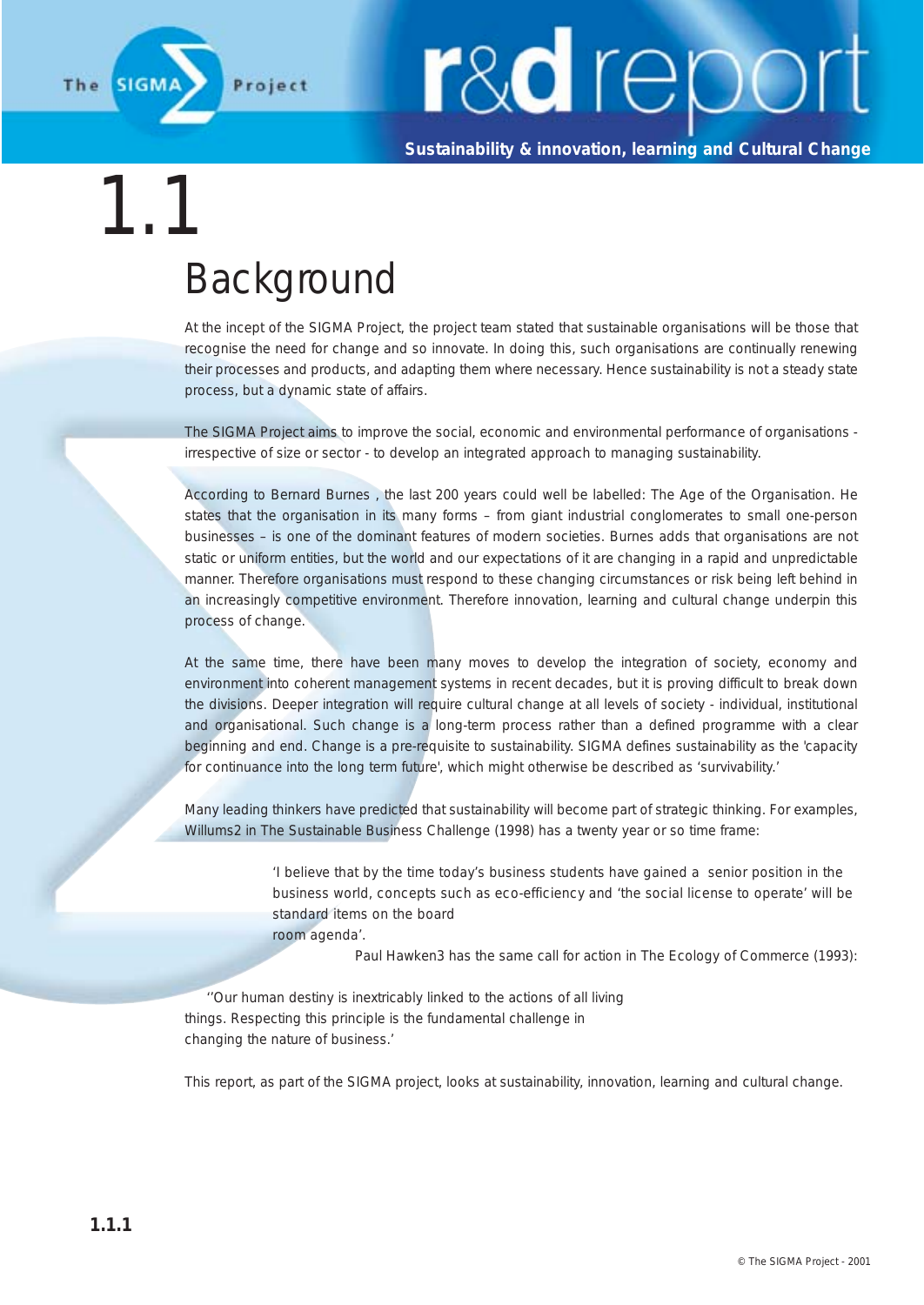

# **rad** report

**Sustainability & innovation, learning and Cultural Change**

2.0

### Research methods

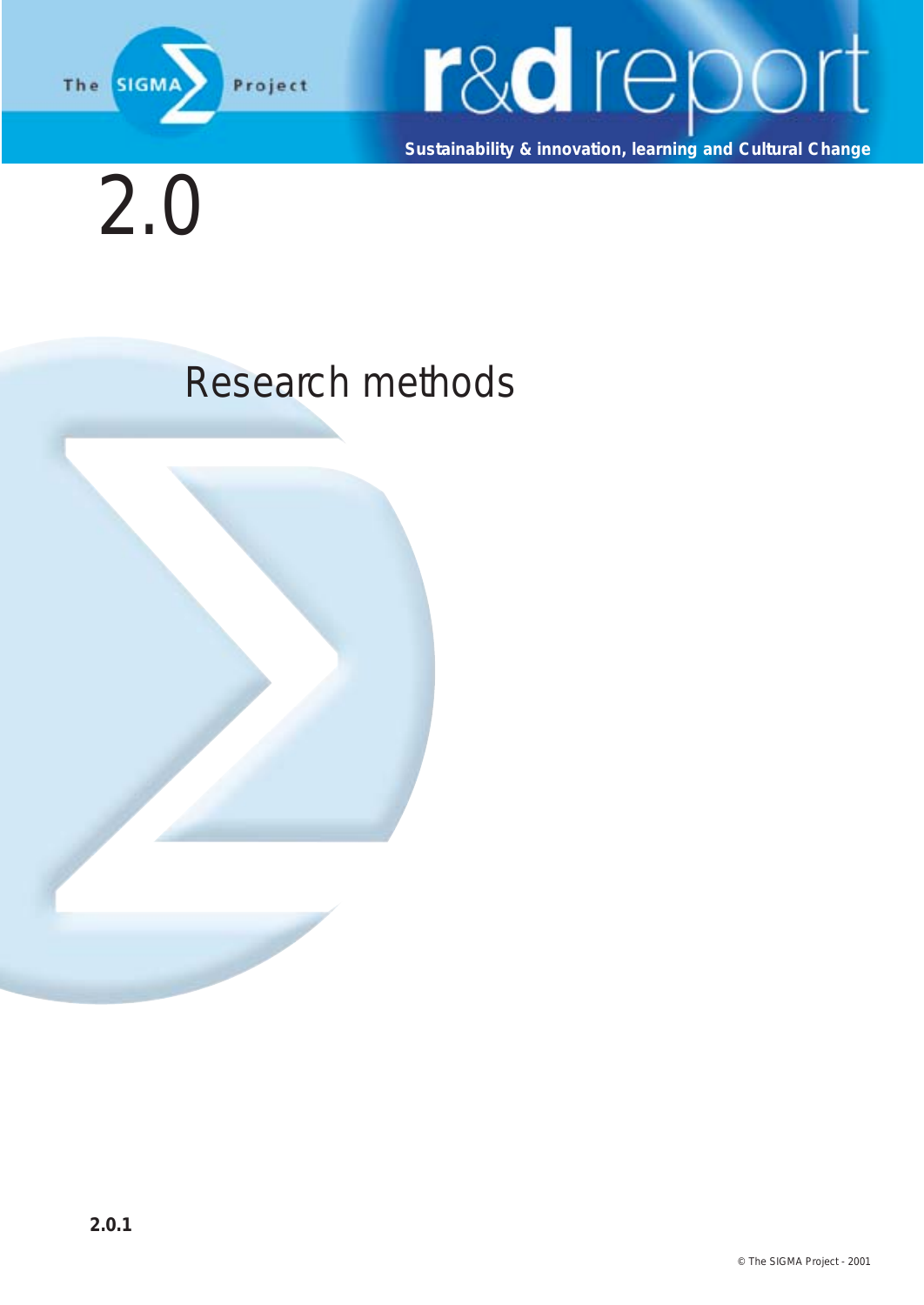

**Sustainability & innovation, learning and Cultural Change**

### 2.1 Methodology

This research used a combination of desk-based research and drew on the organisational partners in the SIGMA Project, and a set of organisations outside the project group. The initial research was based on a desk survey of the most current literature surrounding issues of cultural change and innovation in organisations. We also looked at the company reports of the targeted sample to determine how standards influenced their reporting. The interviews with company representatives (conducted in the winter 2000-01) were based on a format of questioning that was both open and flexible, focussing on seven key areas:

- ∑ the types of standards used;
- $\Sigma$  the indicators they have used to monitor their own development;
- ∑ the linkages between the standards used;
- ∑ internal standards;
- ∑ how they promote learning;
- ∑ reporting of organisational performance;
- ∑ stakeholder consultation.

In addition to researching the sample group, we looked at the broader concepts. It is important to individually consider the issues of innovation, learning and cultural change. They have some overlap, but there is a lack of clear definition. Baumard has highlighted the fact that competitive organisations are those that are 'innovative, intelligent or flexible', but due to the lack of definition about what these words mean, organisations are often operating in a fog4.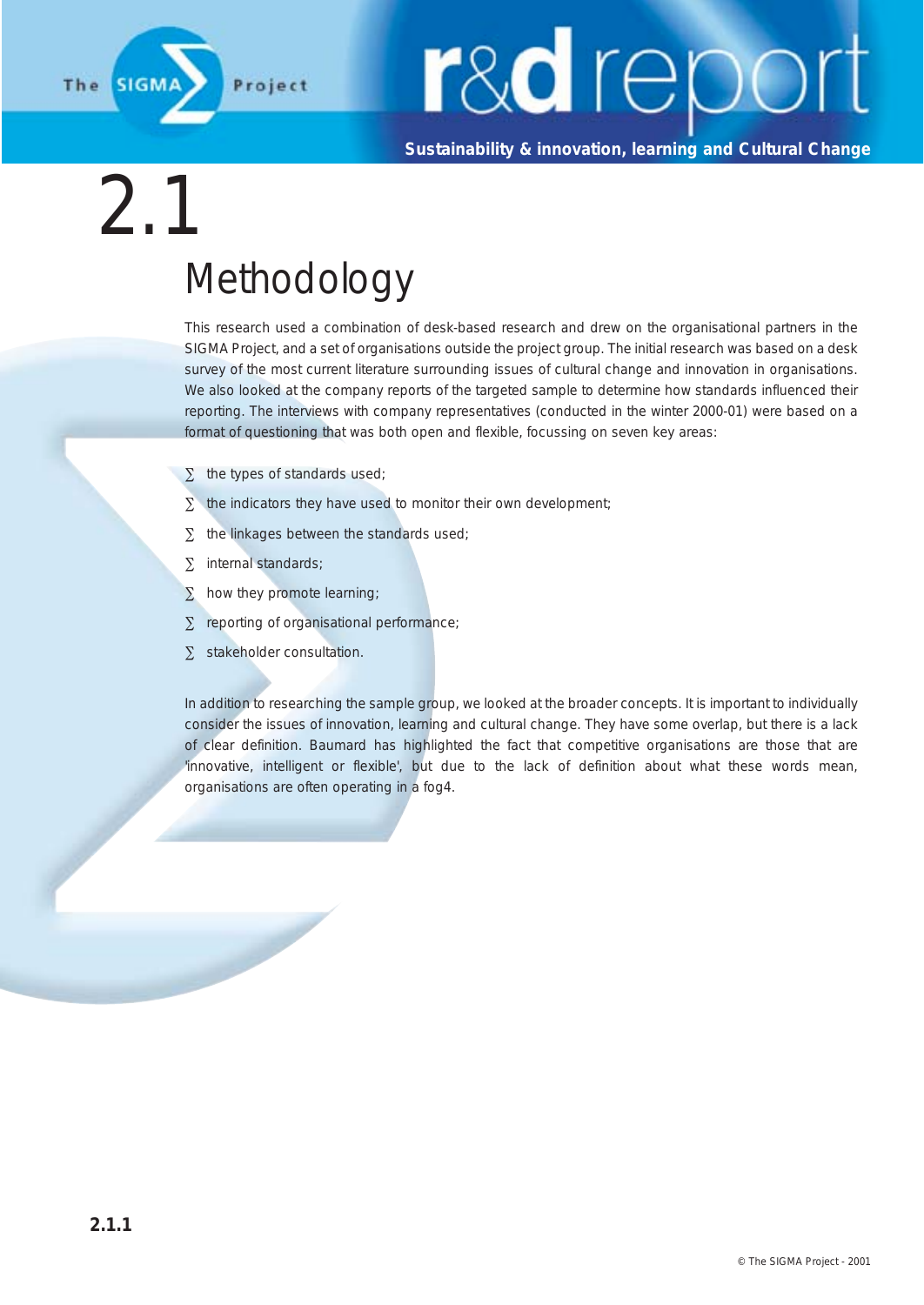

**Sustainability & innovation, learning and Cultural Change**

### 2.2 Sample Group

We were keen to choose a diverse sample group and therefore based our empirical research on the experiences of four SIMGA organisational partners. These were:

- ∑ a bank;
- $\Sigma$  a car company;
- ∑ a water company; and

∑ an airline5.

We also used a cluster of organisations from outside the SIMGA group to provide a control group for comparison:

- $\Sigma$  another water company (referred to as 'the (control) water company'), and;
- $\Sigma$  another bank (referred to as 'the (control) bank')6.

Reference is also made to other organisations and their learning gathered from published literature on sustainability, environment, business and management.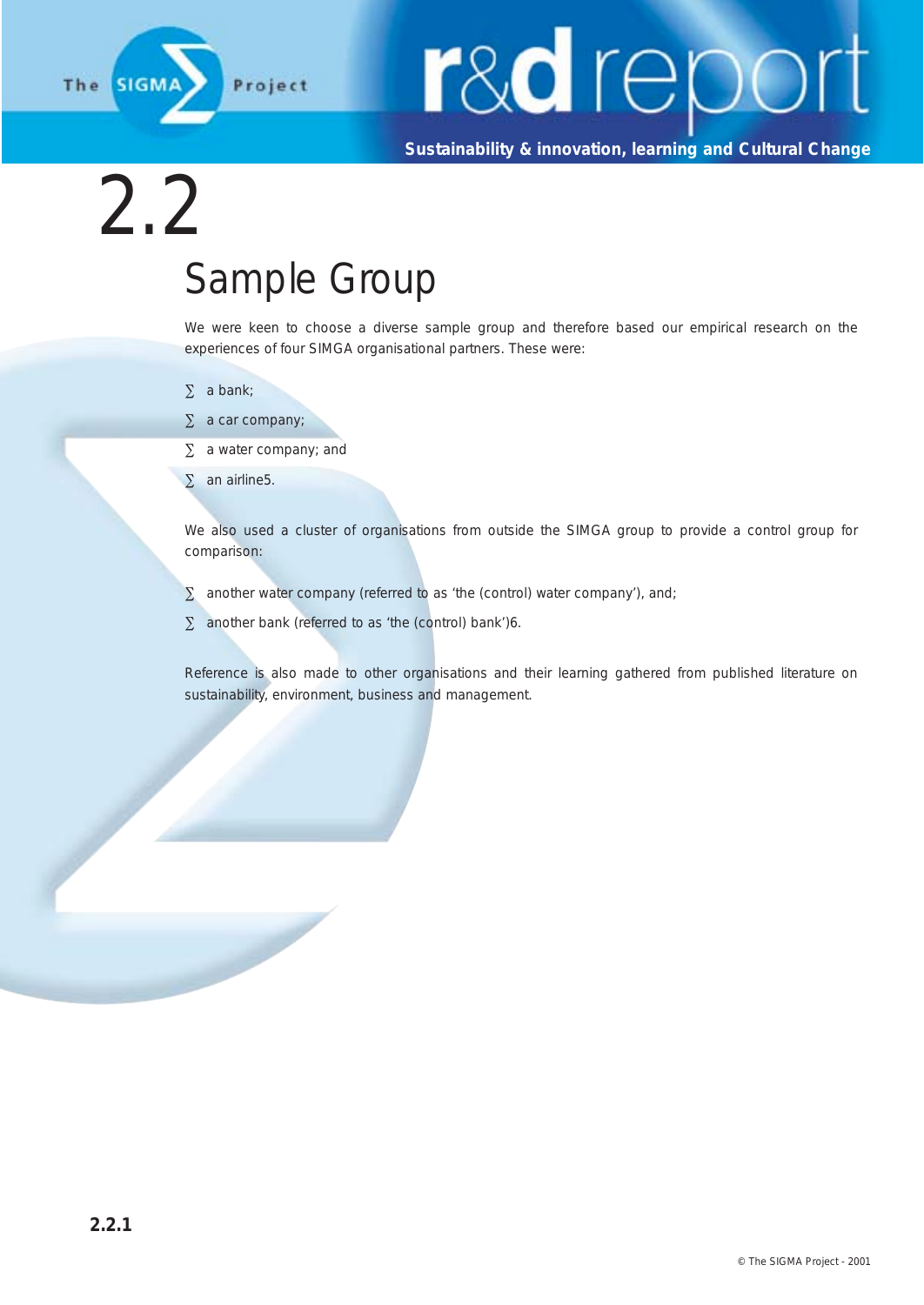

**Sustainability & innovation, learning and Cultural Change**

### 3.0

#### Research findings and key issues

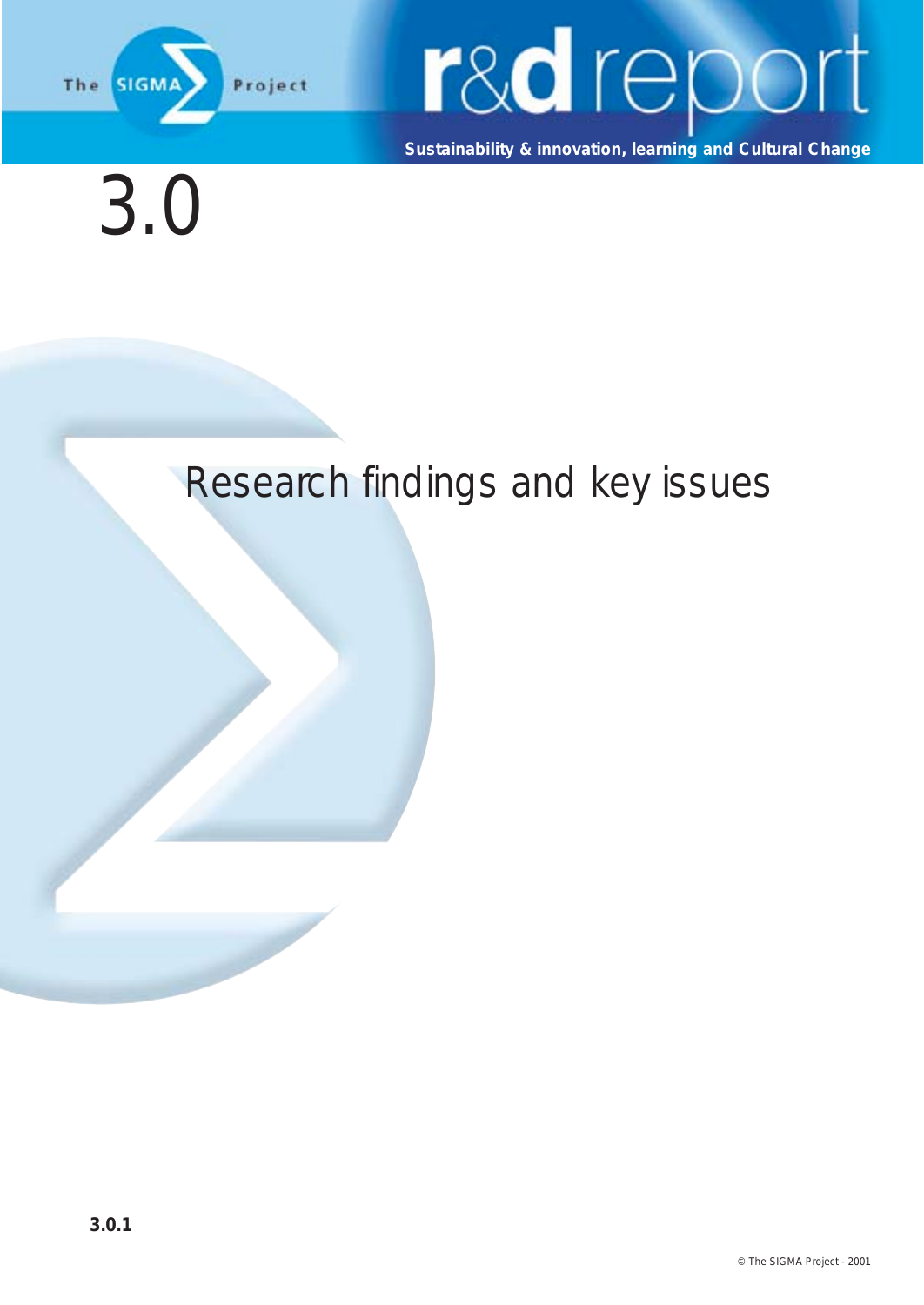

**Sustainability & innovation, learning and Cultural Change**

 $\left(3\right)$ 

### The Development of Sustainability Management Systems

The concept of environmental management has developed considerably over the last four decades. Much has been written about the evolution of attitudes since the 1960's and the publication of books such as Rachel Carson's Silent Spring7, E.F.Schumacher's Small Is Beautiful (1962) and the Club of Rome report Limits To Growth (1972) when environmental issues began to break into mainstream thinking and companies, and other organisations, were forced to react.

At that time, the most readily apparent, and often least expensive, way to deal with new environmental limits was to provide 'end-of-pipe' solutions, collecting or abating pollutants prior to their release. With time, the philosophy of pollution prevention, rather than reduction, began to permeate more widely; more systemic thinking was applied to the challenge of environmental protection. The development and subsequent adoption of environmental management systems standards BS 7750:19928 and ISO 14001:19969 are evidence that organisations are moving towards the systemic approach and beginning, in the case of the more enlightened companies, to build environmental thinking into their operations. The SIGMA Project is the first step in the parallel evolution for sustainability.

The concept of sustainability10 grew out of the United Nations Stockholm conference on the environment in 1972 and subsequent debates in the 1970s over limits to growth 11,12. The Brundtland report, Our Common Future13 (1987), made the connection between development and environmental limits which was subsequently endorsed by national governments at the Rio Earth Summit14. The Brundtland report also coined a definition of sustainability which has become the most widely used by all major institutions:

'development which meets the needs of the present without compromising the ability of future generations to meet their own needs' 15.

The IUCN publication Caring for the Earth16 provided an alternative definition of sustainable development that is also often quoted:

'to improve the quality of life while living within the carrying capacity of living ecosystems.'

Others in the 1960's and 1970's had pioneered work in this area and Barbara Ward was the first to use the term 'sustainability' in 'Spaceship Earth' (1965), while Herman Daly, an economist at the World Bank, had developed sophisticated economic models of 'steady state society'.

SIGMA uses the more recent Forum for the Future definition which places greater emphasis on people and their potential:

'Sustainable development is a dynamic process which enables all people to realise their potential and to improve their quality of life in ways which simultaneously protect and enhance the Earth's life support system.'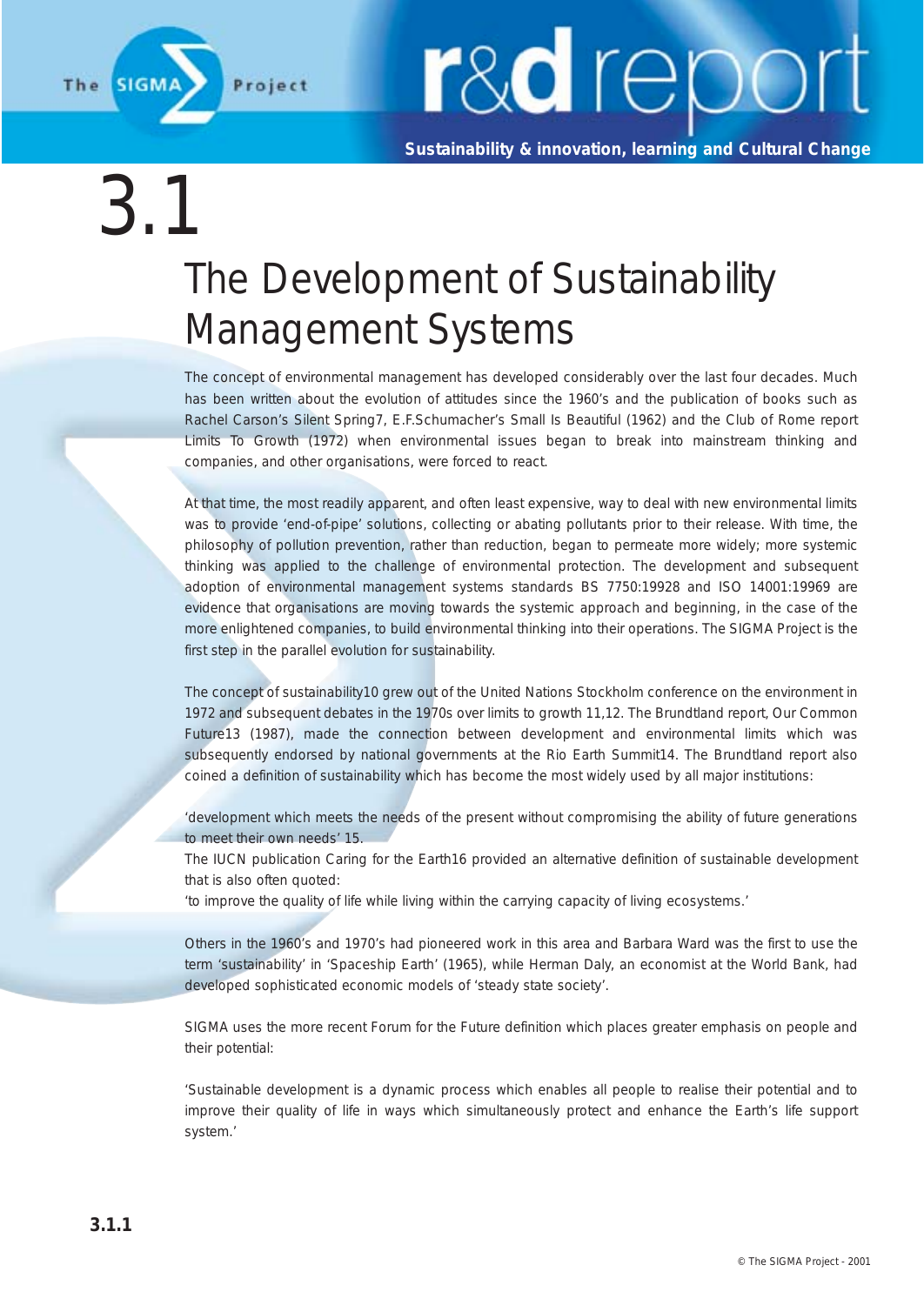

#### **Sustainability & innovation, learning and Cultural Change**

### 3.1

These definitions share a view that long-term economic and social change can only be sustainable and beneficial when safeguarding the natural resources upon which development depends. But this means that managing the trade-off between the three legs of sustainability, is the greatest challenge to capitalist organisational behaviour.

There cannot be a win-win-win situation for all of the three spheres of sustainability in the short term only in the long term within the sustainability framework. It is crucial that this area is addressed in the evolution of sustainability management systems - organisations must have a solid basis to build their systems on so that the best advantage can be made of learning and evolving beyond the implementation of EMS's as they are currently constructed.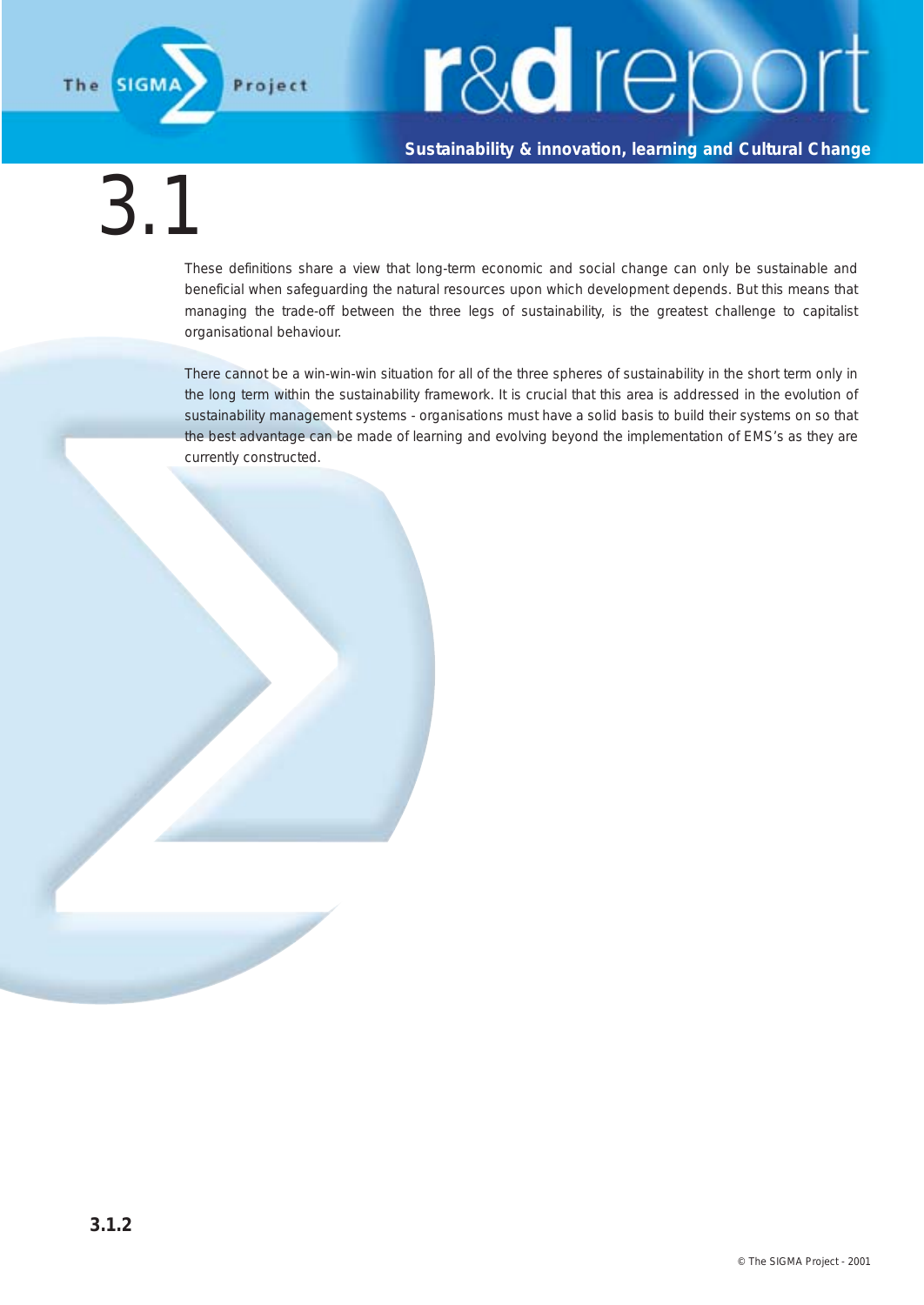

**Sustainability & innovation, learning and Cultural Change**

### 3.2 Organisational learning & the 'living' company

#### **The role of organisational learning**

Organisational learning is central in enabling organisations to adapt to changing expectations and the forces of the global economy. The process of globalisation has, ironically, partly been responsible for the imposition of greater constraints on organisational development. Globalisation, which has been equated with market liberalisation, has also brought with it new pressures. Prange argues that the 'heightened volatility, hypercompetition, demographic changes and the explosion of knowledge' have resulted in an environment made up of discontinuity, in which organisations are under pressure to continuously adapt17. Many would argue that the climate in which business operates cannot be controlled, but there is scope for influencing the internal environment of organisations. This report is influenced by the voluntarism-determinist debate in highlighting that organisations do have the ability to make strategic choices and that there is a greater degree of voluntarism than may appear at first sight.

Organisational learning can achieve two outcomes:

- ∑ fostering an efficient and effective working environment, and;
- ∑ supporting and encouraging innovation and change.

Key aspects of learning include an integrated system of working practices, as well as clear and open channels for the development and dissemination of knowledge. However, there is still a mindset in many organisations that change should be treated with great caution. Learning is often resisted and difficult to achieve. De Geus argues that conventional forms of learning breed fear18 and there does seem to be an element of unease, on the part of companies, about how they can develop a management system that reflects the integration embodied in some standards. However, it is also clear that the influx of certification standards and codes of practice into organisations has often been overwhelming and disjointed. This report explores these issues and suggest ways in which the integration of standards can be seen as a natural and developmental part of organisational processes.

#### **Characteristics of a company**

Existing research suggests that a 'living' company has the following characteristics:

- $\Sigma$  it is sensitive to the environment, in that it can learn and adapt;
- $\Sigma$  it has cohesion and an identity which allow it to operate as a community;
- ∑ it is decentralised; and
- ∑ it has an integrated learning process that allows for deeper change19.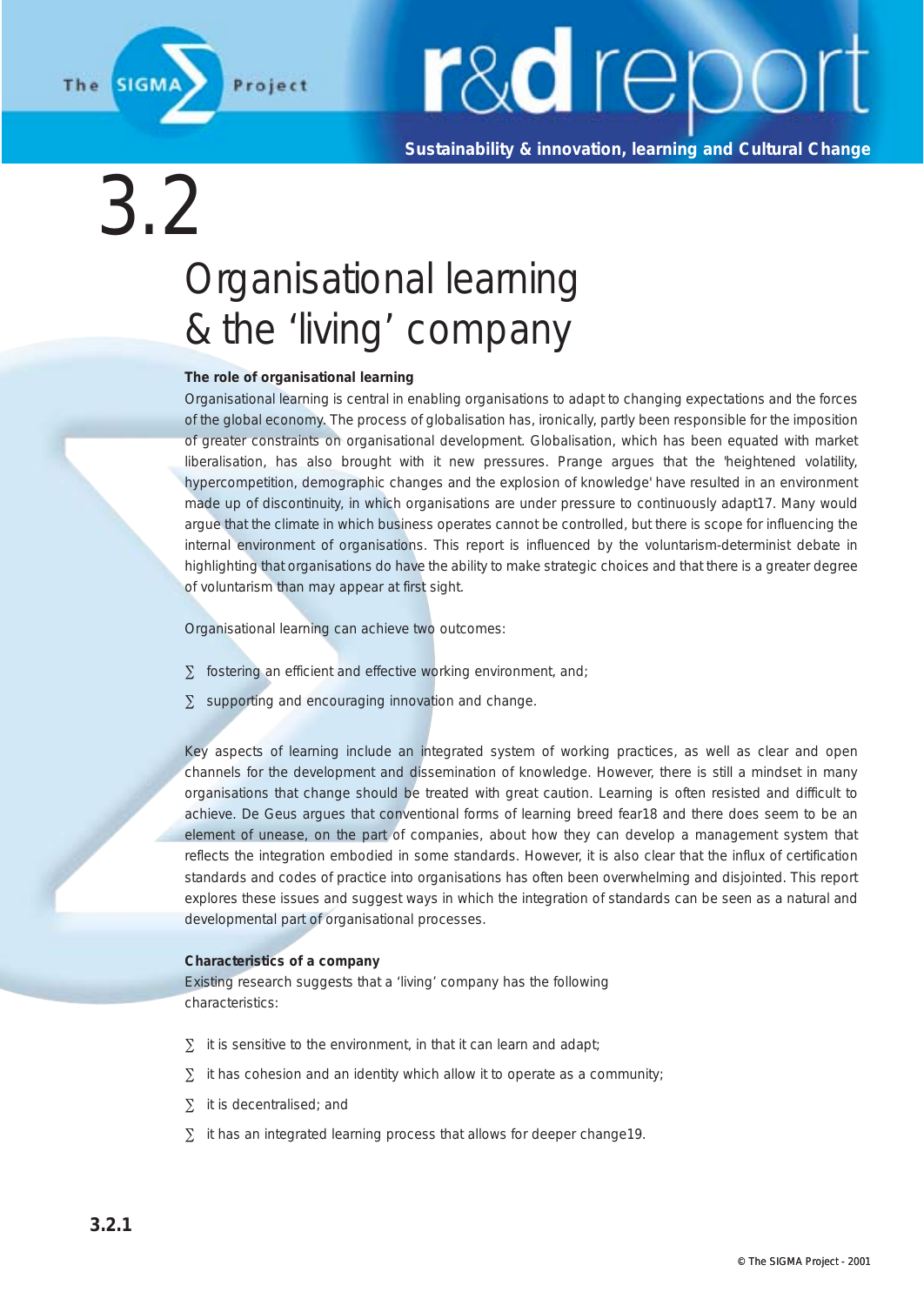

#### **Sustainability & innovation, learning and Cultural Change**

### 3.2

There are six key questions20in formulating guidance on learning, cultural change and innovation:

- ∑ What is meant by organisational learning?
- ∑ Who is learning?
- ∑ What is being learned in terms of content?
- ∑ When does learning take place and what are the motives and incentives, drivers and restrainers?
- ∑ What results does learning yield in terms of efficiency and effectiveness?
- ∑ How is learning and innovation fostered?

#### **Management of learning**

Von Krogh and Venzin suggest that there is a move towards 'the management of knowledge' but we would suggest that this approach is counterproductive and in some ways is in direct conflict with the environment that should be fostered21. The 'management of knowledge' suggest a process that is controlled, and, by its very nature, contrived. It requires a system and a framework that is often too rigid to accommodate the flexibility associated with learning, innovation and change.

An approach that tells organisations what to expect, where to look, what to ignore and what should be valued defeats the object of the exercise. The expectations and beliefs shape the learning landscape and set boundaries. In such circumstances, innovation and creativity will be unable to flourish. Knowledge is not something that is to be controlled, but is something that should be disseminated with the maximum coverage and scope. Knowledge, it has been said, is discovered, while inventions are created. Useful knowledge is discovered through the application of wisdom to information. There is therefore a progressive, cumulative hierarchy of: information, knowledge and wisdom. We are awash with information today, we scramble for knowledge to cling onto and sometimes when we take time to reflect we discover wisdom.

In a healthy learning environment, there should be time for reflection, communication and evaluation. There should be time and tolerance for mistakes. Unfortunately, pressures on time mean that these are often not areas that are considered to be an investment. Thatchenkery argues that 'In a world where action rather than reflection is valued, even the reflective learning organisation apparently has to race at a pace that leaves little room for deliberation'22. However, reflection, communication and evaluation must be at the heart of any strategy that strives towards learning, development and progression, which will ultimately lead to competitive advantage. An integrated and holistic approach that incorporates such elements is not a cheap option, as time is money. Nevertheless, in cases where organisations are willing to take a long-term approach and accept that budgets need to be attached to non-tangible aspects of the working day, the benefits can be considerable.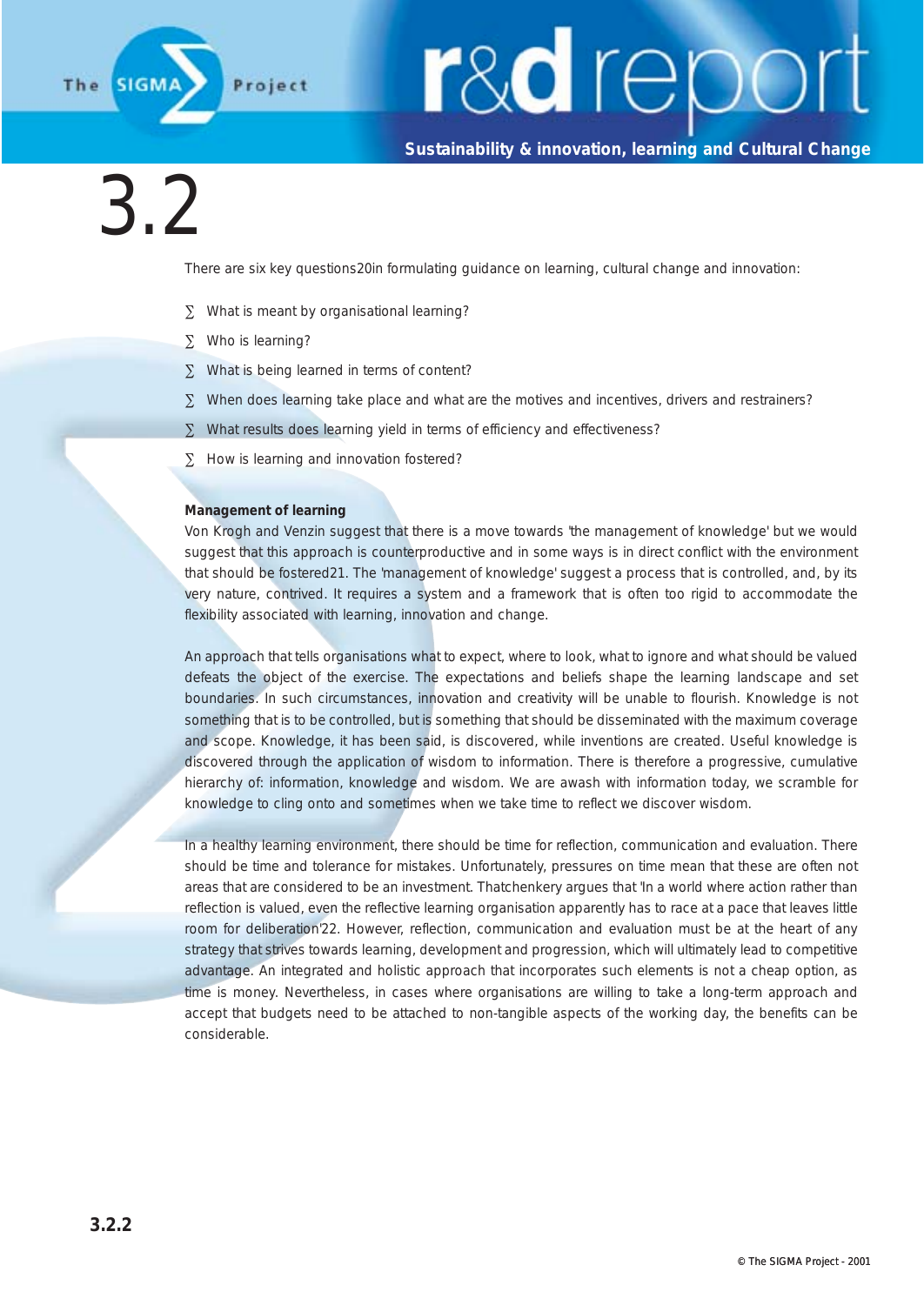

**Sustainability & innovation, learning and Cultural Change**

### 3.2

#### **Standards and learning**

Companies are encouraged to adopt certification standards, often in the form of a checklist. Such standards are relatively easy to adopt but require little, if any, cultural change. The checklist mechanism leaves little room for learning. Again, this is a reflection of the time constraints that companies face. It indicates the realisation by organisations that certification standards do carry weight, yet it is also a reflection of the devaluation of these very same standards.

Standards that are profound in their aims (such as the adoption of sustainability principles) yet also realistic about current pressures (the need to stay in business) will need to integrate managerial theory and practice into a coherent and workable strategic entity. Organisations strive to be efficient in their processes and effective in their decision making in order to gain competitive advantage. Most management theories would not only claim to have a predictive capacity in their ability to link cause and effect, but often generate stringent test procedures that define the precise conditions to balance cause and effect. Theoretically, the results are reproducible when using the same formula. However, in practice, there are an infinite number of determinants that will effect the outcome of any decision being made. Therefore it is almost impossible to apply one, single, all-encompassing, prescriptive formula to a diversity of organisations and sectors. Changeable external market conditions are only a small element of that equation. A great deal of the influence will derive from the internal ethics and values of the organisation, and the individuals involved, and from the priorities of resource allocation.

The combination of such determinants is unique and more importantly context-bound. Organisations operate in environments that necessitate re-evaluation, adaptability and sometimes radical change. Therefore it is neither realistic nor desirable to expect the creation of a monolithic management system that can be slotted into any organisation with a prescribed outcome. In the sample of organisations studied for this report, a variety of styles of management have emerged, each with individual nuances that can be difficult to pinpoint in a short study. In order to gain greater insight and understanding of the nuances, there is a need for a study that also scopes the evolution of the individual organisation's values and ethics.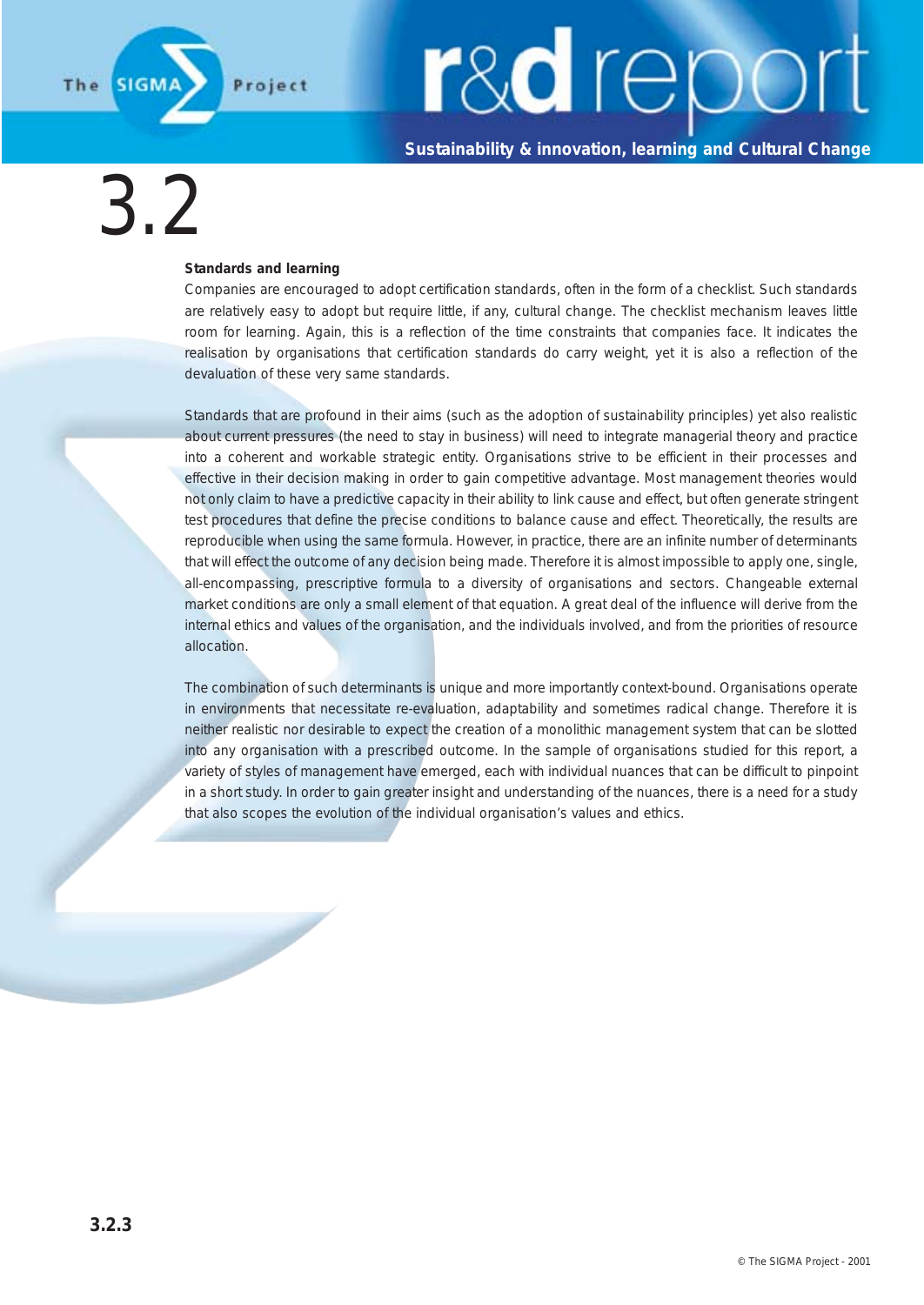

**Sustainability & innovation, learning and Cultural Change**

### 3.3 Organisational learning & cultural change

#### **Definitions**

Organisational culture has been described as 'the common set of shared meanings or understandings about the group/organisation and its problems, goals and practices'23and 'the taken for granted and shared meanings that people assign to their social surroundings'24.

Organisational learning on the scale envisaged by sustainability criteria involves changing the culture of the organisation, not only so that it becomes orientated towards the precepts embedded in sustainability of social justice, equity and revaluing environmental resources, but also in order that the organisation can unlearn and relearn its mission, vision and values.

There are numerous interpretations of what learning entails within organisational boundaries, yet the evolutionary process is, in fact, not so much a sign of fragmentation, but an indication of the cross-fertilisation that has taken place between the disciplines. Learning is a topic that can be approached from disciplines as diverse as psychology, cultural studies, strategic management and organisational behaviour.

According to Moingeon and Edmondson:

*'Definitions of organizational learning found in the literature include: encoding and modifying routines, acquiring knowledge useful to the organization, increasing the organizational capacity to take productive action, interpretation and sense-making, developing knowledge about action-outcome relationships, and detection and correction of error…Some are the basis of intervention models, while others are components of descriptive theory.'25*

Learning can take place at different levels and in varying forms. C. Wright Mills highlights the interplay between different levels of analysis. According to his model, the individual is placed in the center, and is affected by, as well as affects, the family, the workplace and even the industry. A multi-directional ripple effect can take place within this model, where the learning that occurs at the individual level will have learning consequences at the family level, in the workplace and finally in the industry. Similarly, from a top-down perspective, the learning that takes place at the industry level will have an impact in the workplace and then, in turn, will affect the individual and their families. Such a model highlights learning as a mechanism of information dissemination that feeds on interpretative processes and interpersonal communication.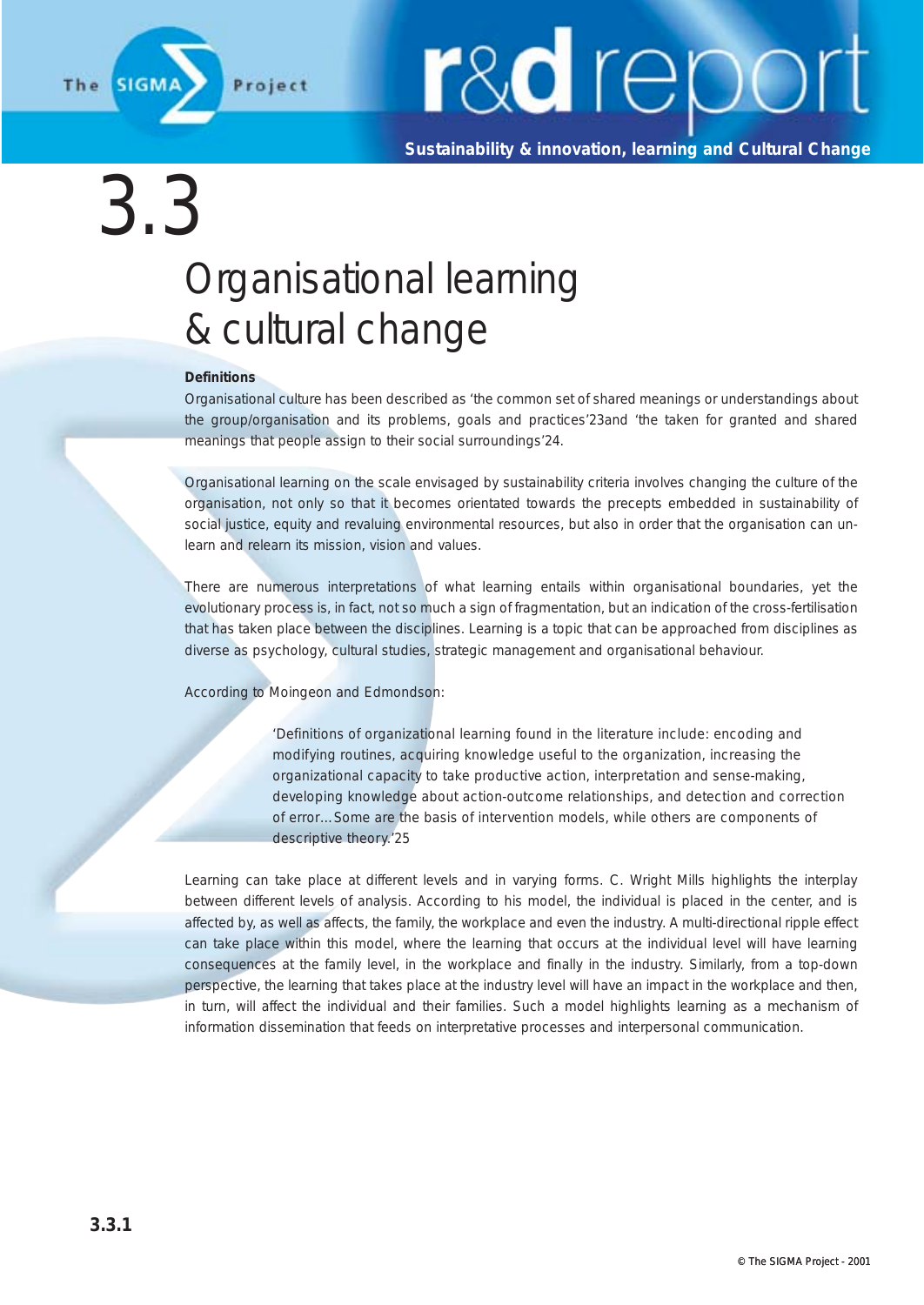**Sustainability & innovation, learning and Cultural Change**

 $3.3$ 

**SIGM** 

Project

The

Individuals are not the only subject of the learning process, and it is here that many organisation fail in their understanding of the extent and breadth of the issue. Innovation, learning and change do not occur as a result of spoon-feeding information to individuals throughout the chain, in a manual or handbook format. Cyert and March argue that learning needs to be based on the encoding of specific routines in an organisation26. The bank in our sample has attempted to encode an ethical and dynamic practice within its organisation and made it part of its unique selling point. When the sector was suffering, there was a need to establish a new 'edge' to its business. Therefore, it was necessary to embed the ethical stance in all areas of its business. The (control) water company in our sample also pointed out that their Environmental Policy was largely driven by a need to differentiate. Although there was a certain amount of stakeholder pressure, one of the key drivers came from the desire to increase the share price (two weeks after launching the Environment Policy, the share price moved up significantly).

In an era of mergers and acquisitions, it is increasingly difficult to maintain standardisation across all areas of operations. The car company in our sample, which has been part of an acquisition, highlighted the difficulties they have faced. They found that there was a cultural difference as well as the differences in the terminology between the company and its parent. The company itself uses the term 'sustainability' whereas the parent company refers to 'corporate citizenship'. Furthermore, the company's perception of corporate citizenship is very different to that of its parent. For this reason, encoding specific routines in an organisation can be highly problematic and impossible in the short term.

The encoding of certain practices can also at times be uneven, and again will be determined by the dispersed or concentrated nature of power within the organisation. The car company is an example of a heavy topdown model where the Board has been proactive in driving sustainability. There has been a Sustainability Strategy Committee in place since 1995, comprising 10 Board members and the Managing Director. It is a highly structured committee that meets five times a year as well as meeting on a monthly basis with the environmental representatives of each section. The Board drives down the issues through the environmental representatives who feed the information to their teams of 20. This reflects a 'training kit' approach where innovation and learning is passed down through to all employees. In 1999, there was a substantial change at Board level, which due to the top-down nature of the model could have had an adverse effect on the sustainability drive. Fortunately, the new members of the Board did, in fact, continue the drive, and the past year and a half have turned out to be more dynamic and signalled a real change in attitude.

Learning, innovation and cultural change, by their very nature, embody conflict, making mistakes, and, making compromises. All the organisations studied understand the value of sustainability initiatives, but that does not mean that the current approach is perfect. The (control) water company have regarded the issue as important since their sector is energy-intensive and therefore contributes towards global warming. There is also the growing public perception of the unreliability of water resources. Sustainability was a subject high on their agenda by the mid-1990's when there was a drought and increased public discussion about global warming. The increased focus on these two issues in the space of a five-year period of time put great pressure on the sector. However, the extremes in climate have made it difficult to plan water resources and there is a need to build more storage facilities and increase capital investment, which has effectively driven up costs significantly. This has been compounded in the UK by strengthening regulatory pressures on water quality. Ironically, they have had to become more energy intensive, therefore increasing their impact on the environment. There is a discrepancy, in other words, between the short-term and long-term pressures imposed by the regulatory bodies.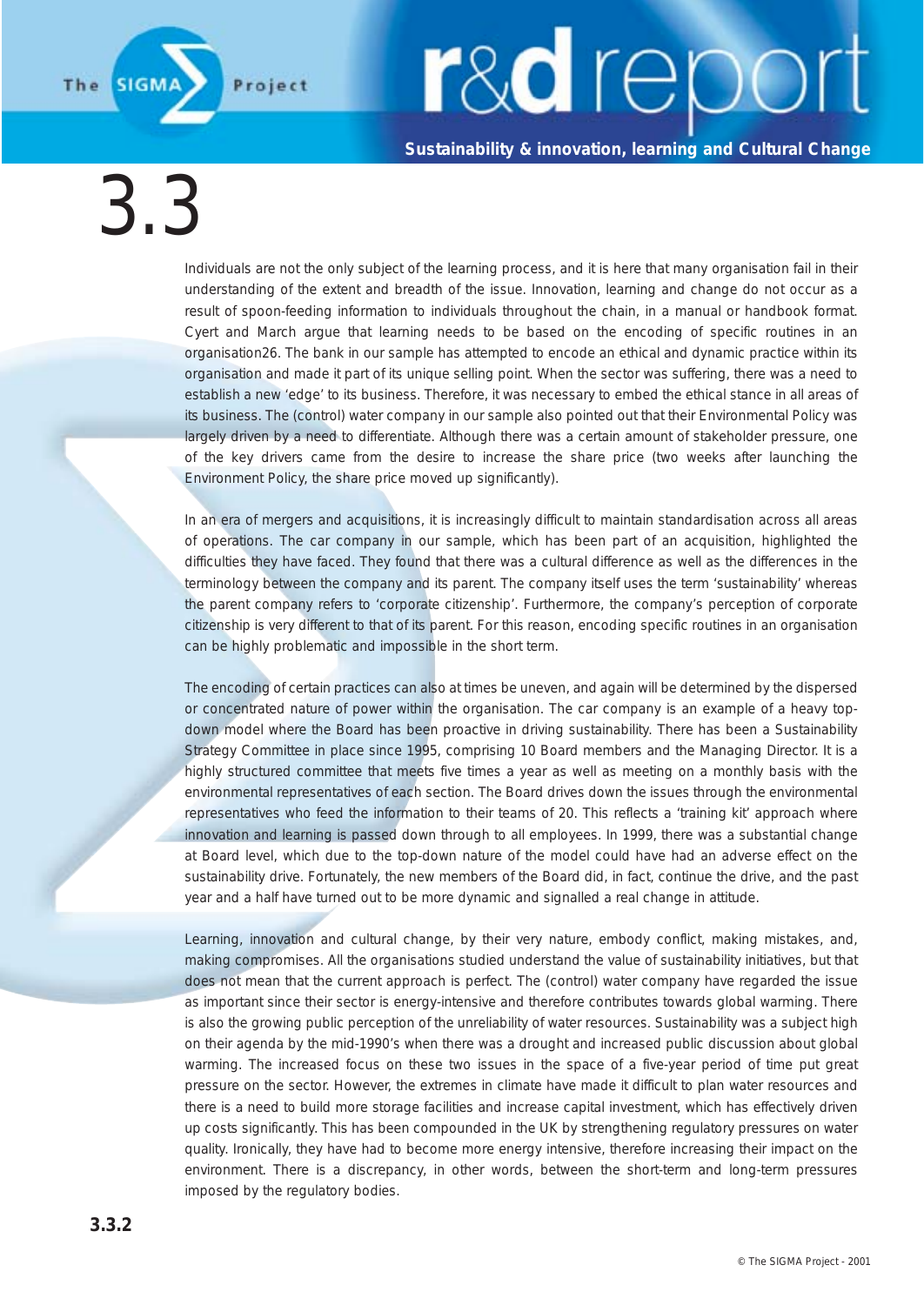

**Sustainability & innovation, learning and Cultural Change**

### $3.4$

### Strategies for learning and innovation

#### **Commonality and comparability**

Clearly, organisations are at different stages of maturity and learning on sustainability and it is difficult to draw comparisons between them. The size, sector, location, and age of the organisation are all determining factors and will affect the level of exposure to new ideas and methods of working. Wyer, Mason and Theodorakopoulos looked at the case for the development of small business. They argue that:

'whilst organisational learning may be a key and effective small business management approach to underpin sustainable development, the learning organisation, as currently conceived in the mainstream literature, fails to recognise and address the idiosyncrasies, problems and constraints relating to sustainable small business development'27.

Therefore, caution must be exercised when attempting to examine learning, innovation and cultural change across all types of organisation.

It is however possible to describe in a little more depth the characteristics that reflect a 'learning company'28.

#### **A learning approach to informing organisational strategy**

It requires a concerted effort to develop a strong company policy and strategy geared towards the development of a learning environment. Implementation, evaluation and improvement need to be built into the strategy to ensure that the mechanisms for learning are being monitored and regularly re-assessed.

The (control) water company, for example, rapidly achieved a great deal by developing an intranet which housed an electronic directory of the environmental operational procedures. The company discovered that its intranet was an efficient, effective and accessible form of information, and provided a means of crosslinking. The result is that the intranet is now a normal, integrated part of day-to-day practices, and allows employees to develop a broader understanding of the environmental drive. An environmental policy that is electronically accessible makes it easier to understand the relevance of specific standards, the implications of those standards and what is expected of the organisation. The annual report is available to all members of the organisation, but there is also a summary version on the intranet that makes information easily accessible. Unfortunately, due to a lack of resources, the company have been unable to quantify the use of the intranet, so although there have made great attempts to disseminate information, the company cannot yet measure the access or impact.

In summary, learning, innovation and cultural change are not easily quantified and cannot be approached scientifically. A strategy needs to be developed that allows time for reflection and promotes an environment that is conducive to reassessment and change.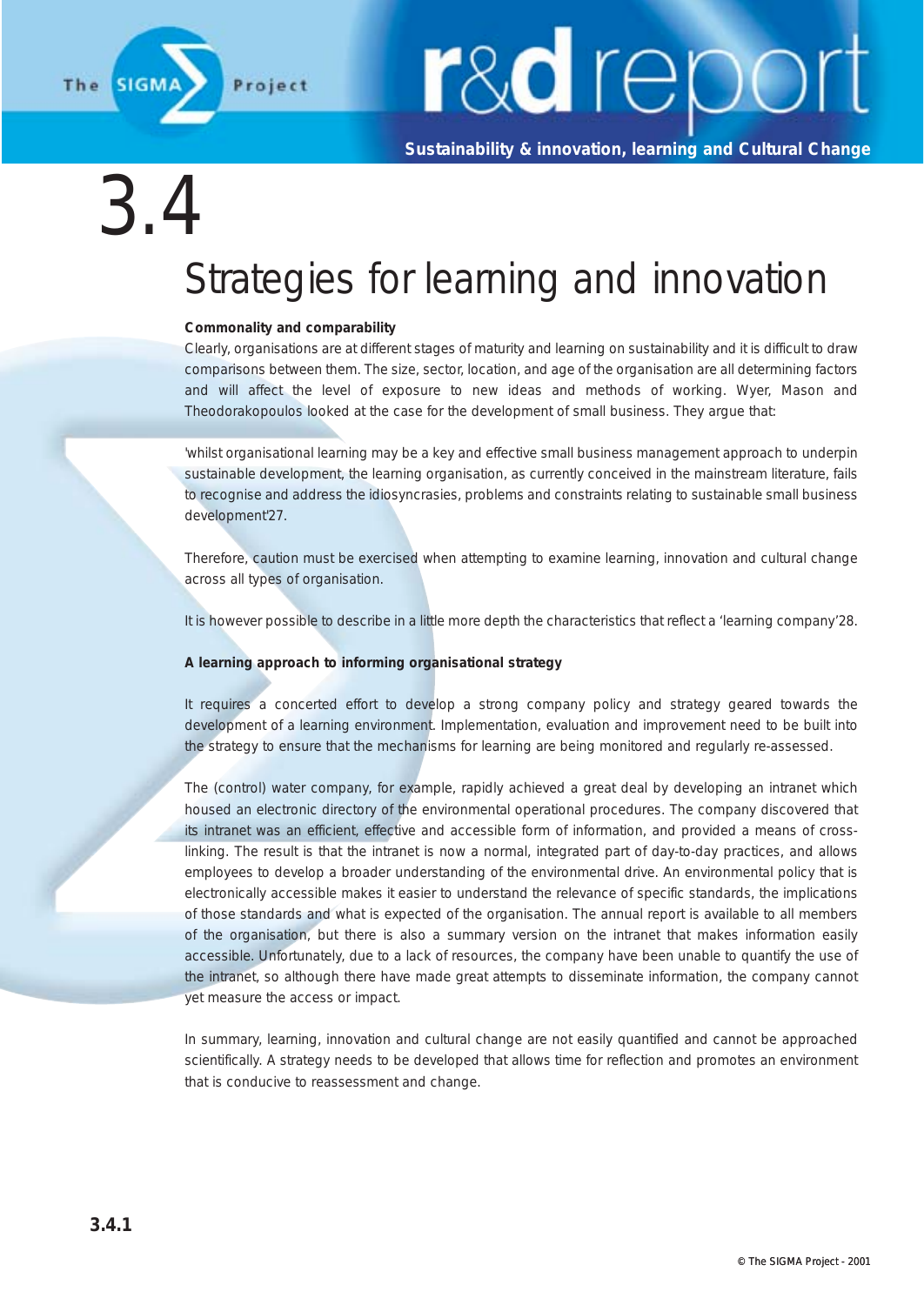

**Sustainability & innovation, learning and Cultural Change**

3.4

#### **Participative policy-making**

All members of an organisation should be able to contribute to the processes of developing policies and forming strategies. Although it is vital to have strong leadership to drive the policy, it is also equally important to engage stakeholders. There is a movement away from the idea of stakeholder consultation as it is often treated as a token gesture where stakeholders are merely asked their opinion, without their views being incorporated into strategy or any thought being given to the long tern implications of such 'conversations'. In contrast, stakeholder engagement requires a proactive partnership approach on the part of the organisation.

Many organisations, including the car company, recognise the importance and value of stakeholder engagement, but recognise that this is still one of their weaker areas. In their case, the engagement so far has taken place in an unstructured form. Therefore a successful learning environment must allow for all members of the organisation to contribute to and shape policy decisions. By opening up discussions, there is inevitably going to be resistance to and tension on many issues. However, by debating the issues widely and thoroughly, it is possible for the majority of stakeholders to reach a workable business decision. The result is that all members can claim 'ownership' and feel greater commitment.

Furthermore, it is important to note that there are certain requirements in terms of the attitude and responsibilities of management:

- ∑ there needs to be a realisation and understanding at higher levels of the organisation that all members of the organisation have the right to be engaged in the policy-making process;
- ∑ if the members of the organisation are fully engaged as stakeholders, it is inevitable that there will, at times, be a degree of conflict and tension that arises during the course of the policy-building process. However, the diversity of opinions is a valuable resource and can be channelled in a manner that leads to creativity, fresh ideas and innovative solutions. Therefore, managers need to be able to develop skills that enable them to manage the process and convert conflict into creativity;
- ∑ the fostering of an inclusive environment must be viewed as an investment. The water company has developed the Eureka Scheme, which encourages employees to put forward ideas that they believe would benefit the company; if the suggestion has a successful outcome, then the employee is rewarded. The (control) bank operates a similar scheme called the Brainwave Initiative.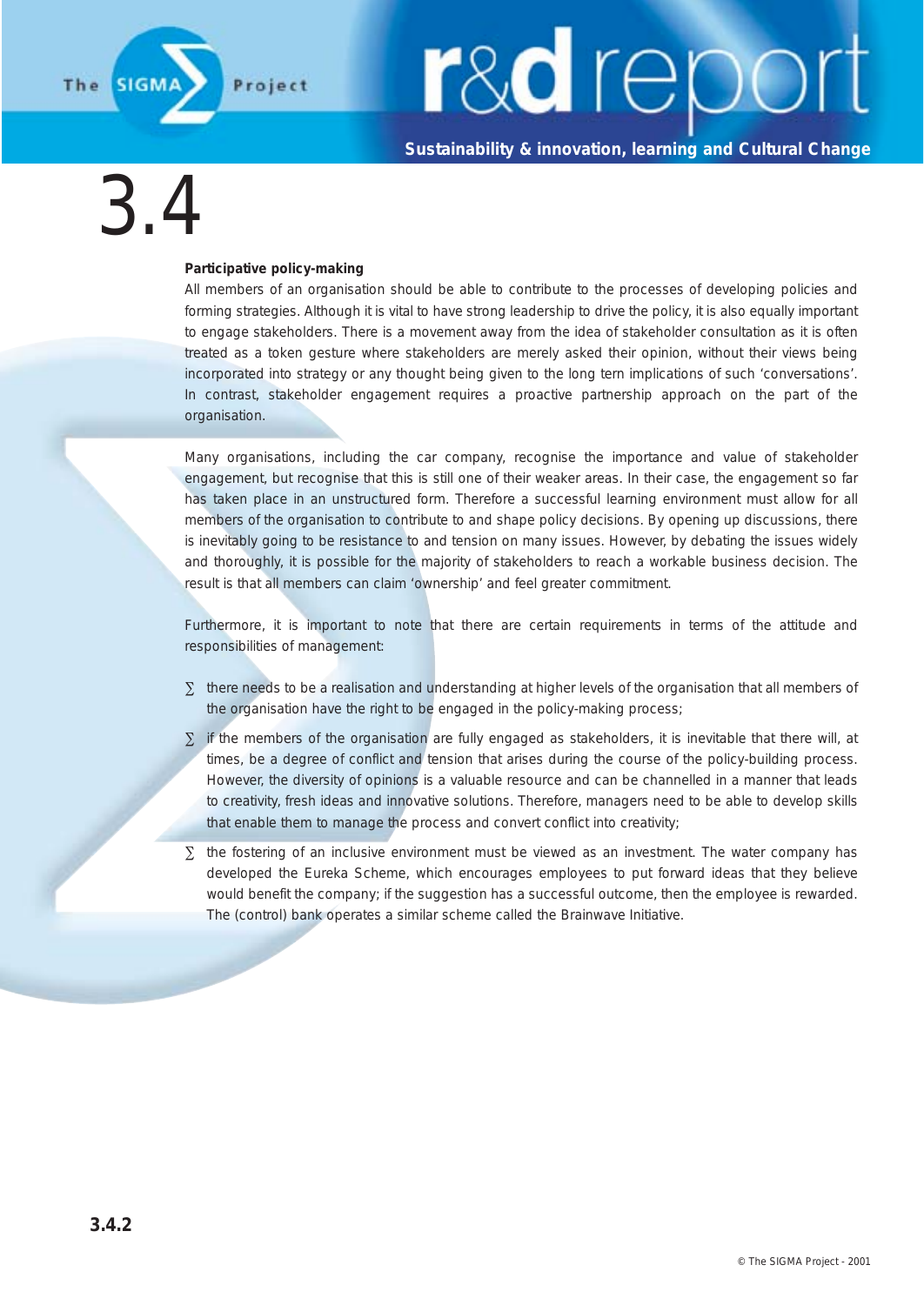

**Sustainability & innovation, learning and Cultural Change**

### 3.4

#### **The spread of information**

Pedler, Burgoyne and Boydell argue that information technology needs to be used to inform and empower people rather than to disempower them. Again it involves a shift in attitude at a management level. This involves making information widely available, disseminating information in order to promote understanding about the organisation's systems and processes. Therefore, appropriate information systems need to be in place to support such initiatives.

The water company find that it is not difficult to raise awareness about sustainability issues at the operational level, and the monthly team meetings are interactive rather than one-way team briefs. On the other hand, the company reported that it can be difficult to encourage all employees to use the intranet (which contains information about environmental and social issues) as sometimes they are simply not interested. Therefore a confidential helpline has been set up to allow employees to raise issues directly with the Chief Executive's PA.

This helpline has been in operation for one year and the company reports initially that it is becoming increasing popular as a means for employees to have an input into decision-making processes. However, there have been some concerns raised about the degree of confidentiality, and therefore the team meetings are being used to alleviate some of the suspicions.

Employees of the (control) water company have specialisms but will all be aware of the environmental dimension of their work. Every second month there is a team briefing which highlights the environmental issues that affect the organisation, but also focuses on ways in which the employees can improve their environmental standards within the office. There is a newsletter and the intranet is considered to be a source that will provide answers for up to 90% of employees' questions.

The (control) bank also has a strong commitment to disseminating information and regards communication as being central to its business practice. It has well-established internal magazines and an intranet, with regular articles on the environment and society.

#### **Formative accounting and control**

Formative accounting needs to ensure that the systems of accounting, budgeting and reporting are structured to assist learning and innovation. This is important in terms of internal stakeholders' morale and sense of value. Accounting and budgeting are important areas that concern the shareholders, but if tied in with learning and innovation, can have dual benefits.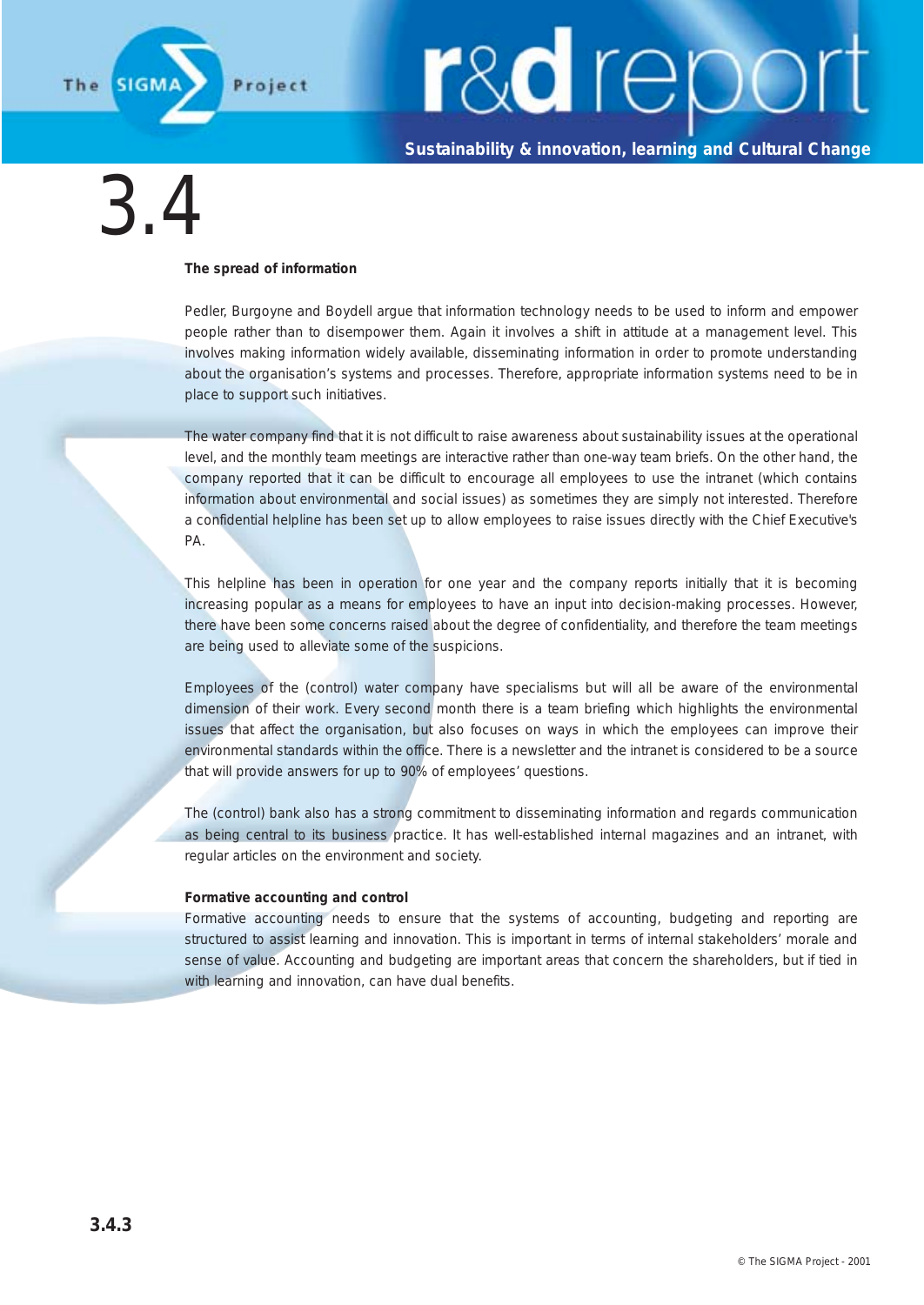

**Sustainability & innovation, learning and Cultural Change**

3.4

#### **Internal exchange**

Organisations need to foster working environments where individuals, groups, departments and divisions can engage in a regular dialogue with the aim of exchanging information on expectations, negotiating and providing feedback on issues. In large organisations, departments may be in competition with each other, which may promote hoarding rather than sharing of information. This calls for the development of ways to engender a more holistic approach to develop collaboration.

The water company found that being a relatively small company, of 1500 employees, the scope for communication and constructive dialogue is greater. They have also found, since moving to new premises which were built on sustainability principles, that sustainability has, to some extent, become a part of daily conversations. The award-winning premises have been built with sustainability to the fore. The features of the building include solar panels, natural ventilation, and facilities to recycle rainwater and grey water. Recycled and local materials have been used wherever possible, and there is a community room for use by schools and community groups.

#### **Enabling structures**

Roles need to be fluid and loosely structured, in order to allow for growth and development. This is important, both for the well-being of the individual and for the organisation as a whole. The overlap of skills between individuals provides a pool of resources, but also a pool of creativity and innovation that is generated through critical mass. Where individuals are operating to specific context-bound remits, there is reduced scope for sharing ideas, which, in turn, stifles innovation and creativity.

The bank has shown itself to be proactive in this area and has embodied the change in work culture through its Project Leo. A survey of staff highlighted two key issues - they were keen to have wider roles and they wanted more responsibility. In response both to the surveys and market pressures, job descriptions have been loosened to the extent that 300 job descriptions have been reduced to 26 role statements. Moreover, the whole sample group of companies argued for an integrated approach that gives priority to innovation, learning and cultural change. They stressed that the drive needs to be a 'part of the business success model, in order for it to be institutionalised'. In the case of the bank, ethical practice has been incorporated within professionalism and is given the same attention at Board level as other issues.

The (control) water company has a firm commitment from the Managing Director who appointed an Environmental Director to the Board. The appointment signalled a broadening agenda and redistribution of priorities. The environmental policy was later adopted group-wide and had to be made compatible with all subsidiaries. There are similarities to the bank, in that a decision was taken that, rather than having strict job descriptions, which constrain learning potential, there should be a move towards roles that are more generic and based on tasks and targets. Currently, the company are trying to review the method of monitoring targets, as it has caused some problems. The bank has not moved too far away from the job descriptions approach, but find that the descriptions are framed more broadly in terms of key responsibilities and personal skills. This highlights the move away from rigid competencies. The employees also tend to work in teams, which allows for dialogue and sharing of information.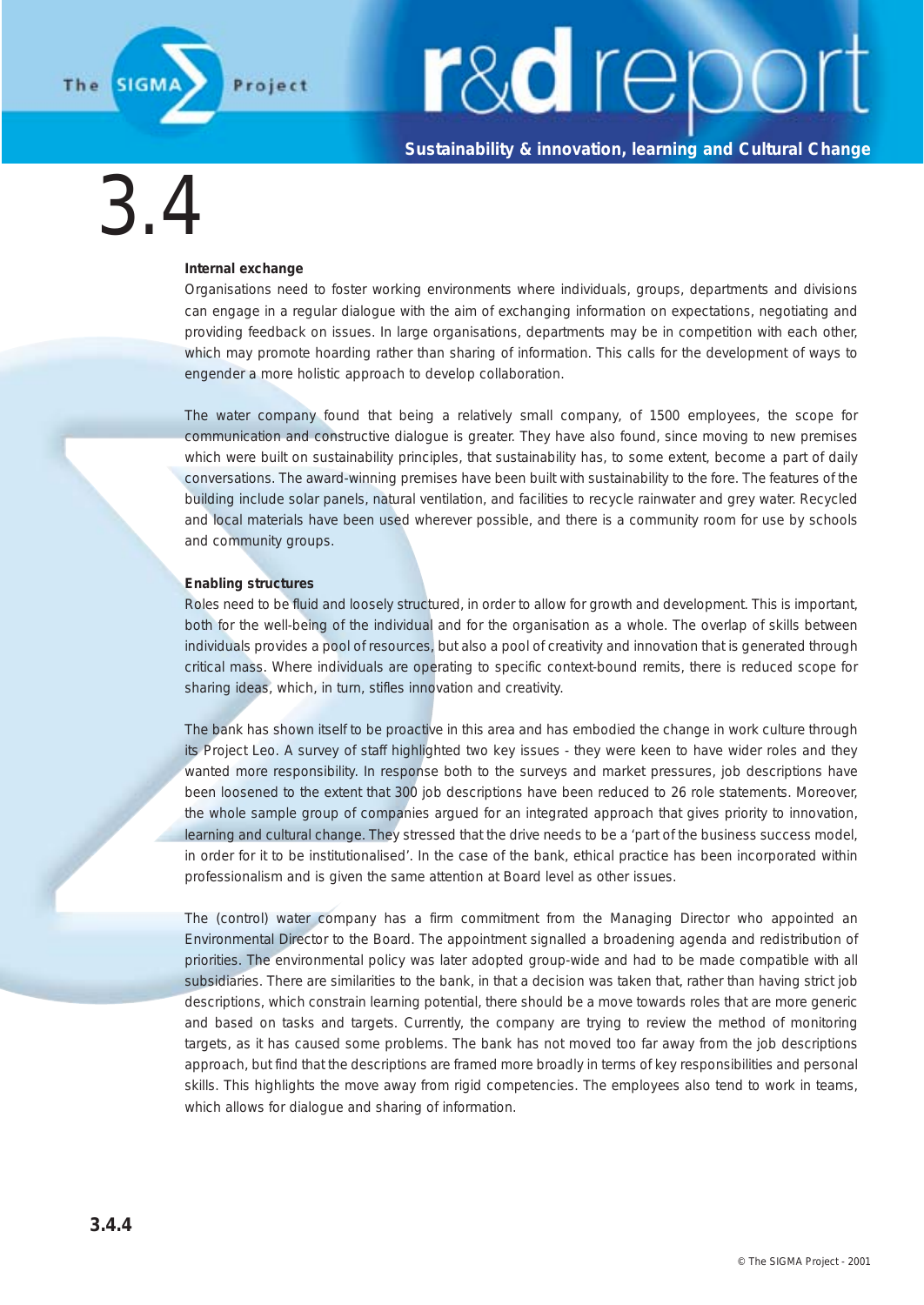**Sustainability & innovation, learning and Cultural Change**

3.4

**SIGN** 

The

The airline is also a strong proponent of the value of teams, and more broadly the idea of decentralisation in the sense that each department is encouraged to develop a mission statement with objectives to define and steer their contribution. The organisation conducts an Employee Opinion Survey in which every member of staff completes a questionnaire covering issues relating to workplace, morale, role, objectives and managers. The survey is then followed up by an action plan, which is constructed by the department itself. The survey is one of the mechanisms used to monitor change over time.

#### **Intra-company learning**

Joint training, sharing in investment, research and development, and job exchanges can be excellent ways of pooling resources and learning from each other. Rather than fostering a 'hyper-competitive' environment that is based on a win-lose situation, a collaborative approach based on benchmarking can save on resources in the long-term - especially in larger organisations where there are a number of different companies.

The car company found it useful to undertake a SWOT (Strengths, Weaknesses, Opportunities and Threats) analysis across all 32 companies within the organisation in order to compare results. Internal benchmarking has been a useful tool given that they have been subject to acquisition in recent years. They have been able to learn from their parent company, though there have been differences in the terms used reflecting different entry points, a difference in culture and variations in language and connotation: for example, as mentioned earlier, the research company uses 'sustainability' to describe its current drive, whereas the parent company refers to it as 'corporate citizenship'.

#### **Learning climate**

Learning involves making mistakes, unlearning and relearning and this is a view that needs to be made clear throughout the organisation. Mistakes can take many forms, but Pedler, Burgoyne and Boydell argue that 'there's no such thing as a failed experiment - as long as we learn from it'29. Learning, innovation, change and creativity are to some extent based on trial and error. There are certain processes that can create a more conducive environment, but to tailor the learning to a specific company there needs to be a degree of experimentation.

#### **Personal self-development opportunities**

All stakeholders need to be encouraged to take responsibility for their own learning and development. However, it is the responsibility of management to provide guidance as well as the opportunity for selfdevelopment.

The bank showed that it has made great progress in this direction and actively encourages employees to take ownership for their self-development. Pay rewards are also offered for external learning, which is considered to increase the capability of the individual as well as the organisation.

The (control) bank maintained that learning is a valued part of its organisation and has even created a Corporate University, which supports e-learning and e-training, in addition to more formal methods. For example, in the year 2000, the bank invested £70 million in training across the entire organisation, equivalent to £890 per person (the sector average is £700). It stressed that all funded training must be specific to the employee's job. Professional exams are particularly encouraged.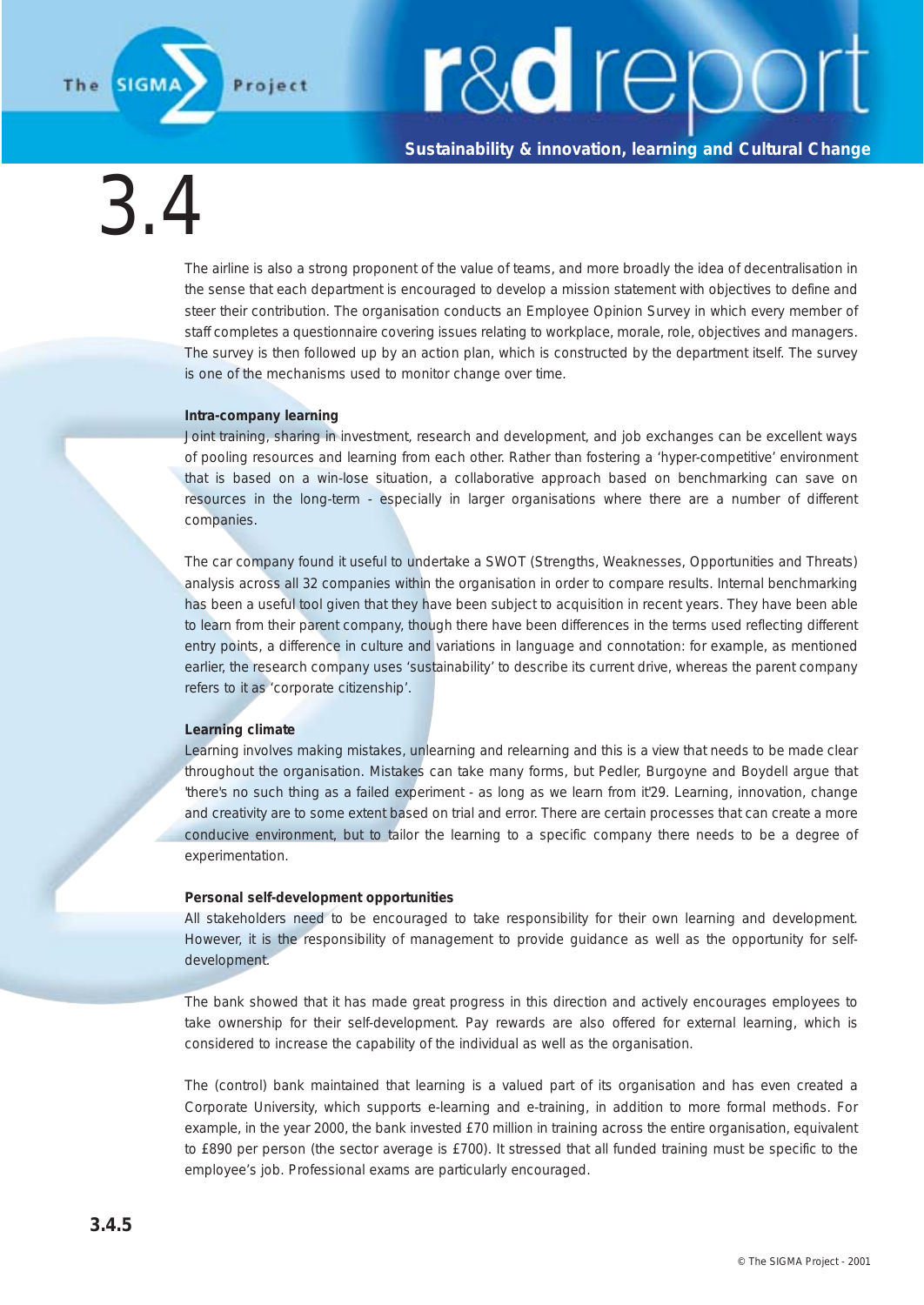

**Sustainability & innovation, learning and Cultural Change**



#### Analysis and commentary

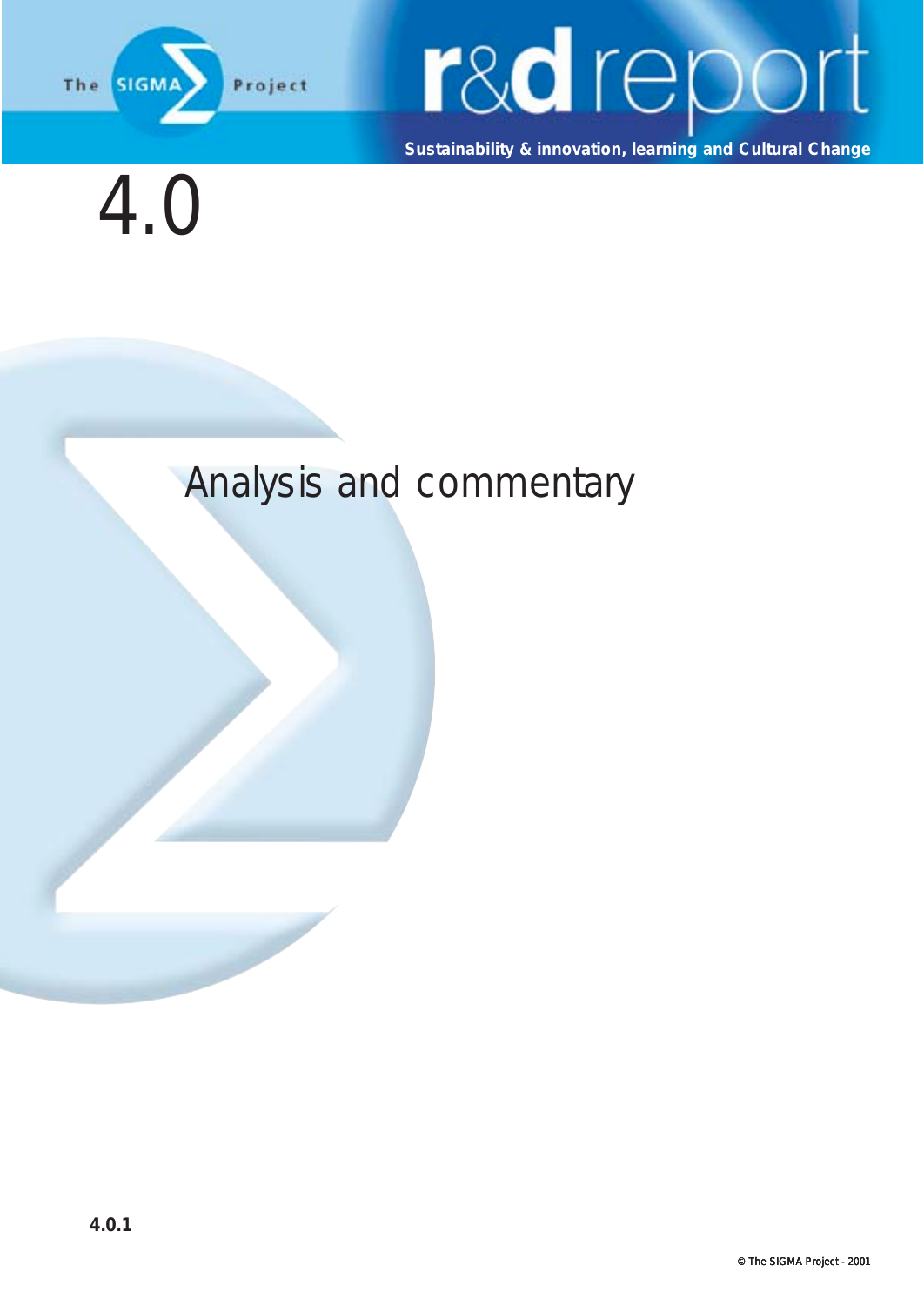

**Sustainability & innovation, learning and Cultural Change**

4.1

#### Some Lessons of Change

There is a wealth of literature and research on organisational change and it is worth reflecting on some of the conclusions either before embarking on the process of embedding sustainability in organisations or to allay some of the frustrations of those already seeking to do so. Wilson30 suggests the following strategies for significant organisational change. Given the results of this and other research on sustainability in organisations it is clear that we may not be thinking strategically enough. The key points to emerge from the investigation are that organisations should:

- ∑ Expect a 3-5 year time frame;
- ∑ stress the importance of choice and symbolism for senior decision-makers, and therefore ownership at all levels;
- ∑ design outcome oriented working groups;
- ∑ vision to produce real-time strategic change;
- ∑ organisation development activities;
- ∑ coaching and mentoring;

- ∑ encourage and recognise 'Champions';
- ∑ set in place reward structures and systems;
- ∑ provide training & development;
- ∑ allocate budgets for innovation and adequate resource allocation;
- ∑ make identifiable links to core business;
- ∑ accept the grand strategy, but, remember 'local' flexibility.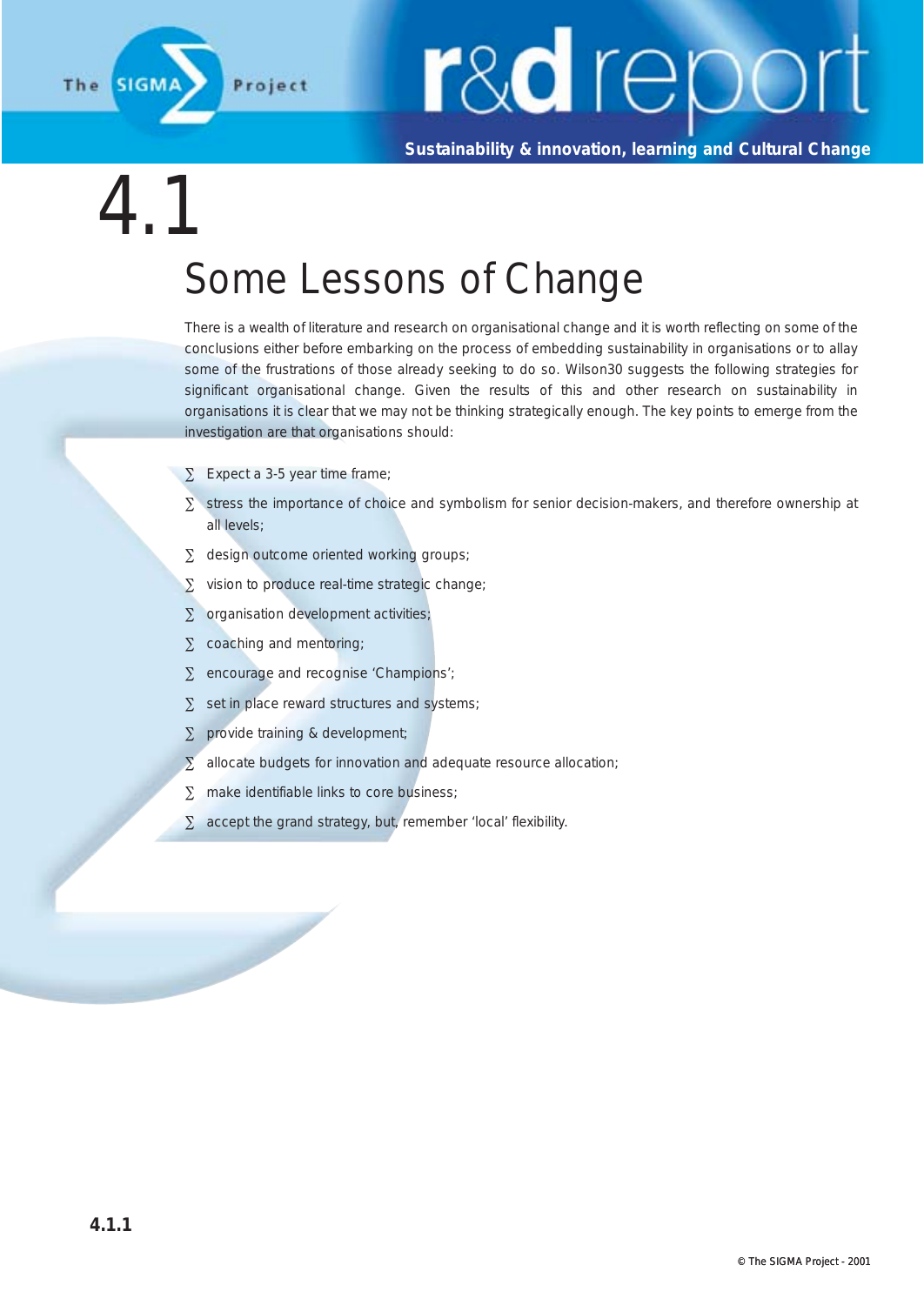

**Sustainability & innovation, learning and Cultural Change**

4.1

Wilson, citing Lewin, also highlights the driving and restraining forces of organisational change, some of which are prosaic and others more global. These are shown in Table 1.

#### **TABLE 1: DRIVING AND RESTRAINING FORCES OF ORGANISATIONAL CHANGE.**

| <b>Drivers</b>              |          | Restrainers from individuals:                   |  |
|-----------------------------|----------|-------------------------------------------------|--|
| New personnel               | Y.       | Fear of failure                                 |  |
| Changing markets            | $\Sigma$ | Loss of status                                  |  |
| Shorter product life cycles | Y.       | Inertia (habit)                                 |  |
| Changing work attitudes     |          | $\Sigma$ Fear of unknown                        |  |
| Internationalisation        |          | Loss of friends from organisations:             |  |
| Global markets              | Y.       | Strength of culture                             |  |
| Social transformations      |          | Rigidity of structure                           |  |
| Increased competition       | Y.       | Sunk costs                                      |  |
| New technology              | Y.       | Lack of resources                               |  |
|                             |          | Contractual agreements                          |  |
|                             |          | Strongly held beliefs and established           |  |
|                             |          | Recipes for evaluating corporate performance 31 |  |
|                             |          | $\Sigma$<br>Y.<br>Σ.<br>Y.                      |  |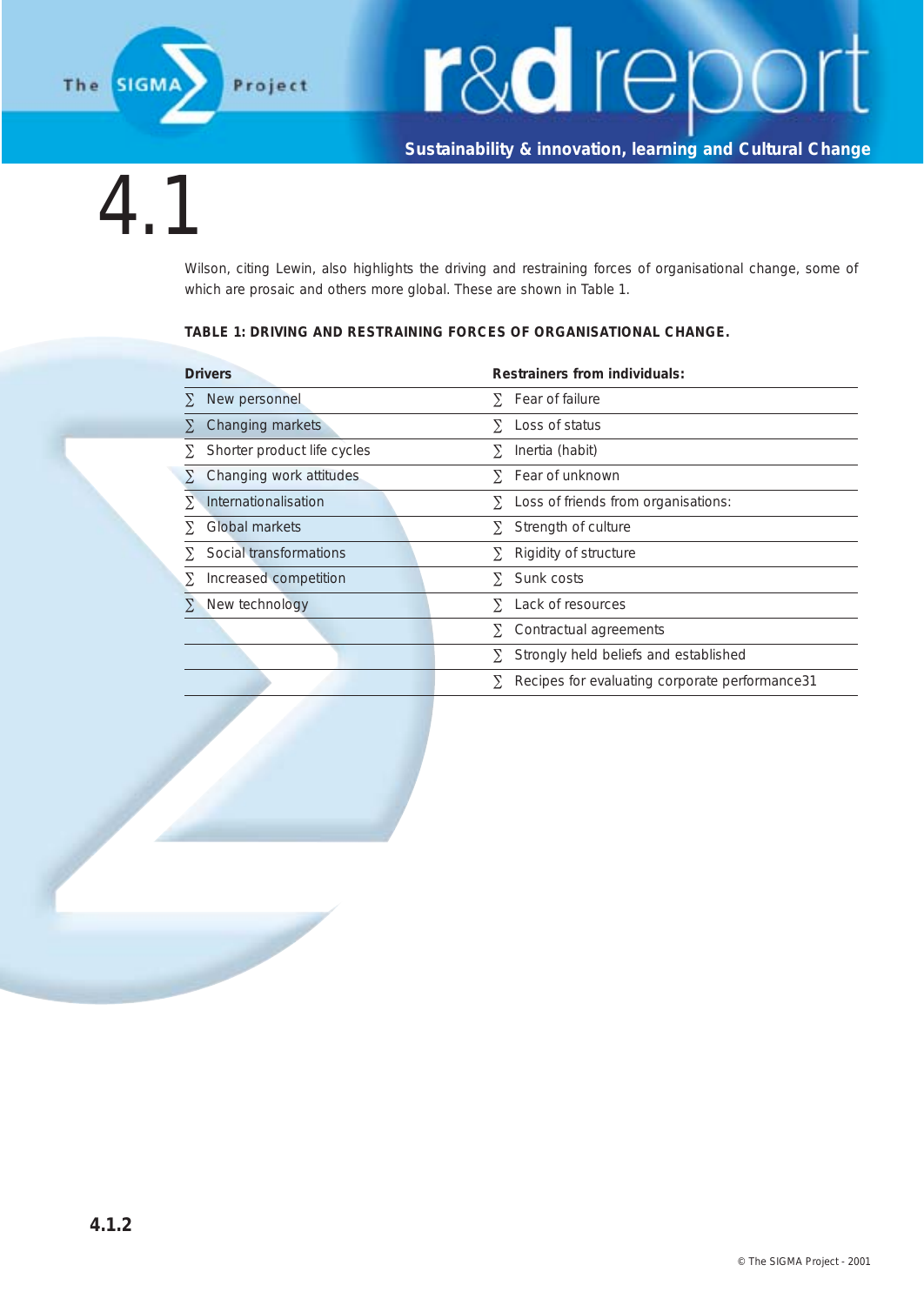

**Sustainability & innovation, learning and Cultural Change**

 $\left\langle 1\right\rangle$ 

### The language of sustainability

The multitude of acronyms and codes relating to sustainability often places a barrier between management and the wider organisation maintaining the exclusive nature of debate. An increase in the flow of accessible knowledge will require a move away from the jargon that corporate social responsibility has been associated with. The subject is not, in fact, as inaccessible and unapproachable as it first seems, then the issues themselves may not be as complex as they appear.

At the same time, the discourse of sustainability conceals more than it reveals. Day and Arnold argue that 'sustainable development' is ill-defined from the perspective of the individual corporation. No individual company can be 'sustainable' within an unsustainable economic system - so how are business people to interpret the far-reaching ideals of definitions of sustainable development such as that of the Brundtland Commission?'32. Yet the terms are attributed boundaries, though these are as blurred as the terms themselves. However, this does not mean that such words do not carry specific meanings.

The use of language can be a means by which the subject area can be protected and therefore the larger organisations that have units dedicated to the issues are able to stay ahead. The fact that there is little public debate about the definition of these words means that individual companies may attribute their own unique interpretation.

The (control) bank does not use the term 'sustainable development', but instead talks about 'environment and the society'. It has internalised many of the issues and does not actively seek certification to many of the recognised standards. It has decided that its preference is to deal with the environment and the society from its own resources, and it produces an environmental report part verified by the accountants Price Waterhouse Coopers. It also has internally set targets. Qualitative change is more of a priority than quantitative measurement-focused strategies. Rather than focusing on standards, many of which are checklist in form, it puts greater emphasis on engaging employees in making cultural changes.

Although the airline has taken on board a number of certification standards, there are also a number of international initiatives employed by the organisation that promote innovation.

Discourse analysis highlights the fact that there is always the potential for diversity of meaning even in the case of the simplest word. David Howarth makes this point by taking the example of a stone. He argues:

'Depending on the particular social context within which this object is located, it might conceivably be a brick for the building of a house, a projectile for use in warfare, an object of considerable wealth, or a 'find' of great archaeological significance'33.

Similarly, sustainability can be, and often is, symbolic of a policy that is either perceived as an added obstacle in the path of business or as a means of contributing to positive change. To the newcomer, or the non-expert, the ambiguity surrounding sustainability means that the term is loaded with meanings.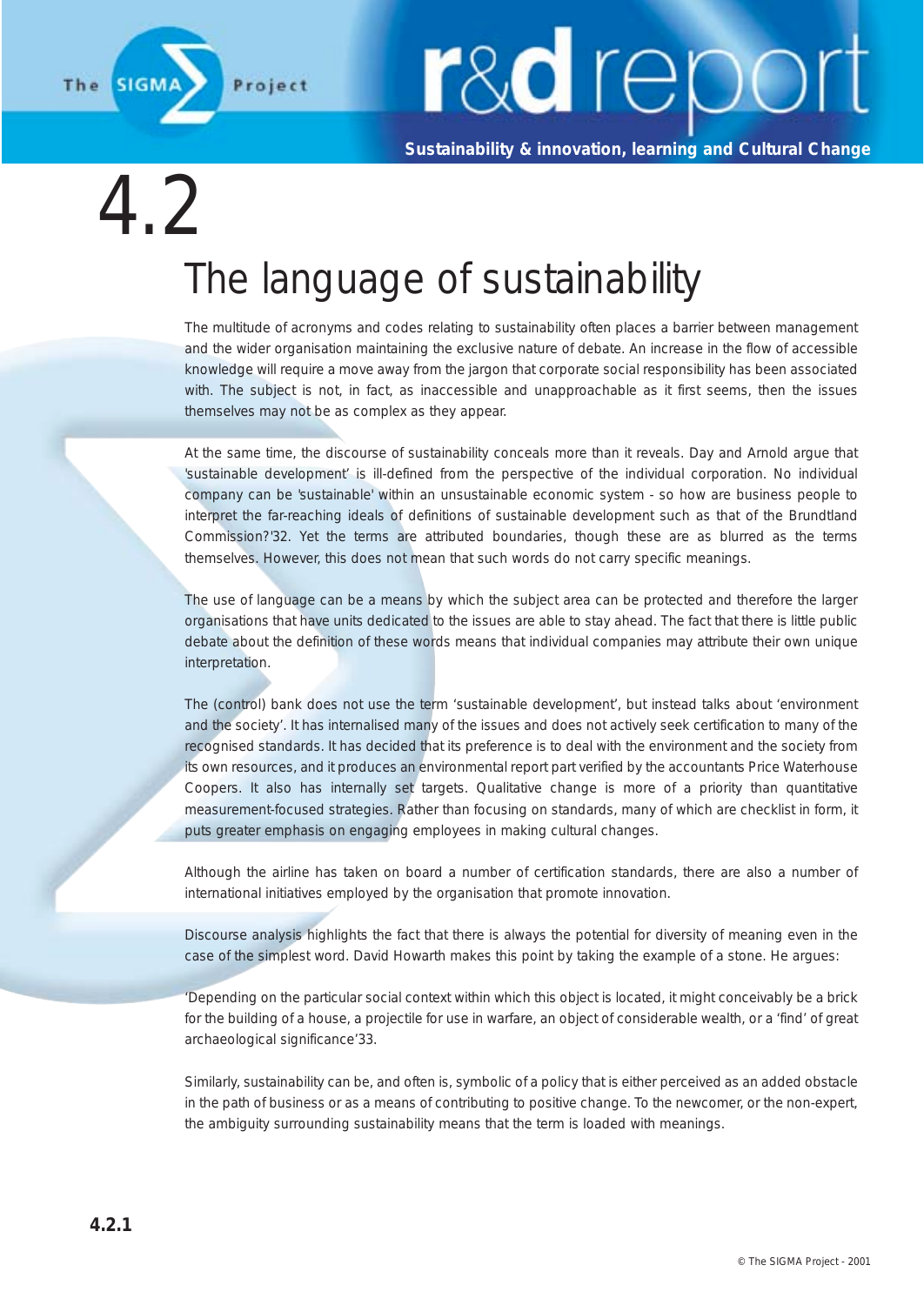

**Sustainability & innovation, learning and Cultural Change**

### 4.3 Home versus work values

#### **Embedded values and empowerment**

For any individual there may not be a constant set of values that feed into different areas of their lives. That is to say their approach to social and environmental responsibility is often embedded in a subconscious way in their activities at home, but they do not necessarily transfer these values into the workplace. The answer sometimes lies in the lack of empowerment in the workplace, or in the fact that values may not be explicit. If sustainability requires significant cultural change in organisations then organisations themselves have to focus on mechanisms to empower employees. These in turn may not have always felt that they have had a substantial stake in the organisation, its decision-making processes and the development of strategy. Therefore in order to embed values that are compatible with sustainability, it is necessary to make employees feel that they have an element of ownership.

The (control) bank has been very keen to develop and promote shared ownership of its sustainability values. It considers small teams are pivotal in the building of partnerships within the organisation, so employees work in teams that are made up of clusters of three. The partnerships are not only seen to promote ownership, but also provide a manageable number to embed cultural change.

In addition to empowering employees, it is also necessary to consider the development of a process that makes sustainability values automatic rather than burden. It is useful to look to the socio-cognitive model of organisational culture advanced by Silvester, Anderson and Patterson34who argue that culture and cultural change takes the form of a process whereby people understand events in terms of cause and effect relationships. It is believed that this is because they are motivated to understand why such events occur, predict when they might occur again and thus render their environment more controllable35. Unless there is an element of control on the part of the employee, thought processes that determine reaction to circumstances will take a conscious form. When addressing the links between sustainability and innovation, learning and cultural change in organisations it is necessary to reinforce the codification. Silvester, Anderson and Patterson argue that:

'A 'controlled' process of attributional search is generally triggered when individuals encounter novel, surprising, unexpected or potentially threatening events. This leads to the production of causal attributions which are subsequently stored as causal schema in long-term memory as a cognitive framework which aids mastery of similar situations in the future. Consequently, when individuals encounter familiar, routine or wellplaced situations, controlled processing can be replaced by the automatic accessing of relevant causal schema already present in long-term memory. Such a cognitive heuristic permits essentially 'mindless' interactions with the environment and leaves the individual's attention free for other tasks.36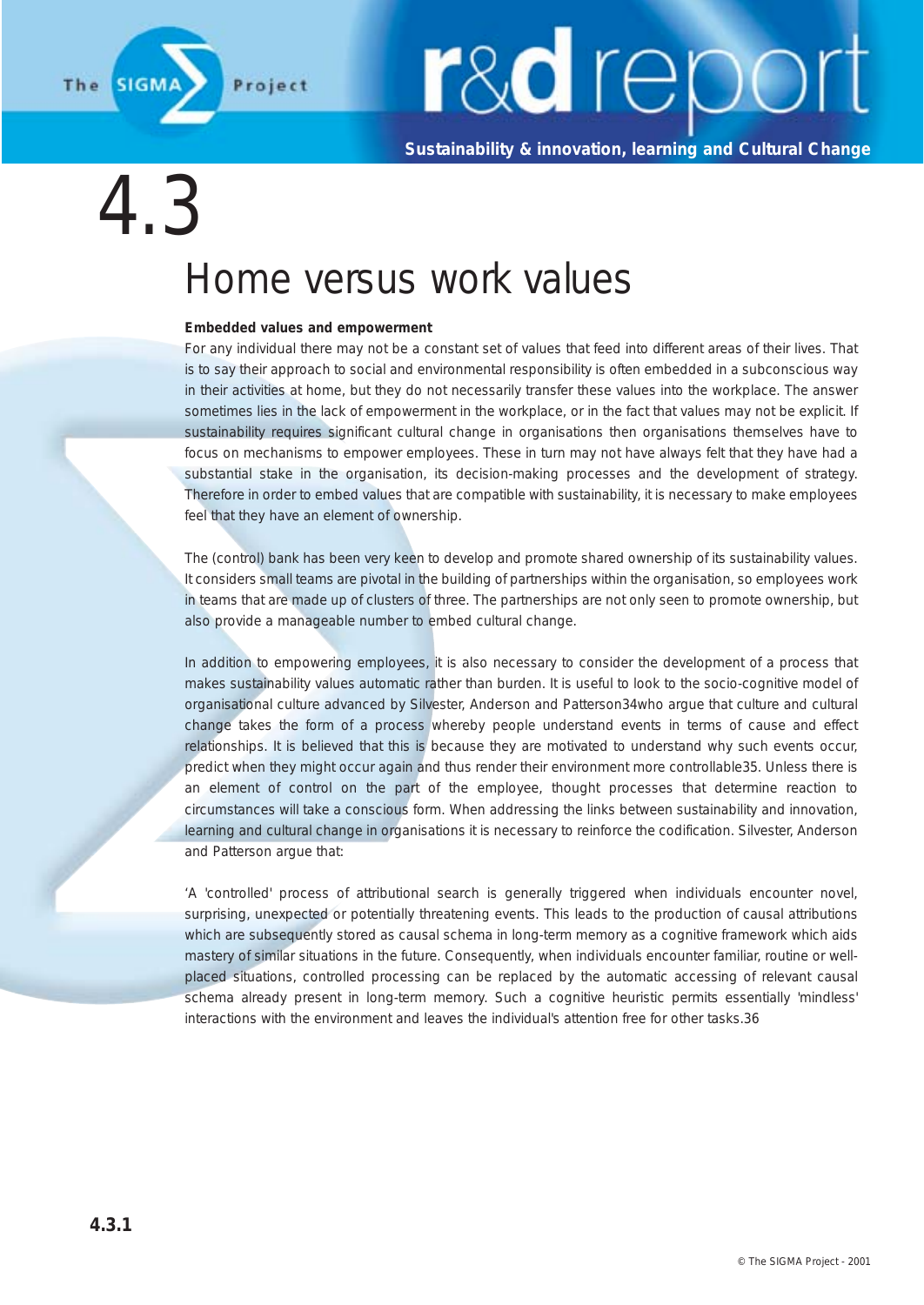

**Sustainability & innovation, learning and Cultural Change**

### 4.3

#### **Communication and cultural change**

Communication does, however, form one of the most critical dynamics in the process of cultural change. Both Philipsen37and Duck38 have put forward their view of the centrality of communication in their research. Philipsen regards culture as being a conversation and this is reinforced by Duck's view that culture is developed through the generation of shared meanings which comes about through communication between individuals. For this reason, the internal communication systems of organisations are crucial to the development of a culture based on sustainability.

The airline has a department with over 50 employees dealing with internal and external communications. The department operates a 'multi-level and multi-media' approach. Although sustainability appears at times to be a new and innovative concept, it is perhaps not radically different from the dilemmas faced by organisations in the past and therefore it is often the case that sustainability needs to be framed within different types of discourse. It may appear threatening because of the manner in which it is presented.

The water company have found that they are having to make a conscious change in the discourse according to the audience, and that the language used for those at a senior management level will be radically different to that used at the operational level. Sustainability has effectively to be normalised in order to become a daytoday issue.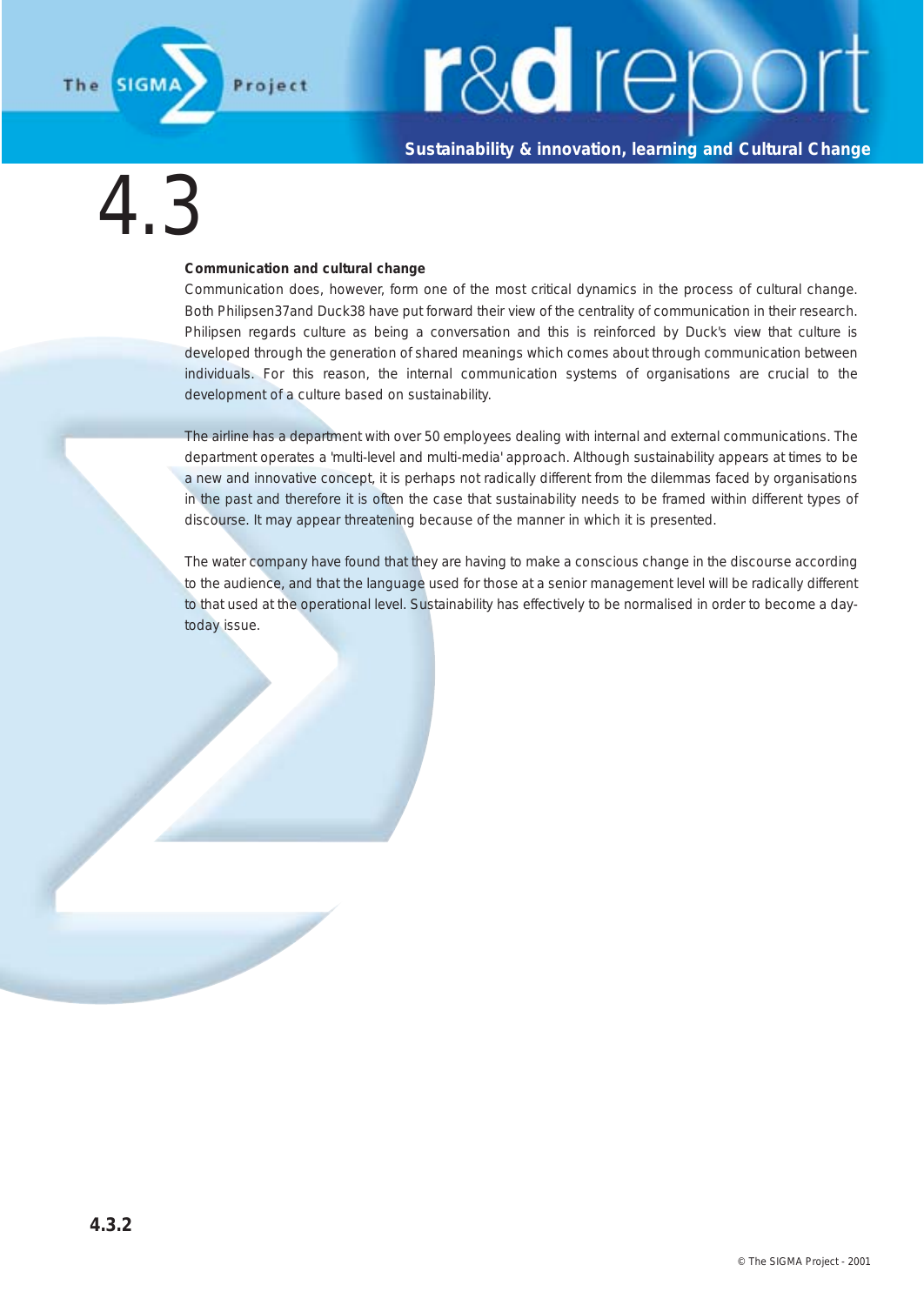

**Sustainability & innovation, learning and Cultural Change**

4.4

### From rhetoric to a realisation of the business value of sustainable development

Arthur D. Little, the accountants, surveyed 481 environmental, health and safety, and other business executives in North America and Europe. In an attempt to gauge the views companies have of sustainable development, they sought to examine how widespread the concept actually was, and also the extent to which it was recognised as a 'route to creating business value'. Ninety-five per cent of respondents agreed that sustainable development was important to their companies and 80% believed that their companies could derive real business value by implementing a strategy which was underpinned by sustainable development. However, there appeared to be an element of contradiction between the commitment of companies to sustainability and their commitment to make available resources for these processes. So there is a rhetoric of sustainability that is not always linked with the allocation time and money to the issue.

The same survey showed very different perceptions of what business values were to be gained from being 'sustainable'. In an open-ended question, over half of the respondents pinpointed eco-efficiency as the greatest benefit, and smaller numbers quoted improved external relations and competitive advantage. Since it is difficult for companies to agree on what is to be gained from such an approach, it becomes problematic to develop a strategy for its promotion. Sustainability issues can most commonly be found under the banner of 'environmental concerns' and one of the greatest challenges is how to push it up the hierarchy to make it an integrated part of corporate strategy.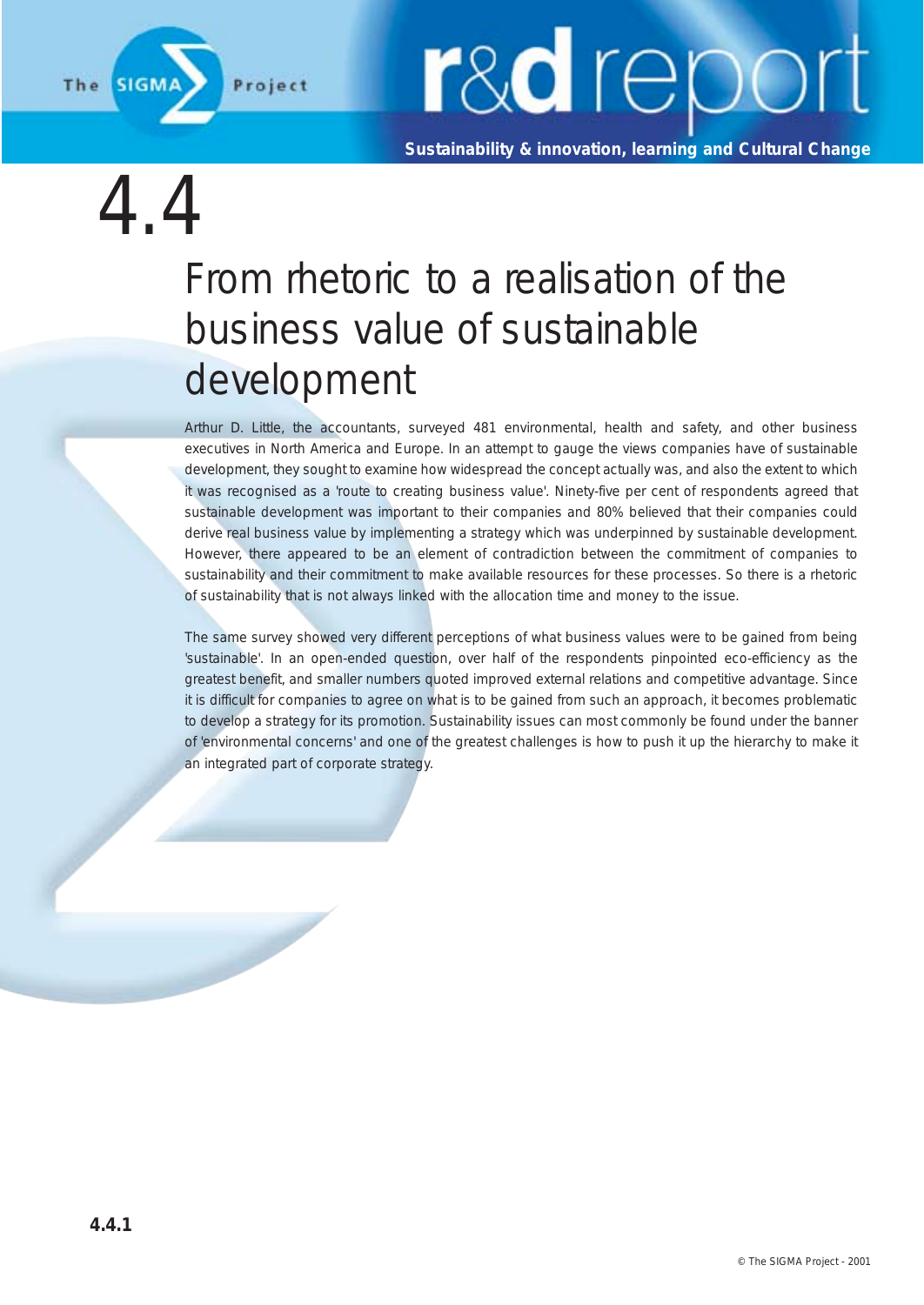**Sustainability & innovation, learning and Cultural Change**

4.4

**SIGM** 

The

It is often the case that companies are willing to consider an approach to sustainable development, but search for immediate benefits that are both visible and provide financial gain. Yet the true benefit of sustainable development may not be seen in the lifetime of the majority of managers. Thus, one can begin to understand why it is difficult to promote such issues to senior management, who may feel direct pressure from shareholders to account for every aspect of an organisation's operation. Evidence of profound foresight is still found amongst a relatively small minority and Arthur D. Little's research indicated that only 17% of companies considered themselves to be 'well down the road to integrating sustainable development into their business strategy or operations39. The vast majority considered themselves to be at the stage of making some progress, but since the question was subjective it calls into question the validity of the interpretation. The question read:

'Which statement best describes how you feel?

- ∑ Important, well down the road;
- ∑ Important, making some progress;
- ∑ Important, just beginning to explore;
- ∑ Important, don't know where to start;
- ∑ A philosophy, too difficult to implement;
- ∑ Unrealistic, waste of time;

∑ Passing fad.

Therefore it is no real surprise to find that the majority of companies responding felt that sustainable development was important, but this was as much based on the framing of the question as the issue itself. It has become politically incorrect to say that one is not in favour of sustainable development.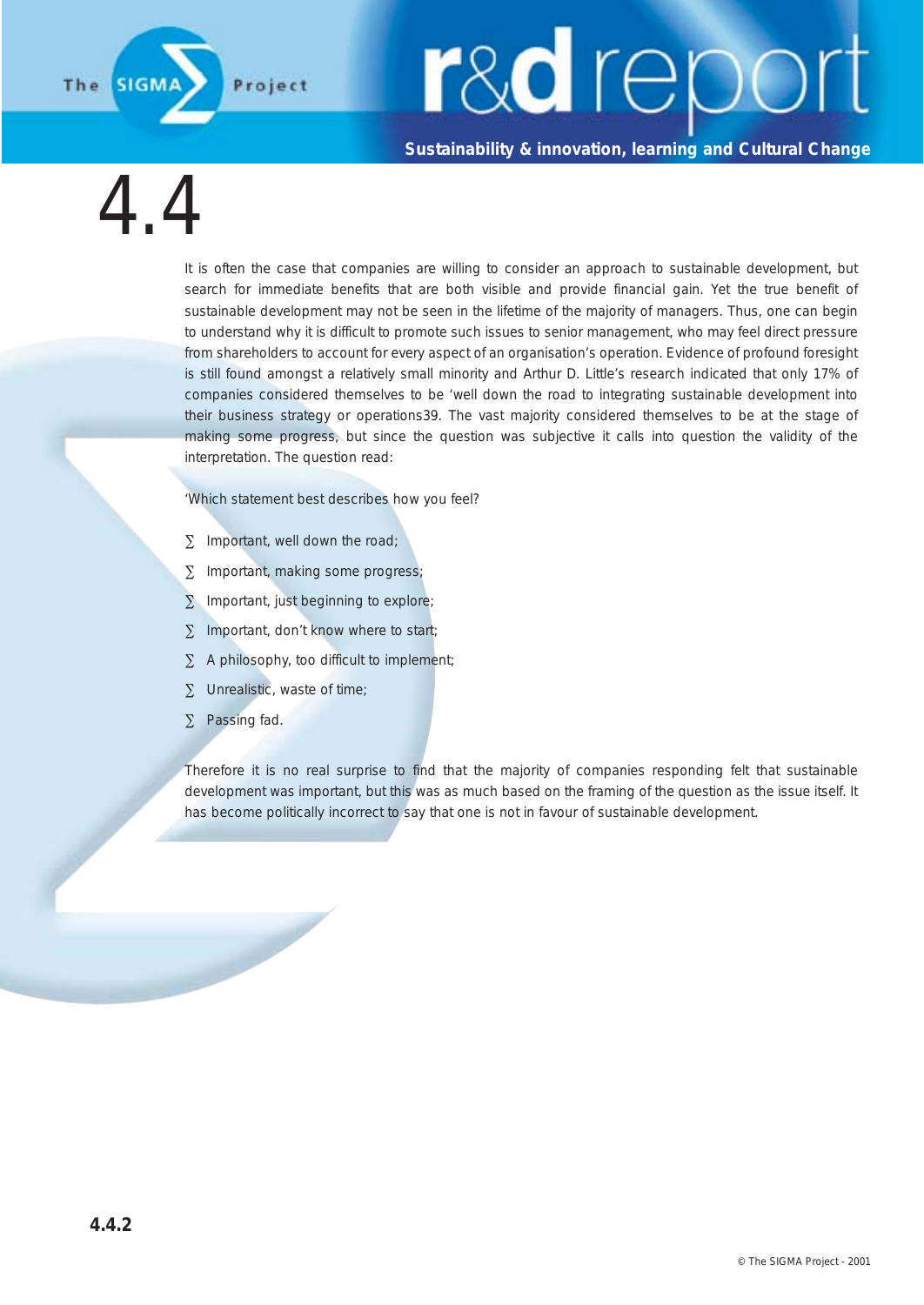**Sustainability & innovation, learning and Cultural Change**

4.4

The

However, even the companies who considered themselves to be at the forefront of the sustainability movement sometimes confined their activities to the more traditional areas of action, such as pollution prevention, environmental auditing and energy efficiency. In contrast, full-cost accounting, industrial ecology and closed-loop systems received little exposure. Certainly, it is a great deal easier to manage a programme of pollution prevention, but the gains are limited. Dedicated strategies to foster organisational learning are not so easy to manage and quantify. If 'the crunch' may be 50 years off, companies ask themselves, why make space on today's already crowded agenda?. Therefore, there needs to be a paradigm shift and reassessment of business priorities. This may require an element of visioning, in order to anticipate future scenarios - there needs to be some degree of long-term goal setting or projection that the entire organisation can be part of. Seventy five per cent of those questioned felt that their company's overall vision and strategy was in need of improvement. The actual question asked:

'In your opinion, where will a company have to make the most changes in order to implement a sustainable development approach throughout its organisation?'

If 75% of respondents pinpointed the company vision, then this response highlights the fact that a great deal of progress can be made with very little cost. Only 17% responded that their company should 'get out of a certain business'. The company vision serves a number of purposes, including being a driving force and a unifier. However, in organisations where sustainable development is driven by an individual, or a small group of members of the Board, there tends to be a gap between those with the vision and those who are working at the operational level or even within the middle management decision-making strata. The extent of the gap reveals the lack of integration of the concept of sustainability within organisations.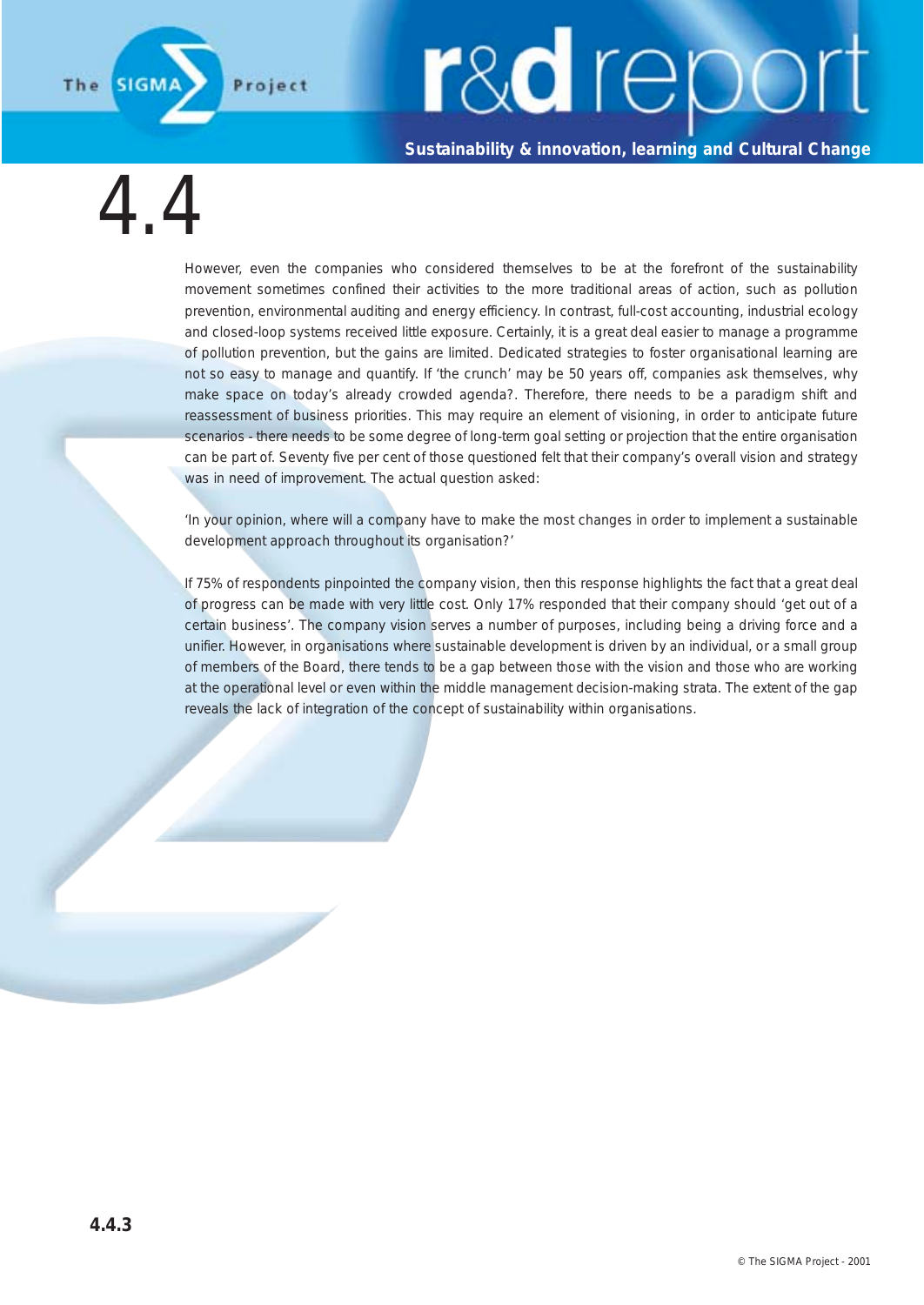

**Sustainability & innovation, learning and Cultural Change**

4.5

### Strategies for incorporating sustainable Development into business practice

There are four strategies for sustainable development that organisations can integrate into their existing business strategy. These are covered in the next four sub-sections.

#### **Understanding the context of sustainable development**

It is necessary to develop an in-depth understanding of the broader context of sustainable development that goes beyond merely the organisation's impact on the local environment to a realisation of the impact of the industry at large and communities around the world. This can entail the organisation taking a disinterested view of itself, and reassessing what sustainable development means for the individual company.

#### **The role of strategy**

There needs to be a clear strategy that gives direction to the overall organisation and offers an inclusive and working vision, rather than a vague mission statement. This will not involve the imposition of radical new ideas, which are in fact a rarity, but existing strengths and strategies need to be harnessed and merely reshaped. There is no definitive system that can provide a single solution for organisations in their quest towards a more sustainable business practice, as the system needs to be tailored around internal strengths and weaknesses. Management consultants Arthur D. Little argued that, 'The path forward to sustainable development is likely to be different for different industries. Even industries such as chemicals and energy, which appear to share similar issues and experiences, treat the sustainable development challenge in quite different ways40.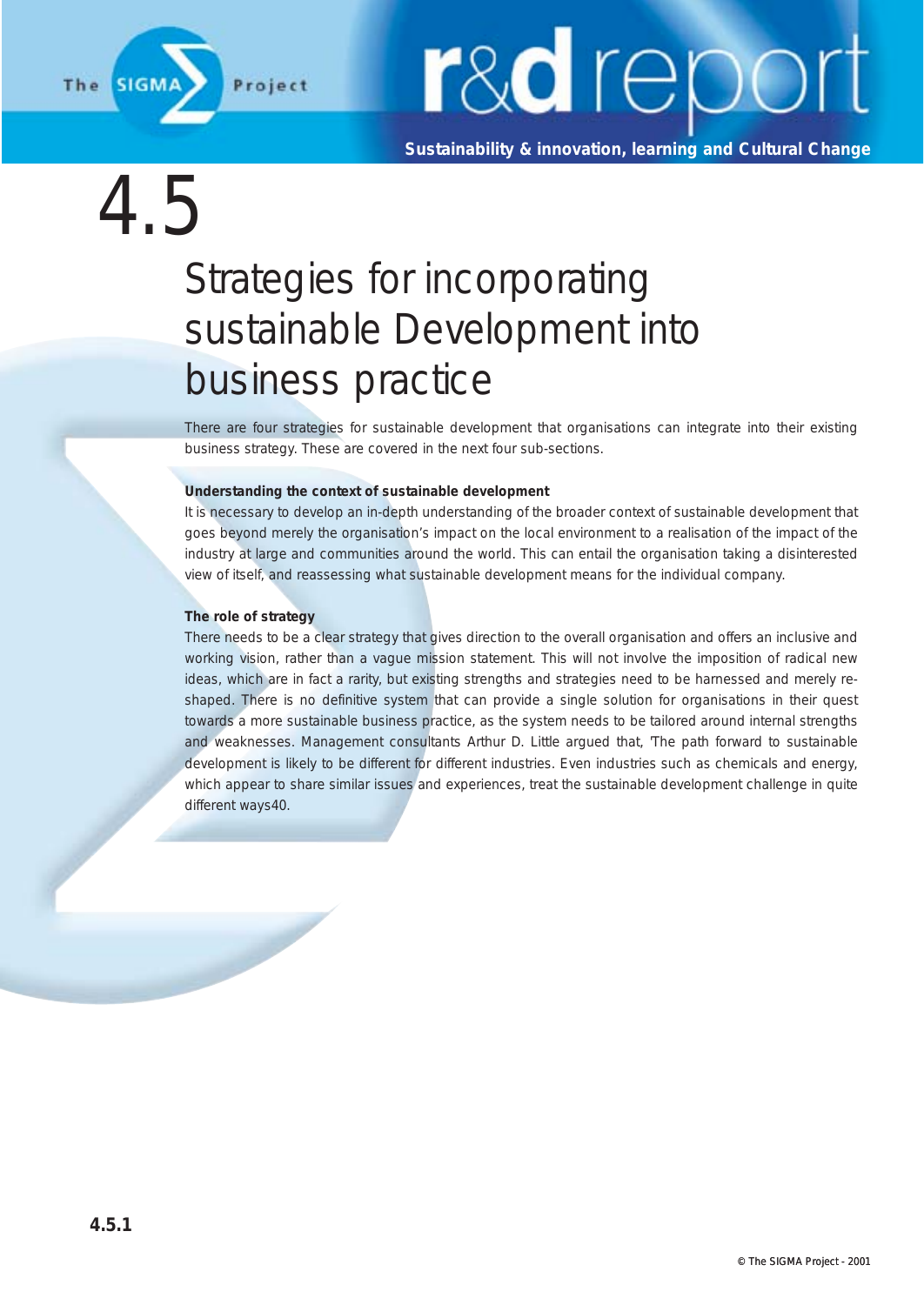The

# r&d repor

**Sustainability & innovation, learning and Cultural Change**

4.5

Table 2 shows how the different organisational facets relate to sustainable development. Furthermore, it is crucial to stress the fact that the internal dynamics of an organisation are always paramount, and that for cultural change to have longevity, one must work with the organisational personality. Change is best achieved when employees can relate to the processes at hand, while maintaining elements of familiarity is an important part of changing the culture.

|  |                  | <b>Introverts</b>                           | <b>Extroverts</b>                                               | <b>Bottom-Liners</b>                       | <b>Top-Liners</b>                                                    | <b>Transformers</b>                                                                                    |
|--|------------------|---------------------------------------------|-----------------------------------------------------------------|--------------------------------------------|----------------------------------------------------------------------|--------------------------------------------------------------------------------------------------------|
|  | Thrust           | Stay with the<br>pack                       | Take the high<br>road                                           | Cost-leadership                            | <b>Differentiation</b>                                               | Growth                                                                                                 |
|  | <b>Ouestions</b> | Should I do<br>anything?                    | How can I<br>better align with<br>stakeholders?                 | How can I get<br>cost<br>advantage?        | How can I<br>capitalise on<br>sustainable<br>development?            | How can I<br>leverage<br>sustainable<br>development to<br>transform the<br>organisation?               |
|  | <b>Actions</b>   | Wait and see:<br>Track the<br><i>issues</i> | Strengthen<br>communities<br>and<br>environmental<br>protection | Improve eco-<br>efficiency of<br>processes | Create<br>products and<br>services with<br>unique<br>characteristics | Leverage<br>sustainable<br>development to<br>better learn,<br>innovate and<br>manage for the<br>future |

#### **TABLE 2: STRATEGIES AND STRENGTHS DEFINE SUSTAINABLE DEVELOPMENT FACETS**

#### **Integrating sustainable development into core business activities**

Sustainable development should be made part of the core business practice that builds on an organisation's strengths and reinforces the commitment of the movers and shakers. The process of learning, innovating and changing culture needs to be fairly fluid, since the strengths and values can change over time. Therefore it is imperative that flexibility is maintained and the vision is constantly reassessed. All employees, from the Board to operational level, should be fully aware of how the business value of sustainable development relates to their own concerns, responsibilities and sphere of influence. Hedstrom, Shopley and LeDuc argue that:

'We have repeatedly found that when the vision of the company aligns with the personal visions of its staff, the organisation makes impressive gains in effectiveness and innovation42.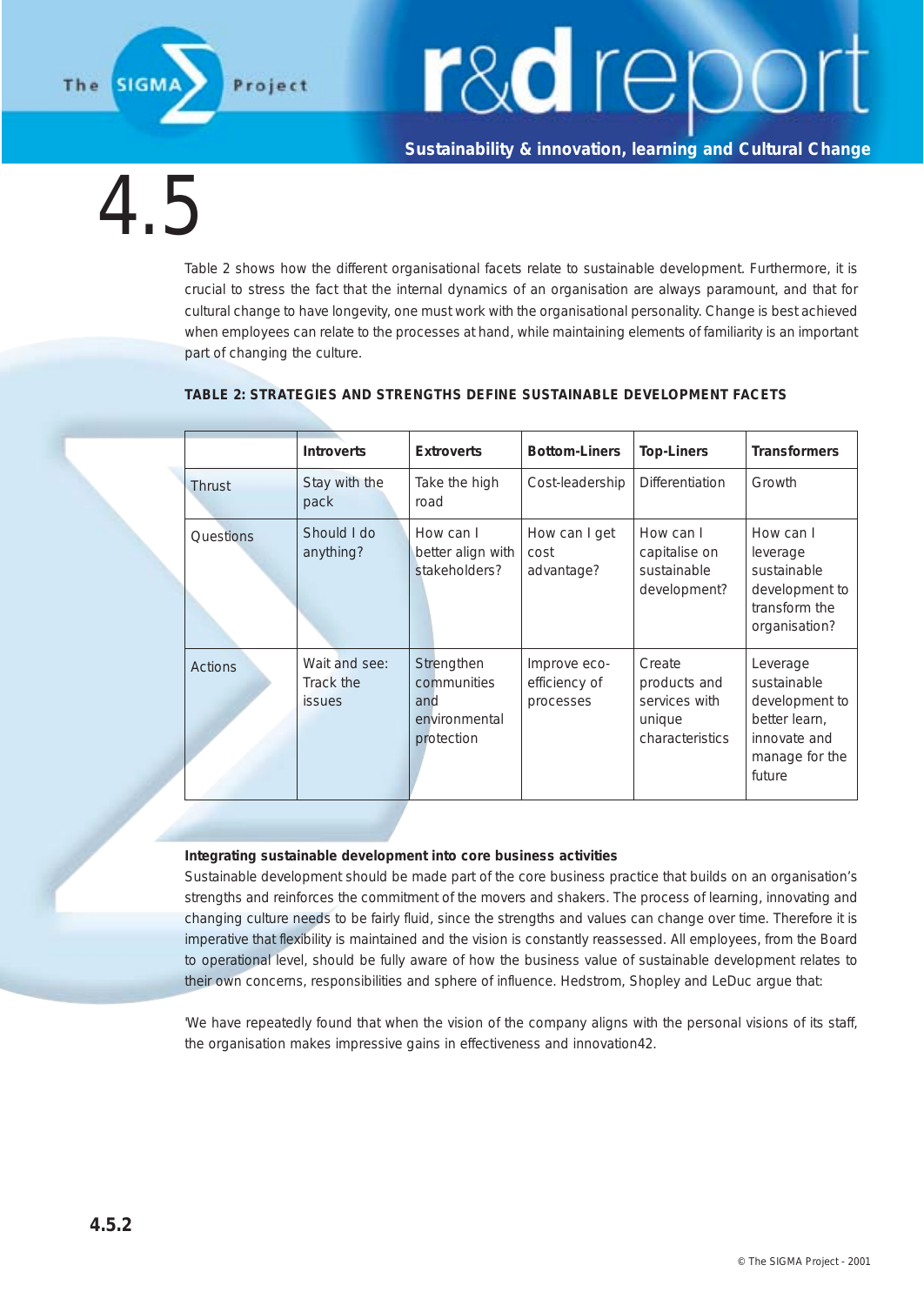

**Sustainability & innovation, learning and Cultural Change**

 $4f$ 

One of the members of the control group and one of the SIGMA group (not in the same sector) make a concerted effort to focus on the tailoring of language to suit the audience. In the case of the control member, the management has made a conscious effort to avoid the sustainability discourse since they believe that it would alienate more than it would motivate. The issues of sustainable development are high on the agenda, but are couched in familiar terms.

#### **Triggering action**

Sustainable development must ultimately be about taking action rather than falling back on rhetoric. Action needs to be discussed through a process of stakeholder engagement and there needs to be mechanisms in place to monitor those actions.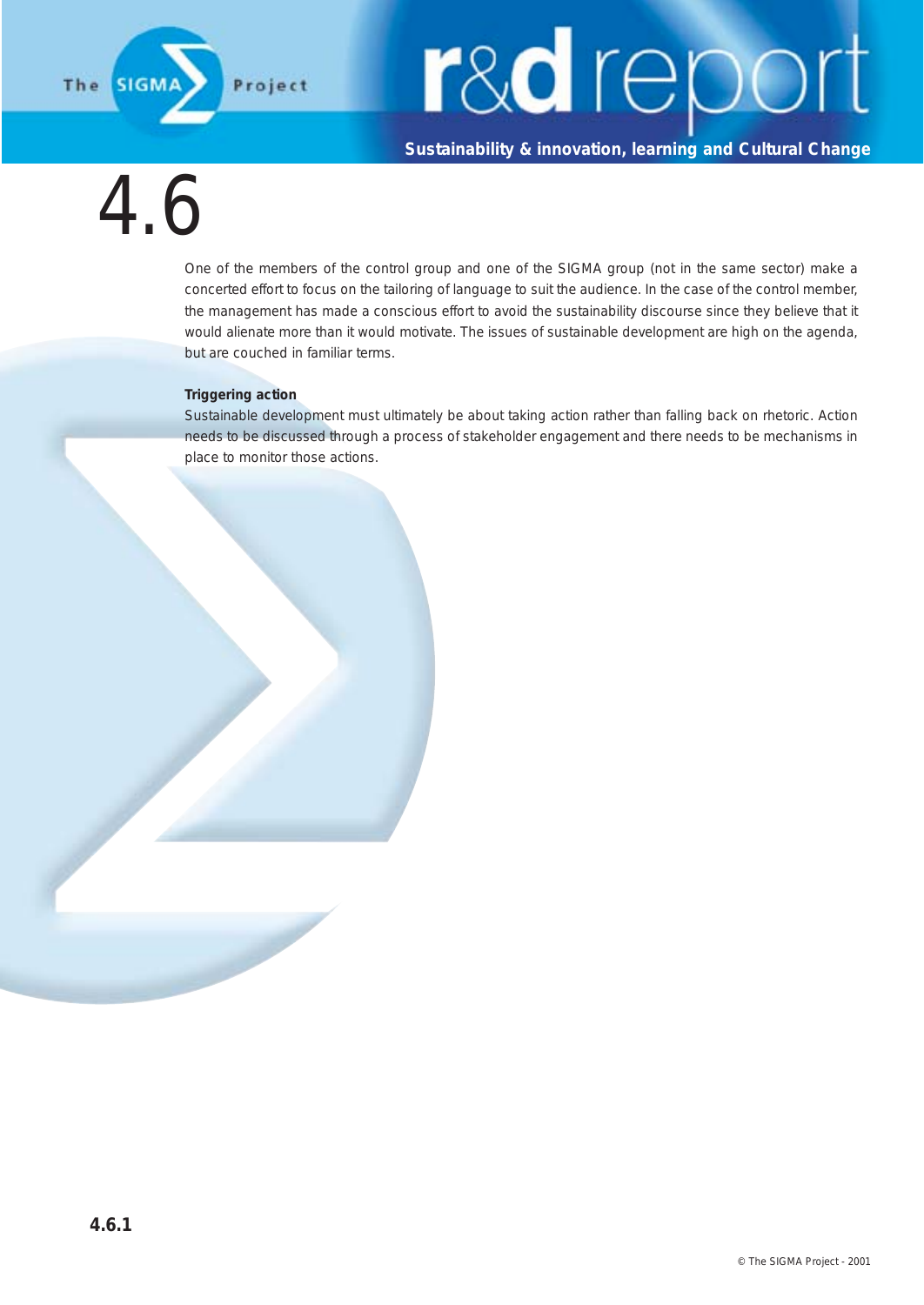

**Sustainability & innovation, learning and Cultural Change**

### 4.6

### Innovation as the key to sustainable development

#### **Sustainability and innovation**

Sustainable development will not happen without innovation. Furthermore, organisations can make a great deal of progress with minimal cost. New technologies and product design can certainly be an important part of striving towards sustainability, but these are only part of the solution. Rather, the alignment and motivation of staff towards a common goal can be achieved through less tangible means that address employees' attitude to their work, understanding of its impact and contribution to sustainability. This again reinforces the importance of employees having a sense of ownership of ideas. So if employees are given an opportunity to mould the sustainable development process, rather than having it forced on them, there is a greater possibility of being able to move the organisation as a more unified entity towards creating positive change in society an the environment.

The research conducted by Arthur D. Little suggest the following:

- ∑ Sustainable development provides an opportunity, and focus, to resuscitate or even re-think vision and strategy (including which business to engage in) with a view to greater prosperity for all;
- ∑ Sustainable development also provides a driver for innovation in processes, technologies and products – to enhance competitiveness and business growth;
- ∑ Communication of sustainable development goals and activities is a powerful way to strengthen relationships with customers and suppliers.'

Jonash and Sommerlatte43 put forward a definition of innovation as being 'the process of harnessing creativity to create new value in new ways through new products, new services, and new business. Clearly, innovation is not just about new products, but needs to be considered as a central part of business strategy and processes. Edwards highlights the fact that it is now more common to think of innovation as a 'dynamic, on-going process44. Innovation and creativity can have a dramatic effect on the dynamics of an organisation and transform patterns of growth, income and competitive advantage. Jonash and Sommerlatte have referred to this as the 'innovation premium' and argue that it allows for growth in revenues and earnings, which investors will ultimately reward. In addition to the working environment being conducive to innovation, there needs to be genuine commitment at all levels of the organisation.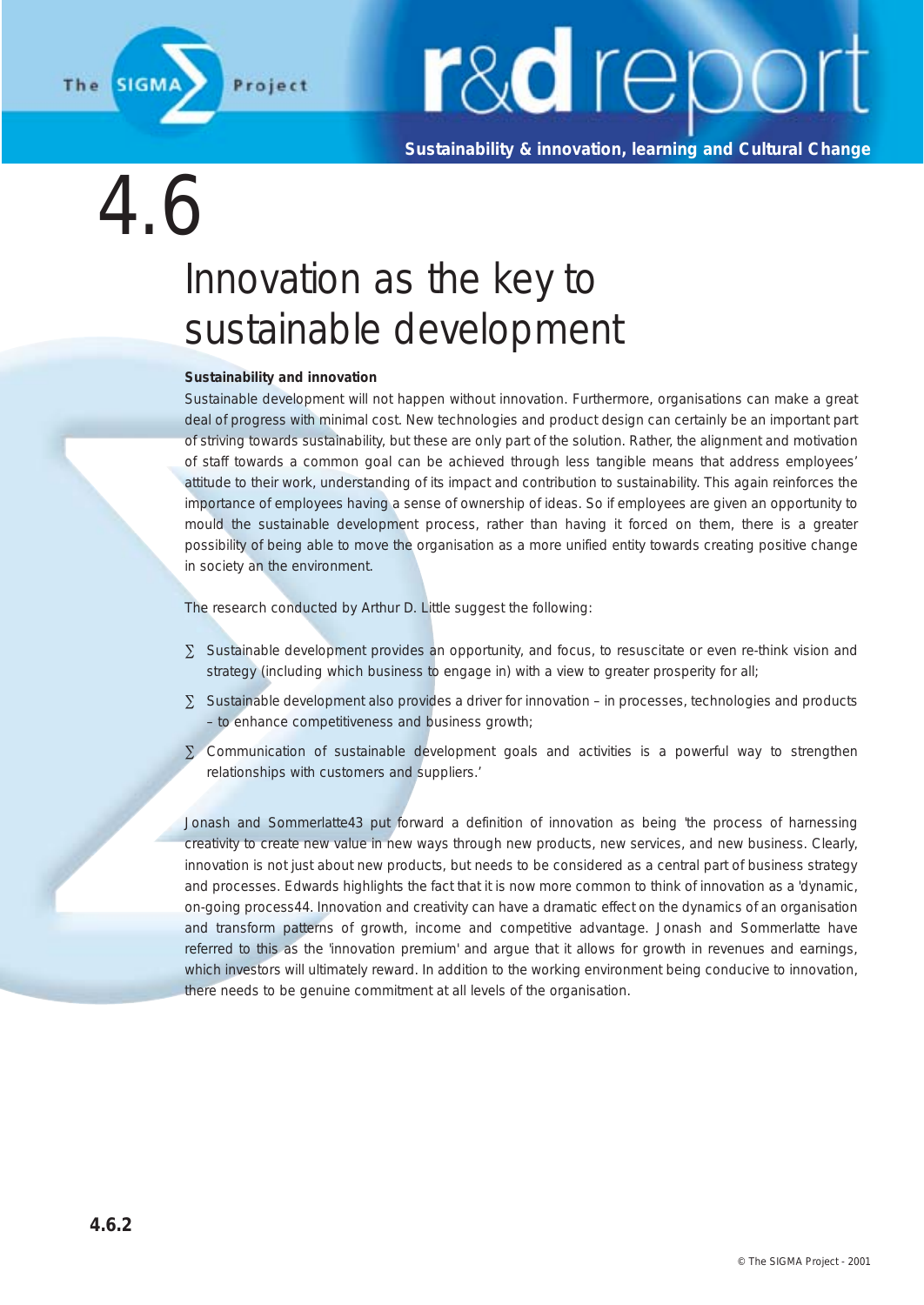

## r&a repo

#### **Sustainability & innovation, learning and Cultural Change**

### 4.6

Arthur D. Little conducted research that ranked companies by innovation, for the past 15 years. The data revealed that45:

- ∑ companies in the top 20% of those ranked, enjoyed double the shareholder returns of other companies in their industry;
- ∑ companies in the bottom 20% reported shareholder returns of less than a third of other companies in their industry;
- ∑ Ninety five per cent of Wall Street analysts reported that the more innovative companies enjoy a shareprice premium over their less innovative counter-parts;
- ∑ more than 90% of the analysts report that the importance of innovation has increased significantly over the last 10 years; and
- ∑ more than 70% say that innovation is a key driver of the market's valuation of companies.

#### **Markets, innovation and adaptation**

Jonash and Sommerlatte argue that it is no longer sufficient to try and simply be the first in any given market46. There has to be greater attention paid to how that market can be redefined in closer alignment with the customers' long-term as well as short-term needs. For example, the internet-based bookseller Amazon.com effectively redefined the book-selling market and Starbucks to some extent redefined the coffee market. Markets are changing constantly, so it is crucial that organisations remain responsive to fluctuations and adapt accordingly. Therefore, if we are to continue with the use of the sustainability discourse, we should be looking at sustainable innovation as well as sustainable development. Innovation as a dynamic has to be considered in terms of communication, since it is the free flow of ideas and knowledge that provide for innovation. Additionally, technology needs to be used as a platform to support innovation.

#### **Key areas for management efforts**

There are five areas in which management efforts need to be directed. These are strategy, process, resources, organisation and learning.

#### (a) Strategy

The drivers of business strategy have changed rapidly over recent years and now innovation is being recognised for its ability to shape and influence direction. Many companies even use innovation as their unique selling point.

#### (b) Process

The second area, process, challenges the conventional view that product development begins with methodical research and development. Instead, organisations are now taking on board the view that innovation needs to start at the point of origin.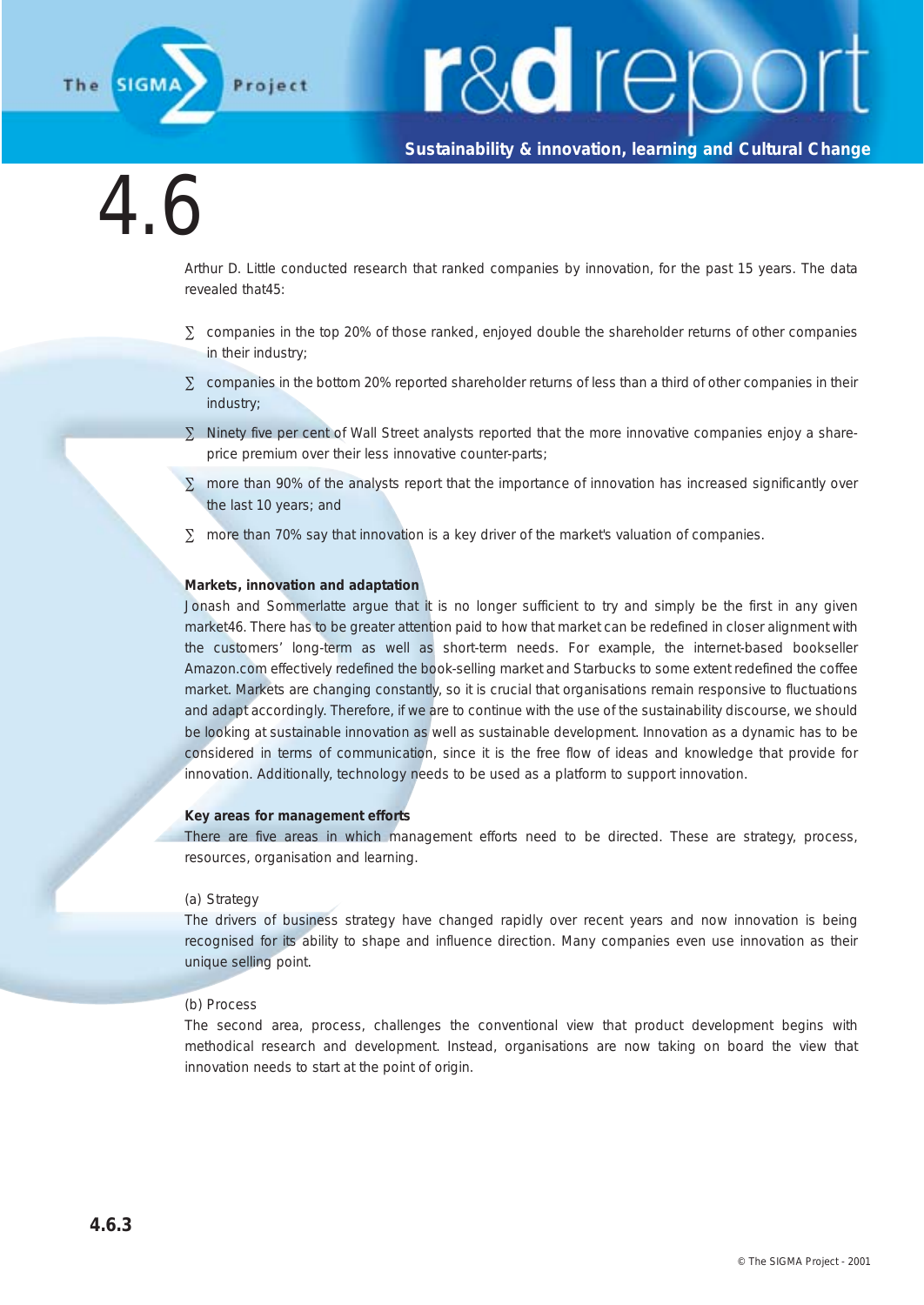#### **Sustainability & innovation, learning and Cultural Change**

4.7

**SIGM** 

Project

The

Innovative companies have a broader concept of resources; this includes employees as well as the supply chain, facilities and capabilities. Jonash and Sommerlatte provide the example of car manufacturers in the United States, arguing that suppliers were often treated like second-class citizens, with short-term contracts and a great deal of distance between suppliers and assemblers47. When Chrysler were facing potential bankruptcy in the 1980s, it was necessary for the company to rethink its research and development processes and the influence of innovation. The result is that they recast their relationship with suppliers and worked with them as part of a larger team, almost in partnership. This allowed for the sharing of knowledge, technology and expertise, which had a radical effect on the supply chain. As a result, 85% of all automotive suppliers considered Chrysler to be their preferred customer.

In highly collaborative organisations where there is scope for communication between different departments or parts of the organisation, there is a greater opportunity for intra-company learning. Jonash and Sommerlatte suggest that, 'By connecting workers at every level and in every corner of the organisation and beyond, managers encourage the personal interactions and cross-fertilisation that foster innovation48. They argue that the most innovative companies are those who are 'dynamic knowledge-based learning machines'. But it is also true that effort needs to be focused on dialogue and reflection and sharing of information, and this may not fit a mechanistic model.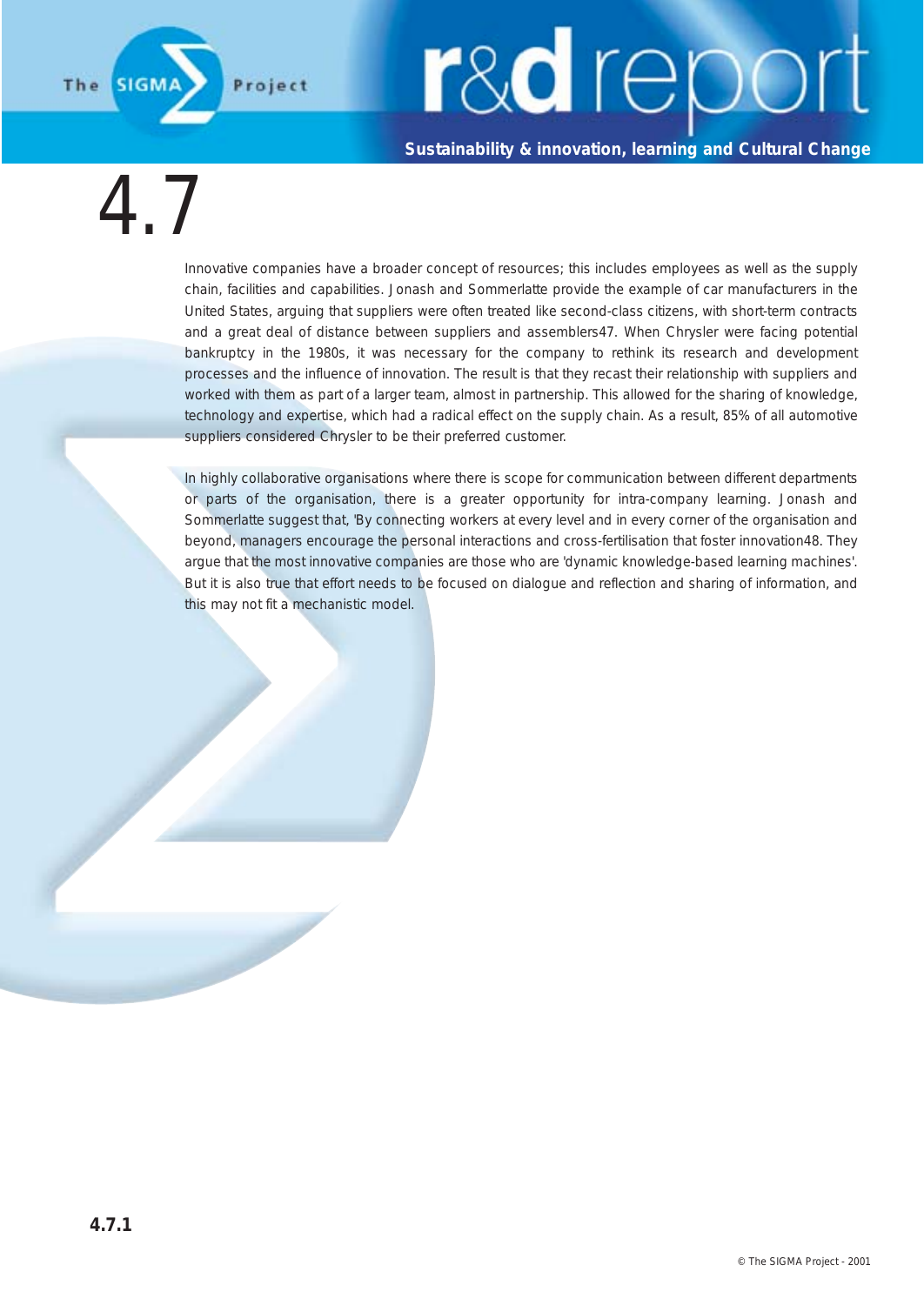

**Sustainability & innovation, learning and Cultural Change**

 $4.7$ 

### Some aspects of overcoming the potential pitfalls of introducing environmental management to organisations

The research showed that there is a large degree of commonality in the results of implementation of an environmental management system (EMS). However, there is a good potential for organisations to overcome the barriers and gain from their implementation. The most commonly studied EMSs are, logically, the most commonly adopted ones i.e. ISO 14001 and EMAS (the EU's Eco-Management and Audit Scheme). However, there are a number of alternative systems or approaches to environmental management.

Epstein and Roy state:

'Leading organisations have learned over time, that only by systematising and integrating environmental protection into overall management practices can they achieve affordable, consistent compliance with internal and external requirements.'49

Some organisations may not wish to do this. Steger provides an empirical study of management systems implementation50. He compares organisations with and without a formal EMS developed in line with a standard. Many of the companies which implemented a formal EMS had been setting environmental goals within their organisation previously. Management systems can assist an organisation in reaching its environmental goals more effectively, but the goals themselves are likely to be independent of the implementation of the EMS.

Steger draws a politically sensitive conclusion that 'there is no visible or measurable difference in the environmental performance between EMAS, ISO 14001 or company-specific systems.'51 He finds that the goals were very similar and were primarily dependent upon a company's specific situation, the expected legislation or corporate history rather than on the actual EMS standard or model chosen. The caveat to the study is that the companies studied are primarily from a small core of big league investors in management systems who put a high emphasis on environmental performance; there are very few studies looking at companies with no EMS and, consequently, no reliable information on their goal setting and achievements.

The main improvement claimed by companies which did implement a formal EMS was their improved legal compliance. Although it is difficult to check such claims, Steger finds a certain plausibility in those companies studied52. He also concludes that the positive environmental impact of EMS mainly derives from the fact that a systematic and comprehensive approach to environmental management leads to the uncovering and exploitation of new 'win-win' potential, but not more ambitious or new goals. Rondinelli and Vastag, on the other hand, find some evidence that the previously good environmental management system and performance were further improved through implementation of a formal EMS at several companies.53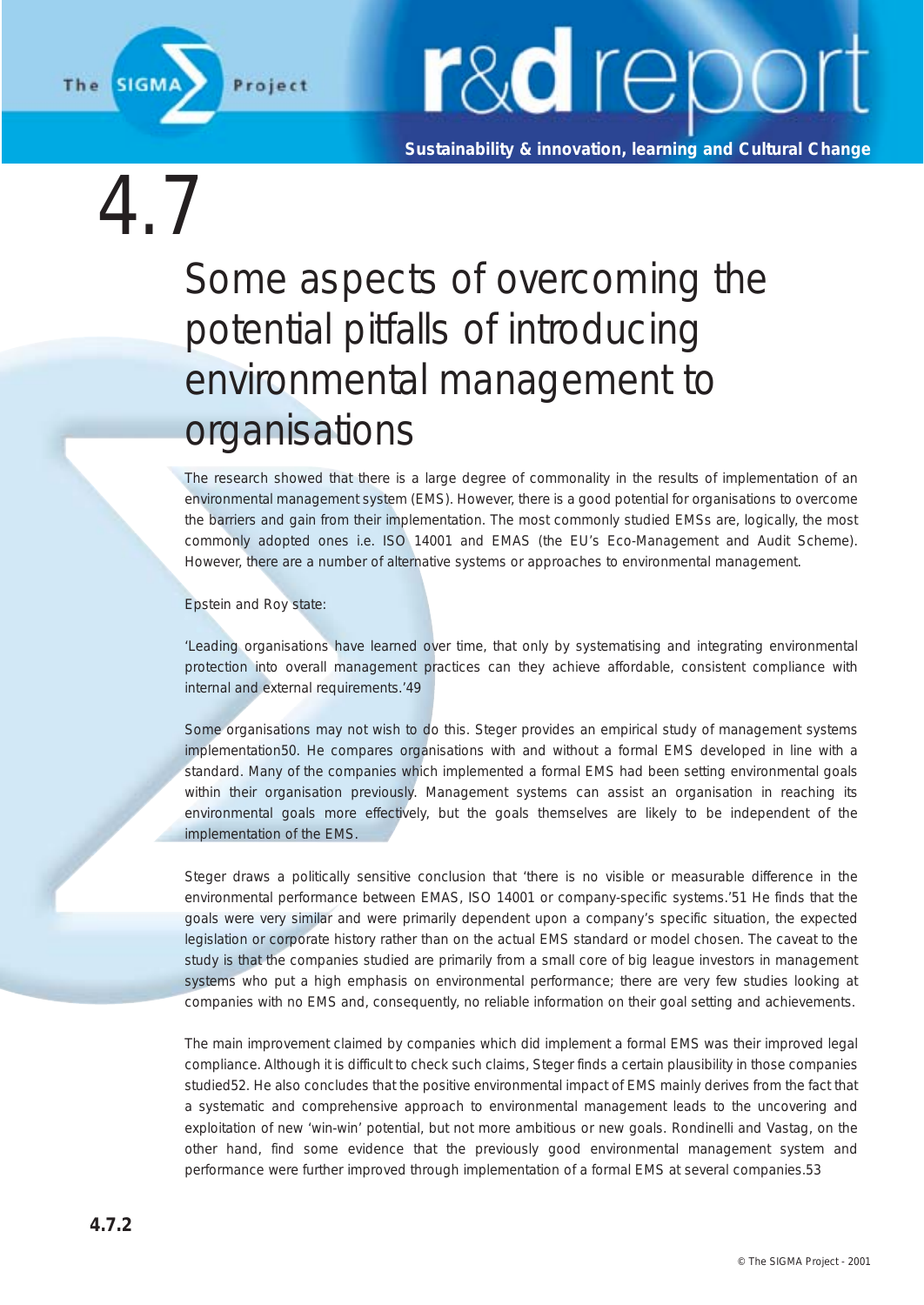**Sustainability & innovation, learning and Cultural Change**

4.7

Therefore, assuming that an organisation's management decides to go down the route of implementing a formal EMS, there are some important lessons from the experiences of those implementing EMS. Steger54 finds that the most common approach to EMS implementation is a top-down basis over a timescale of 6-12 months. Often the main group responsible for implementation is of senior and middle management, led by the Environmental Manager, and does not involve the operator-level workforce until the latter stages of system implementation. Then the tendency can be for the information to be very specific to the particular tasks undertaken; this is crucial, obviously, but should not be to the detriment of furthering understanding of the wider environmental impacts of the site or company.

No major barriers to implementation were reported in Steger's study but there was a variable element of interpretation, learning and discussion with certifiers/verifiers required. Previous exposure to other management systems is always an advantage55. The use of inventive thinking to maximise the opportunities of avoiding duplication and bureaucracy is invaluable. However, an effective EMS relies on strong support from top management and this is supported by the findings of Epstein and Roy56, for example.

There are advantages to an organisation implementing an EMS beyond the actual environmental achievements. Epstein and Roy57 state that:

'proper learning mechanisms must be implemented to promote knowledge sharing and enhance capabilities for improved environmental performance. Managers need to focus on … four elements …[including] learning mechanisms.'

ISO14001 and similar standards have the potential to bring improvements to corporate management beyond the corporate environmental impacts. An EMS can provide an opportunity to build capabilities extending to much more diverse functions and facilities.

For learning to have an impact on more than one individual there must be an efficient, speedy and readily shared spread of information throughout an organisation. Too often there is a lack of institutional memory so that the transfer of new techniques and technologies is lost58. One of the main challenges to large, decentralised organisations, in particular, is the lack of a common information system to collect compliance data and to ease the transfer of information and technology development across company and geographic boundaries.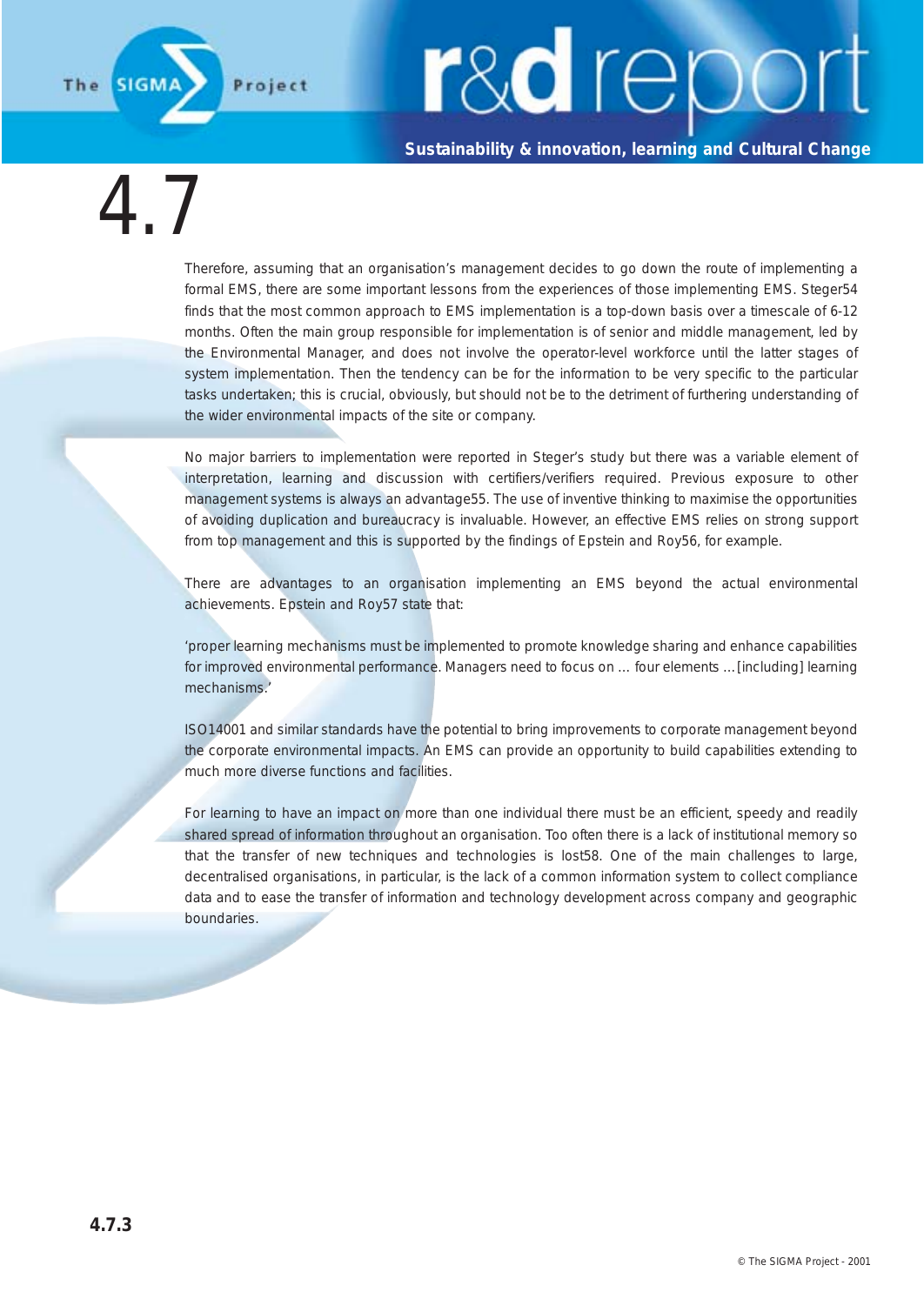**Sustainability & innovation, learning and Cultural Change**

5.0

**SIGM** 

Project

The

It is relatively common for discrete parts of a company to achieve significant environmental improvements in areas such as waste minimisation but not so common for there to be effective communication to other parts of the organisation to maximise the benefits. Epstein and Roy conclude from their study of multi-national corporations that it is the communication and transfer of technology which are critical to reducing the environmental impacts of company activities on both the community and the company itself59. They cite the example of GE Plastics Europe who are one of many companies to adopt champions appointed for two years and reporting directly to the plant manager. Employees receive special training and form a cross-company network and provide an in-house consultancy service.

The benefit of environmental awareness is considered the single most beneficial aspect of introducing a system, in Rondinelli and Vastag's study60 of an aluminium smelter in the USA. Managers there observed that everyone was more aware of environmental issues, not only related to their jobs but also extending beyond the workplace into home and community life. One of the key findings, and one which is important to achieve in any organisation (although all the more in larger organisations) is the understanding that environmental protection is not solely the responsibility of the environmental department.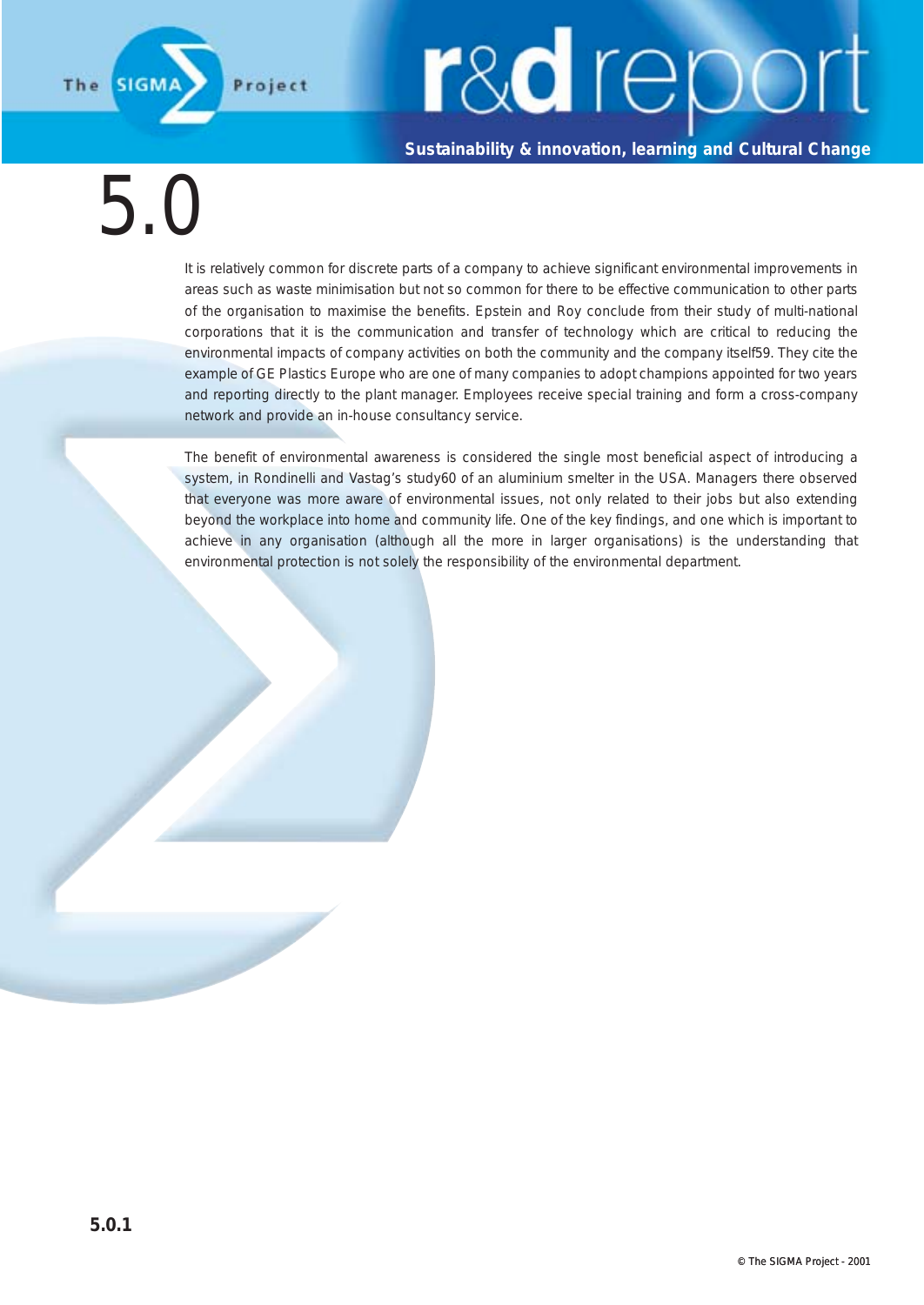

**Sustainability & innovation, learning and Cultural Change**

5.0

### Concluding remarks

Innovation, learning and cultural change is one of the SIGMA themes: 'exploring ways of promoting organisational innovation and culture change within a management framework'. This report set out to develop greater understanding of current organisational practice based on research into the mechanisms used by organisations to promote innovation, learning and cultural change, whilst drawing on the literature that shows the limitations of environmental management systems. The research highlights the issues that are considered to be central to innovation, learning and cultural change and applies them to the agenda of the SIGMA project.

There have been many moves to develop the integration of society, economy and environment into coherent management systems in recent decades, but the divisions are proving difficult to break down. Deeper integration will require cultural change at all levels of society - individual, institutional and organisational. Such change is a long-term process rather than a defined programme with a clear beginning and end. Change is a pre-requisite to sustainability. SIGMA defines sustainability as the 'capacity for continuance into the long term future', which might otherwise be described as 'survivability.'

Cultural change built on a vision of sustainability involves more than meeting specified standards. It is a profound learning and evolution process with embedded values and a pro-active commitment to pursue that vision. It is more than integrating EMS, and converting them to SMS, useful though that may be as a means to an end - the end being that the organisation can take SMS as a baseline set of principles and use these as a platform for developing and innovating around them.

The authors believe that it is unrealistic to expect a monolithic management system slotted into any organisation to unfailingly produce a desired outcome. Different companies will and should do things differently. Indeed, one of the key findings of this report is that the mechanism (and the mechanisation) of current management systems may not be the best way to build sustainability into organisations. This research reinforces the conclusion that sustainability management systems must themselves be innovative learning models aimed at the heart and soul of organisational behaviour in this post-industrial era.

Innovation, learning and cultural change are an extremely complex issues in organisations. It has become clear that it is not always possible to transfer best (or learning) practice between different sectors and different sized organisations and it is impossible to highlight a definitive model of innovation, learning and cultural change. Furthermore, it is clear that integrating such a potentially complex management system places many pressures on the employees. The systems, structures and processes, required by such a management system are a burden that has to be carefully managed. The most important criterion is whether the organisation and its managers are sufficiently open to change. One way to achieve this is to develop the principles that underpin the concept of a learning organisation.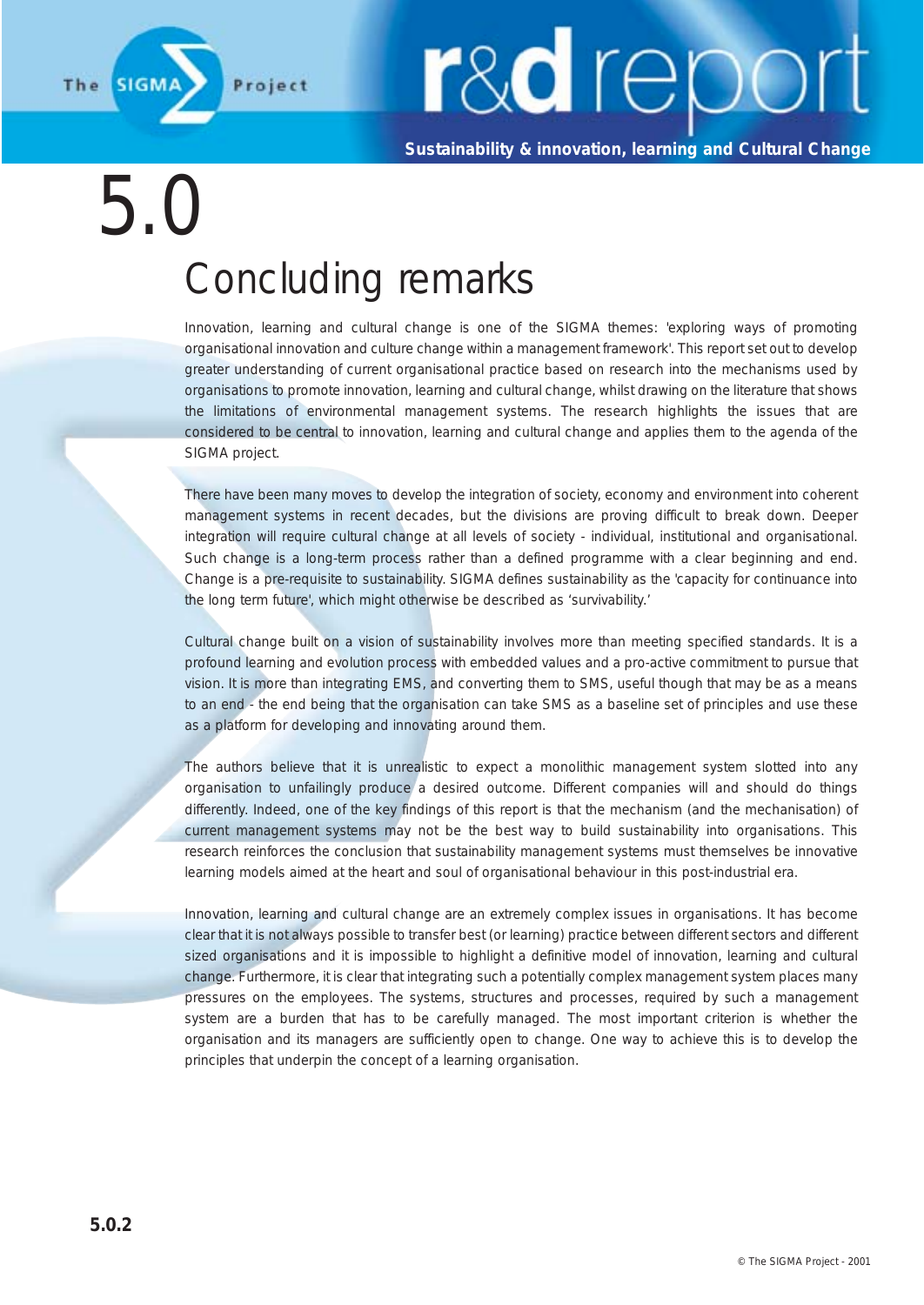

#### **Sustainability & innovation, learning and Cultural Change**

### 5.0

The characteristics that reflect a 'learning company' are:

- ∑ a learning approach to informing organisational strategy;
- ∑ participative policy-making;
- ∑ the spread of information;
- ∑ formative accounting and control;
- ∑ internal exchange;
- ∑ enabling structures;
- ∑ inter-company learning;
- ∑ learning climate;
- ∑ opportunities for personal self-development.

In one sense, this report reinforces what we already know: even those companies that have embraced sustainability in their rhetoric or policy commitments are finding it difficult to take sustainability issues forward in practice. Even those companies who consider themselves to be at the forefront of the sustainability movement sometimes confined their activities to pollution prevention, environmental auditing or energy efficiency. Furthermore, there are many companies for whom sustainability is a matter of rhetoric rather than action.

The evidence from this research suggests that if SMS are to produce the required results, companies will have to:

- ∑ develop an in-depth understanding of the broader societal context of sustainable development;
- ∑ evolve a clear strategy that gives direction to the overall organisation and offers an inclusive and working vision;
- $\Sigma$  and make the commitment to sustainable development as part of their core business practice.

At the same time, there are encouraging pointers; for example, some of the SIGMA partner companies do contain 'champions' who are attempting to embed sustainability in their organisations. There is a perception that many of these 'champions' are lonely; that they need external networks to support their internal work. This is partly because change takes longer and requires more resources than they have been allocated and partly because our organisations reflect the totality of society, and society quite obviously has a long way to go before it embraces sustainability.

On the other hand, there is evidence that a few companies do not necessarily have to take up radical new ideas or create vast new systems. This is because change can come through harnessing existing strengths and re-shaping current strategies.

The authors recommend that as a next step, the SIGMA project team could consider a pilot study making use of the many examples of best practice discovered during this research. The implementation of such best practiced should be monitored and measured to track progress and effectiveness, although this period may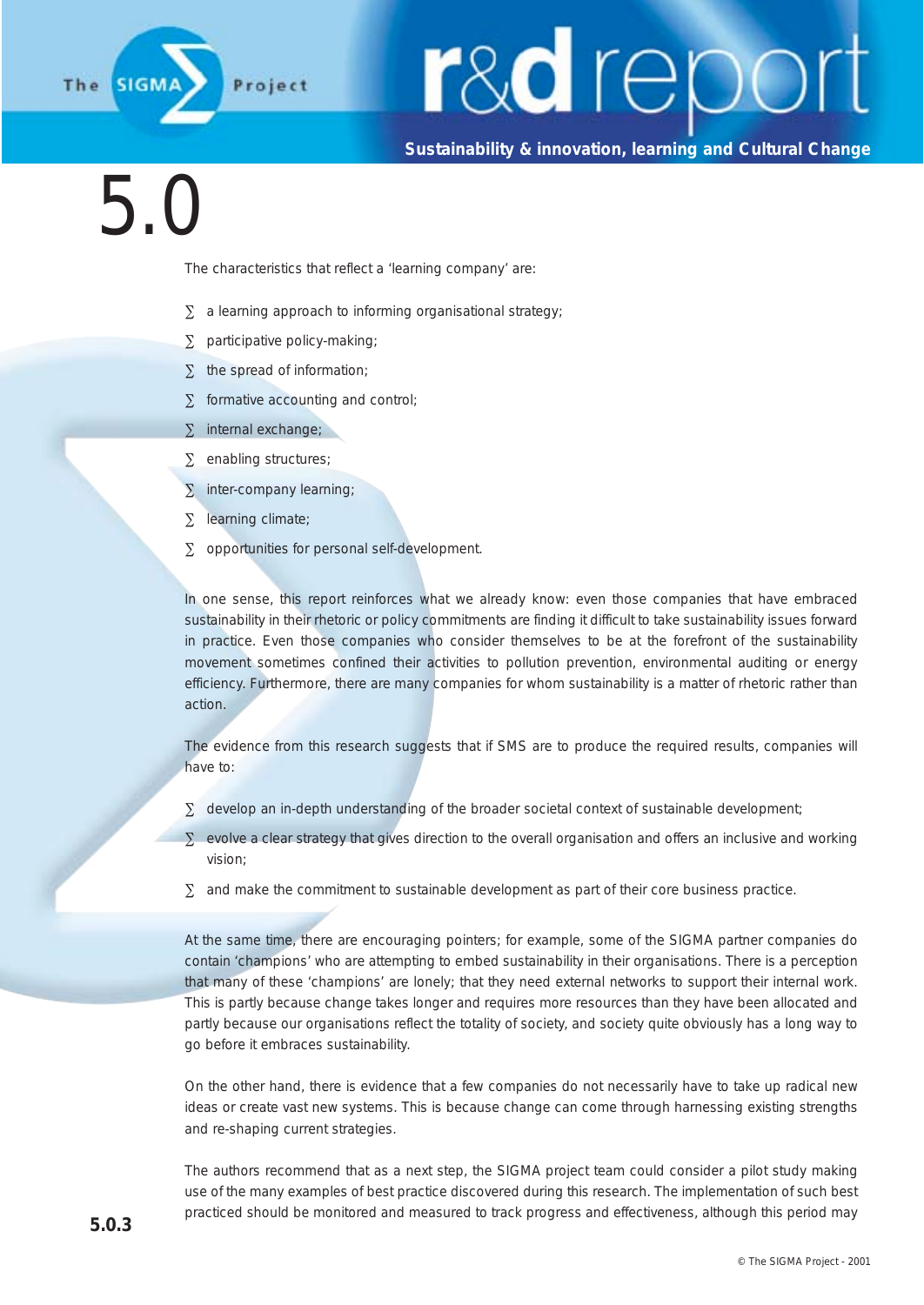

#### **Sustainability & innovation, learning and Cultural Change**

6.0

be years rather than months.

Such a pilot programme should look for evidence of the three points above and take note of the following findings:

- ∑ sustainability principles have to be built into business-success models;
- ∑ do not limit learning;
- ∑ stakeholder engagement, not just consultation;
- ∑ report developments internally and externally;
- ∑ complete the operation;
- ∑ use of IT should empower, not disempower:
- ∑ introducing change to low morale organisations gets nowhere;
- ∑ ensure management attitudes have shifted, and that they feel responsible for changes;
- ∑ reward mistakes as well as successes;
- ∑ intra and inter-company learning;
- ∑ be wary of heavy top-down management;
- ∑ manage conflict sensitively;
- ∑ budget for non-tangibles (provide time for reflective learning);
- ∑ move away from 'knowledge management' to learning awareness.

On a more theoretical level the piloting of SIGMA and further research should investigate the process and implementation of change, as a means of answering the following questions:

- ∑ has the change been planned?
- ∑ Is it incremental or are there antecedent conditions that make successful change more likely?
- ∑ What is the politics of change in the organisations examined?
- ∑ Is there resistance to change (which may have nothing to do with sustainability and more to with inertia)?
- $\Sigma$  What are the political processes that may make sustainability a real company strategy, rather than a life boat activity?

This research will take time and build on these findings.

Finally one conclusion from this specific research encapsulates our feelings having talked to champions of change in a variety of organisations. If we are to see the societal and organisational change necessary to move us towards a more sustainable society where we are happy to discuss issues of social justice, equity and environmental resource allocation then the questions posed at social occasions will change. Instead of 'what do you do?' and 'what does your company do?' we will also ask each other 'what does your organisation stand for?'.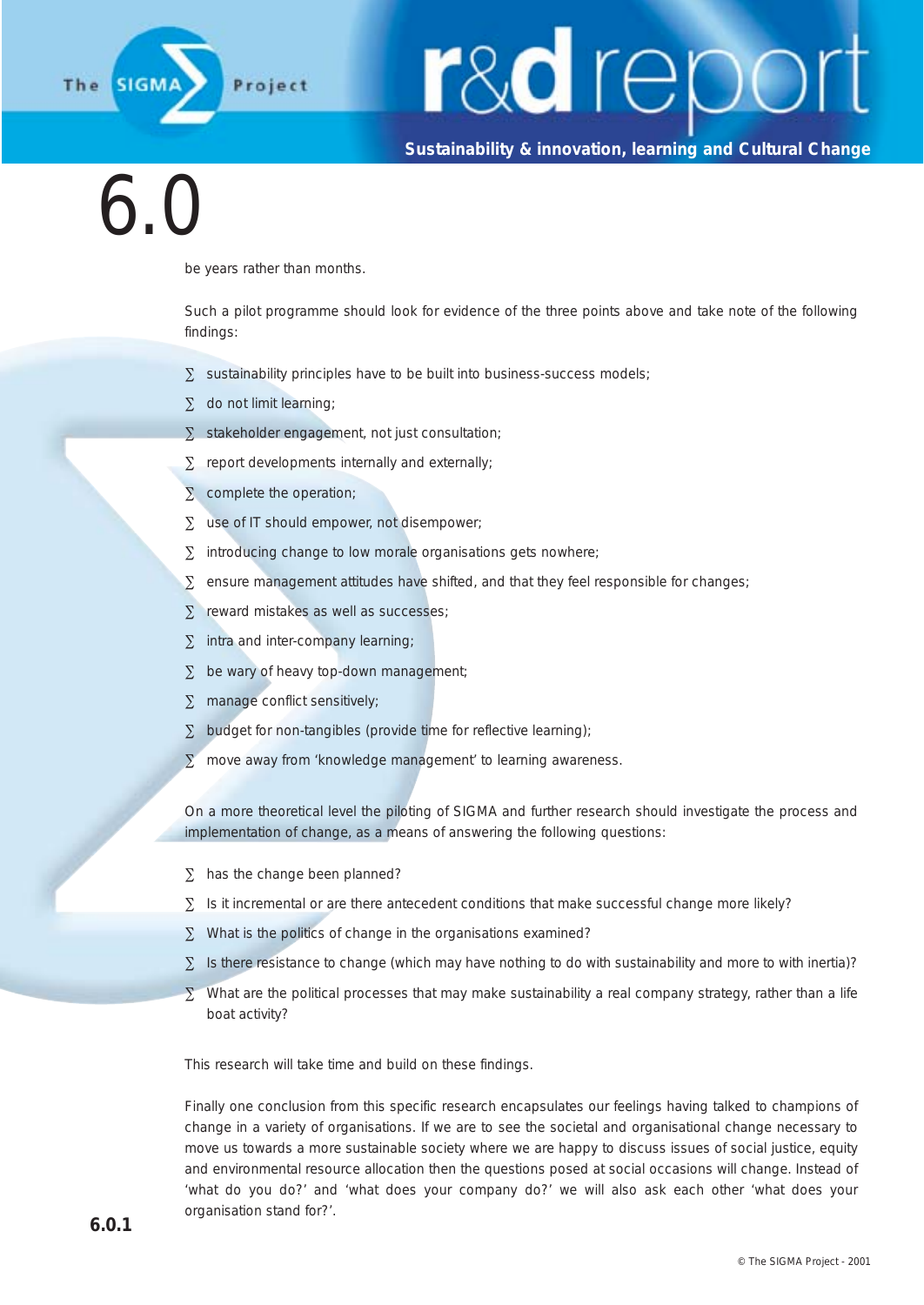

**Sustainability & innovation, learning and Cultural Change**

### 6.0

#### References

- 1. Burnes, B 'Managing Change' (1992) Pitman Publishing, London P x.
- 2. Willums, J-O. 'The Sustainable Business Challenge' (1998) Greenleaf, Sheffield P7.
- 3. Hawken, P. 'The Ecology of Commerce' (1993) Phoenix, London Pxiv.
- 4. Moingeon, B. & Edmondson, A. (eds.) (1996) Organizational Learning and Competitive Advantage, Sage, London, p.74
- 5. The SIGMA companies are not named, at the request of the interviewees
- 6. The control companies are not named, at the request of the interviewees
- 7. Carson, Rachel (1962) Silent Spring Penguin. Rachel Carson's scientifically passionate exposure of the widespread ecological degradation caused by the indiscriminate use of chemicals did much to awaken environmental awareness. This seminal book is still highly regarded.
- 8. British Standards Institution, (1992) (revised 1994, withdrawn 1996), BS 7750 Specification for environmental management systems
- 9. International Organisation for Standardisation BS EN ISO 14001: Environmental Management Systems Specification with guidance for use
- 10. Although, historically the concept goes back to the 18th century, for example von Carlowitz regarding forestry (1700s), and Jevons regarding coal (1800s)
- 11. Redclift, M. (1987) Sustainable Development: exploring the contradictions London: Methuen
- 12. Macnaghten, P. and Urry, J. (1998) Contested Natures London: Sage Publications
- 13. WCED (World Commission for Environment and Development) (1987) Our Common Future. Oxford: Oxford University Press
- 14. UNCED, (1992) Agenda 21 Conches, Switzerland: United Nations
- 15. op. cit. WCED, (1987)
- 16. IUCN (International Union for Conservation of Nature), (1991) Caring for the Earth Gland, Switzerland: IUCN, UNEP and WWF
- 17. Prange, C. 'Organizational Learning Desperately Seeking Theory?' in Easterby-Smith, M., Burgoyne, J. & Araujo, L. (eds.) (1999) Organizational Learning and the Learning Organization, Sage, London, p.23
- 18. De Geus, A. (1997) The Living Company, Harvard Business School Press, Boston, Mass., p.62
- 19. De Geus, A. (1997) The Living Company, Boston, Mass, Harvard University Press, p.9
- 20. op cit Easterby-Smith, M., Burgoyne, J. & Araujio, L., p.26
- 21. ibid, p.23
- 22. Thatchenkery, T.J. (1996) Editorial to the special issues on 'Organizational Learning: Past, Present, Future'. Journal of Organisational Change Management, p.5
- 23. Reichers and Schneider (1990)
- 24. Wilkins (1993)
- 25. Moingeon, B. & Edmondson, A. 'When to Learn How and When to Learn Why: Appropriate Organizational Learning Processes as a Source of Competitive Advantage' in Moingeon, B. & Edmondson, A. (eds.) (1998) Organizational Learning and Competitive Advantage, London, Sage, p.18
- 26. Cyert, R.M. and March, J.G. (eds.) (1963) A Behavioural Theory of the Firm, Englewood Cliffs, NJ, Prentice Hall
- 27. Wyer, P., Mason, J. & Theodorakopoulos, N. (2000) 'Small business development and the 'learning organisation'', p.239, International Journal of Entrepreneurial Behaviour and Research, Vol.6, No.4, pp.239-259
- 28. Pedler M., Burgoyne J., Boydell T. (1991) The Learning Company: A Strategy for Sustainable Development, Maidenhead, McGraw-Hill Book Company (UK) Ltd., pp.18-23
- **6.0.2** 29. ibid, p.23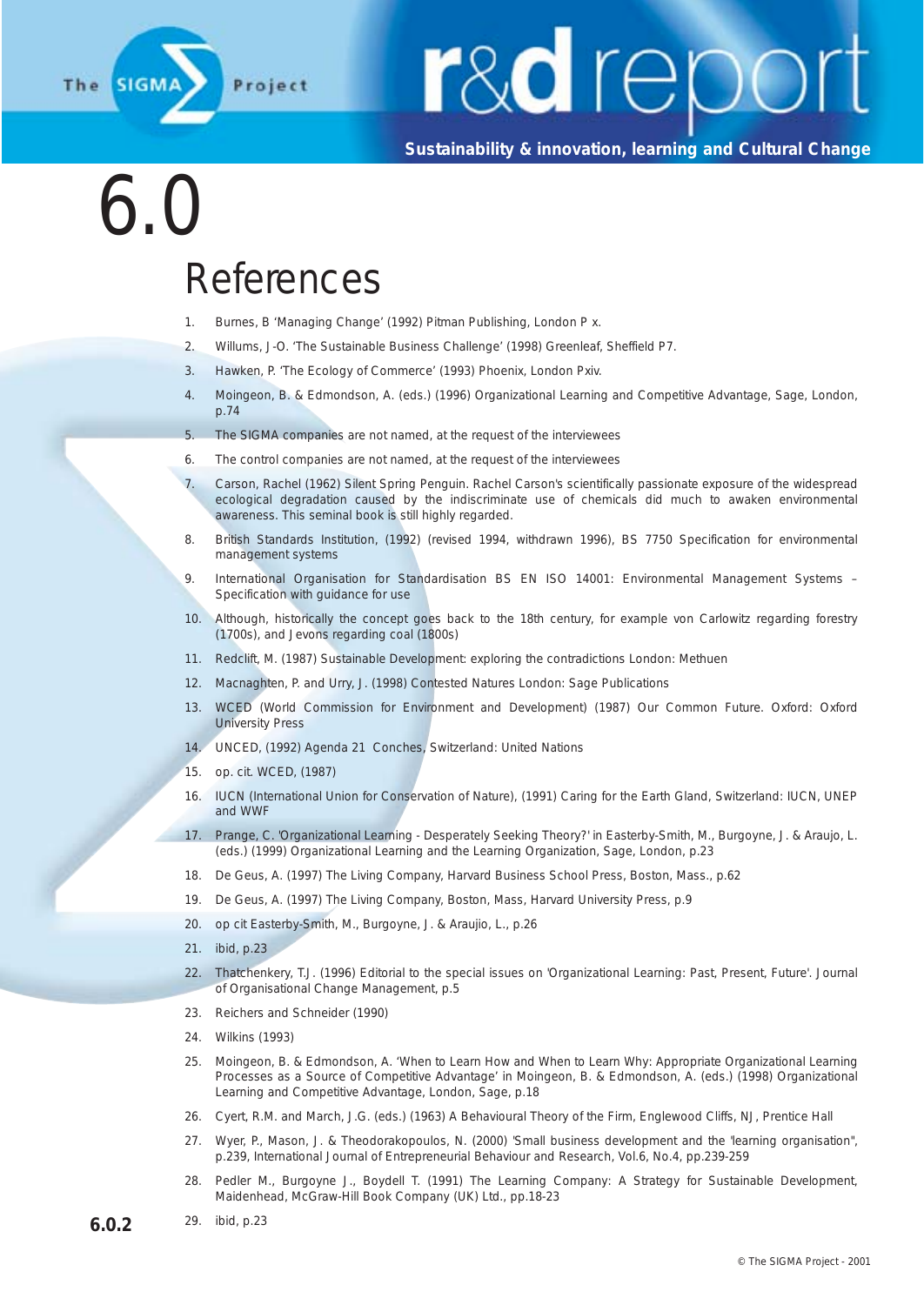

- 30. Wilson, D, (1992) 'A Strategy of Change' Routledge, London
- 31. Lewin's equilibrium: driving and restraining forces for organisational change in Wilson, D.C. , (1992) 'A Strategy of Change' P29
- 32. Day, RM. and Arnold, MB (1998) 'The Business Case for Sustainable Development', p.70, Greener Management International, Issue 23, Autumn, pp.70-92
- 33. op cit Marsh & Stoker, p.119
- 34. Silvester, J., Anderson, NR., Patterson, F. 'Organizational culture change: An inter-group attributional analysis', p.1 in Journal of Occupational and Organizational Psychology (1999) 72, pp.1-23
- 35. ibid, p.3
- 36. ibid, p.3
- 37. Philipsen, G. (1987) 'The Prospect for Cultural Communication' in Kincaid, D. (ed.) Communication theory: Eastern and western perspectives, pp.245-254, New York, Academic Press
- 38. Duck, S. (1994) Meaningful Relationships: Talking sense and relating, London, Sage
- 39. P.4
- 40. ibid, p.11
- 41. ibid, p.9
- 42. ibid, p.9
- 43. Jonash, RS & Sommerlatte, T. (1999) 'The Innovation Premium: Capturing the Value of Creativity', p.6, derived from Jonash & Sommerlatte (1999), The Innovation Premium, Persus Books
- 44. Edwards, T. (2000) 'Innovation and Organizational Change: Developments Towards an Interactive Process Perspective', Technology Analysis and Strategic Management, Vol. 12, No.4
- 45. op cit Jonash & Sommerlatte., pp.5-6
- 46. ibid, p.7
- 47. ibid, p. 16
- 48. ibid, p.17
- 49. Epstein, M & Roy, M-J (1998) Managing Corporate Environmental Performance: A Multinational Perspective European Management Journal, 16(3) 284-296
- 50. Steger, U (2000) Environmental Management Systems: Empirical Evidence and Further Perspectives European Management Journal 18(1) 23-37
- 51. ibid
- 52. ibid
- 53. Rondinelli, D & Vastag, G (2000) Panacea, Common Sense or Just a Label? The Value of ISO 14001 Environmental Management Systems European Management Journal 18(5) 499-510
- 54. op. cit. Steger, U. (2000)
- 55. op. cit. Rondinelli, D & Vastag, G (2000)
- 56. op. cit. Epstein, M & Roy, M-J (1998)
- 57. op. cit. Epstein, M & Roy, M-J (1998)
- 58. op. cit. Epstein, M & Roy, M-J (1998)
- 59. op. cit. Epstein, M & Roy, M-J (1998)
- 60. op. cit. Rondinelli, D & Vastag, G (2000)